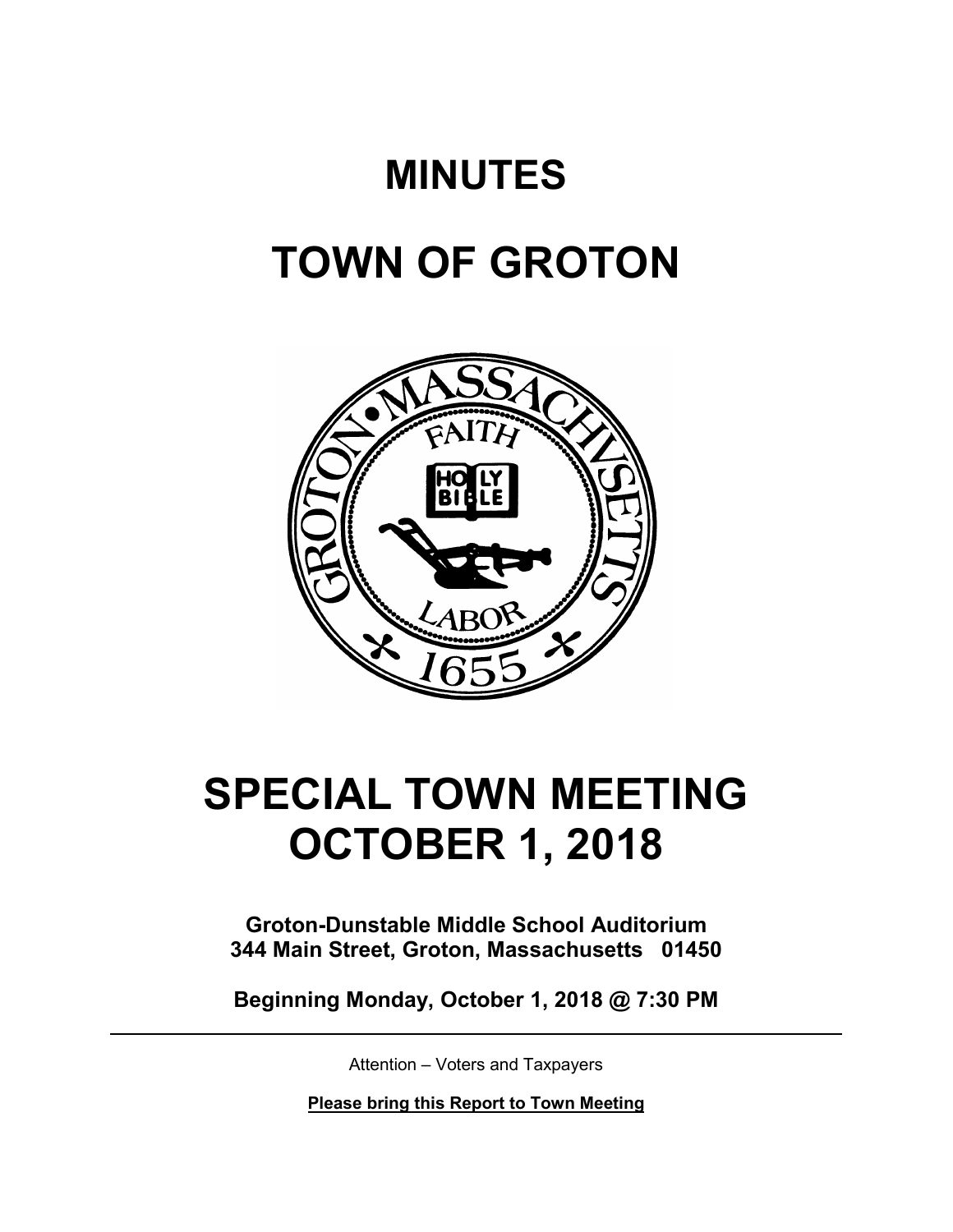

### **Town Meeting Access for Voters with Disabilities**

**Parking** – Universally accessible parking spaces are available in the parking lot in front of the Groton Dunstable Middle School South. There is a ramp providing access from the parking lot to the front door of the Middle School.

**Wheelchair Accessible & Companion Seating** – Wheelchair spaces, seating for people with mobility issues and companion seats are available in the center aisle on both sides of the auditorium.

**Sign Language** – A Sign Language Interpreter will be provided for the hearing impaired, upon request, at least one week prior to the meeting.

**Speaking at Town Meeting** – There will be volunteers available to bring hand-held microphones to voters who have mobility issues or cannot stand in line and wait at the microphones.

**Restrooms** – Accessible restrooms are available near the entrance to the auditorium.

**Transportation to Town Meeting** - The Council on Aging van will be available to Groton residents attending Town Meetings at no charge. All riders will be at the meeting prior to the start. However, the van will depart the school at 10 PM regardless of the status of the meeting. The van is wheelchair accessible. Your reservation can be made by calling the Senior Center at 978-448-1170. Seats will be filled on a first come, first serve basis.

**Questions or concerns** - If you or a member of your household has questions or would like to request a sign language interpreter, please contact ADA Coordinator Michelle Collette at Town Hall at 978 448-1105 at least one week before the Town Meeting.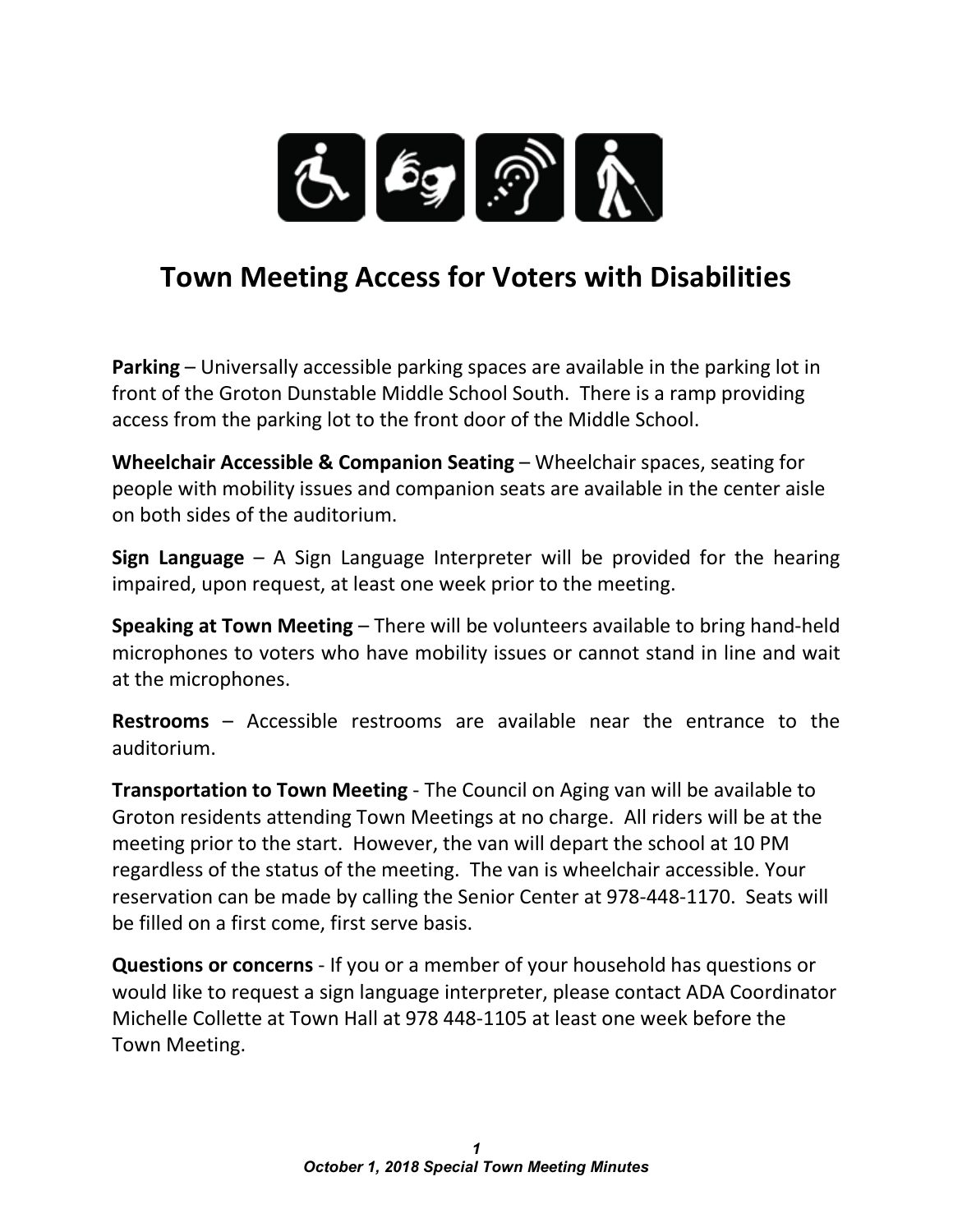#### **SPECIAL TOWN MEETING MINUTES OCTOBER 1, 2018**

#### **Board of Selectmen: Finance Committee:**

Joshua Degen, Chair Gary Green, Chairman Alison Manugian<br>Barry Pease. Vice-Chair New York (David Manugian Barry Pease, Vice-Chair Becky Pine **Arthur Prest** John Giger **Bud Robertson** 

#### **Town Manager:** Town Manager: The Color Doody Doody Doody Doody Doody Doody Doody Doody Doody Doody Doody Doody Doody Doody Doody Doody Doody Doody Doody Doody Doody Doody Doody Doody Doody Doody Doody Doody Doody Doody Do

Mark W. Haddad Dawn Dunbar, Executive Assistant **Town Clerk:**

#### **Town Moderator: Deputy Moderator**

Jason Kauppi Stuart Schulman

Scott Whitefield

Michael F. Bouchard

**The meeting was called to order at 7:45 PM. Mr. Jason Kauppi presided as Moderator. There is a quorum requirement of 156. 248 attendees were present.**

**The Moderator deemed that the warrant was duly posted and asked for a motion to waive the reading of the warrant. The motion was passed by a unanimous vote.**

Middlesex, ss. Commonwealth of Massachusetts To any Constable in the Town of Groton

Greetings:

In the name of the Commonwealth of Massachusetts, you are hereby required to notify and warn said inhabitants of the Town of Groton qualified to vote on Town affairs to assemble in the Groton-Dunstable Middle School Auditorium in said Town on Monday, the first day of October, 2018 at Seven-Thirty in the evening, to consider the following:

### *ARTICLE LISTINGS*

| <b>Article 1</b> | Wage and Classification Schedule                                  |
|------------------|-------------------------------------------------------------------|
| <b>Article 2</b> | Amend the Fiscal Year 2019 Operating Budget                       |
| <b>Article 3</b> | Amend Zoning Bylaw to Ban Certain Kinds of Recreational Marijuana |
|                  | Town Manager's Report to the October 1, 2018 Fall Town Meeting    |
|                  | Appendix A – Wage and Classification Schedule                     |
|                  | Appendix B - Fiscal Year 2019 Revised Operating Budget            |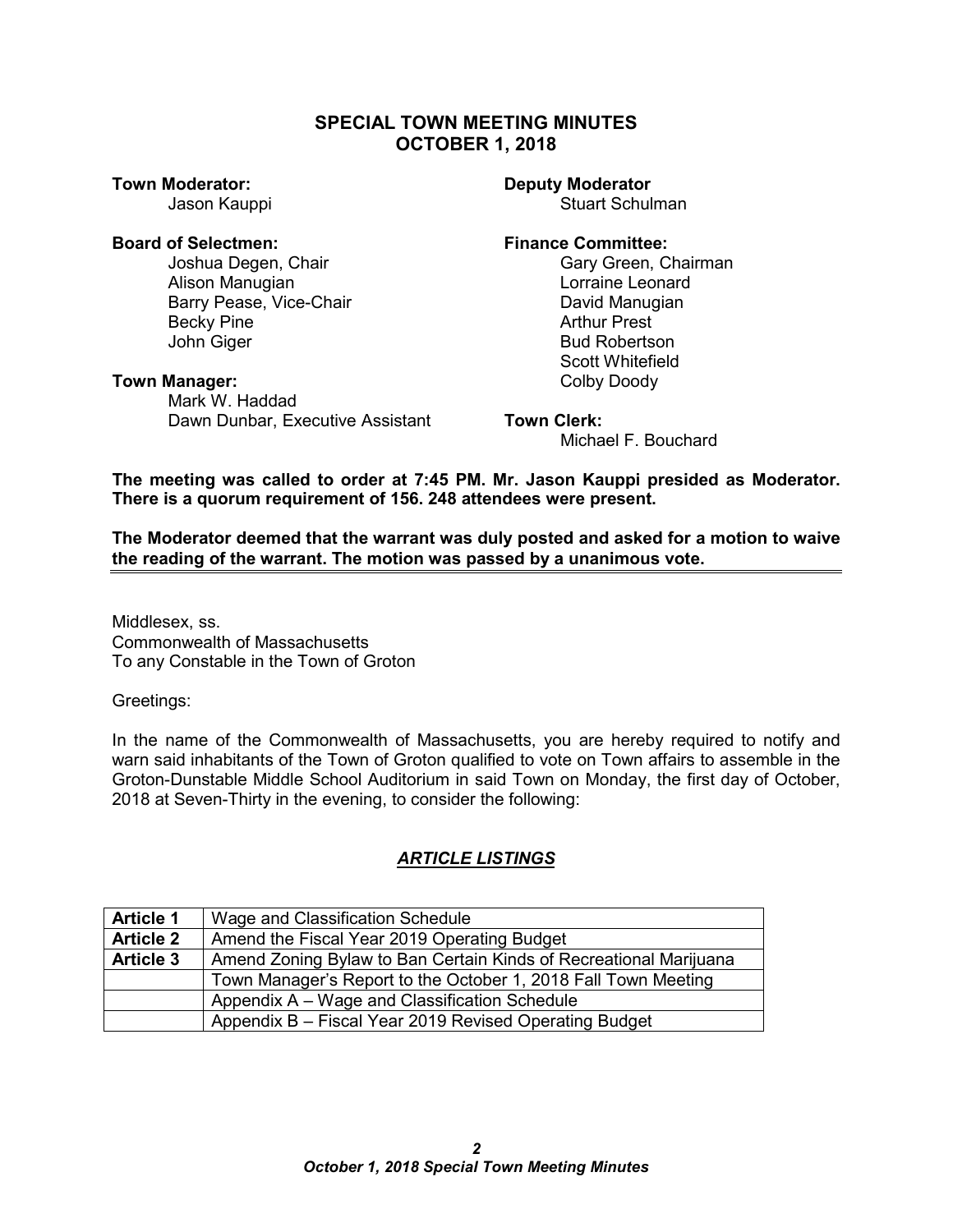#### *ARTICLE 1: WAGE AND CLASSIFICATION SCHEDULE*

To see if the Town will vote to amend and adopt for Fiscal Year 2019 the Town of Groton Wage and Classification schedule as shown in Appendix A of this Warrant, or to take any other action relative thereto.

#### *SELECT BOARD TOWN MANAGER*

#### **Select Board:** *Recommended Unanimously* **Finance Committee:** *Recommended Unanimously*

**Summary:** *The purpose of this Article is to set the wage and classification schedule for the three (3) employees covered by the Personnel Bylaw. Under the policy of the Select Board, these employees receive the same benefits as contained in the Town Supervisors' Union Contract. Now that the Supervisor's Union Contract has been settled, the Wage and Classification Schedule approved at the 2018 Spring Town Meeting under Article 3, needs to be updated to reflect these changes. Essentially, these employees will receive a four (4) percent cost of living adjustment and increase their health insurance cost share from twenty (20%) percent employee funded to thirty (30%) percent employee funded. Another important change will be that any employee performance adjustment received will be paid as a one-time cash payment, instead of added to the employees' base pay. This will reduce the cost of wage adjustments in the future.* 

#### **Mover: John Giger**

**MOTION:** I move that the Town of Groton Wage and Classification schedule as shown in Appendix A of the Warrant for the October 1, 2018 Special Town Meeting be adopted for Fiscal Year 2019.

**Moved and Seconded Quantum of Town Meeting Vote: Majority Vote on Main Motion – Article 1: Passed by Unanimous Vote**

#### *ARTICLE 2: AMEND THE FISCAL YEAR 2019 TOWN OPERATING BUDGET*

To see if the Town will vote to amend the Fiscal Year 2019 Operating Budget as adopted under Article 4 of the 2018 Spring Town Meeting and vote to raise and appropriate and/or transfer from available funds a sum or sums of money as may be necessary to defray the expenses of the Town for Fiscal Year 2019, or to take any other action relative thereto.

\_\_\_\_\_\_\_\_\_\_\_\_\_\_\_\_\_\_\_\_\_\_\_\_\_

#### *FINANCE COMMITTEE SELECT BOARD TOWN MANAGER*

**Select Board:** *Recommended Unanimously* **Finance Committee:** *Recommended Unanimously*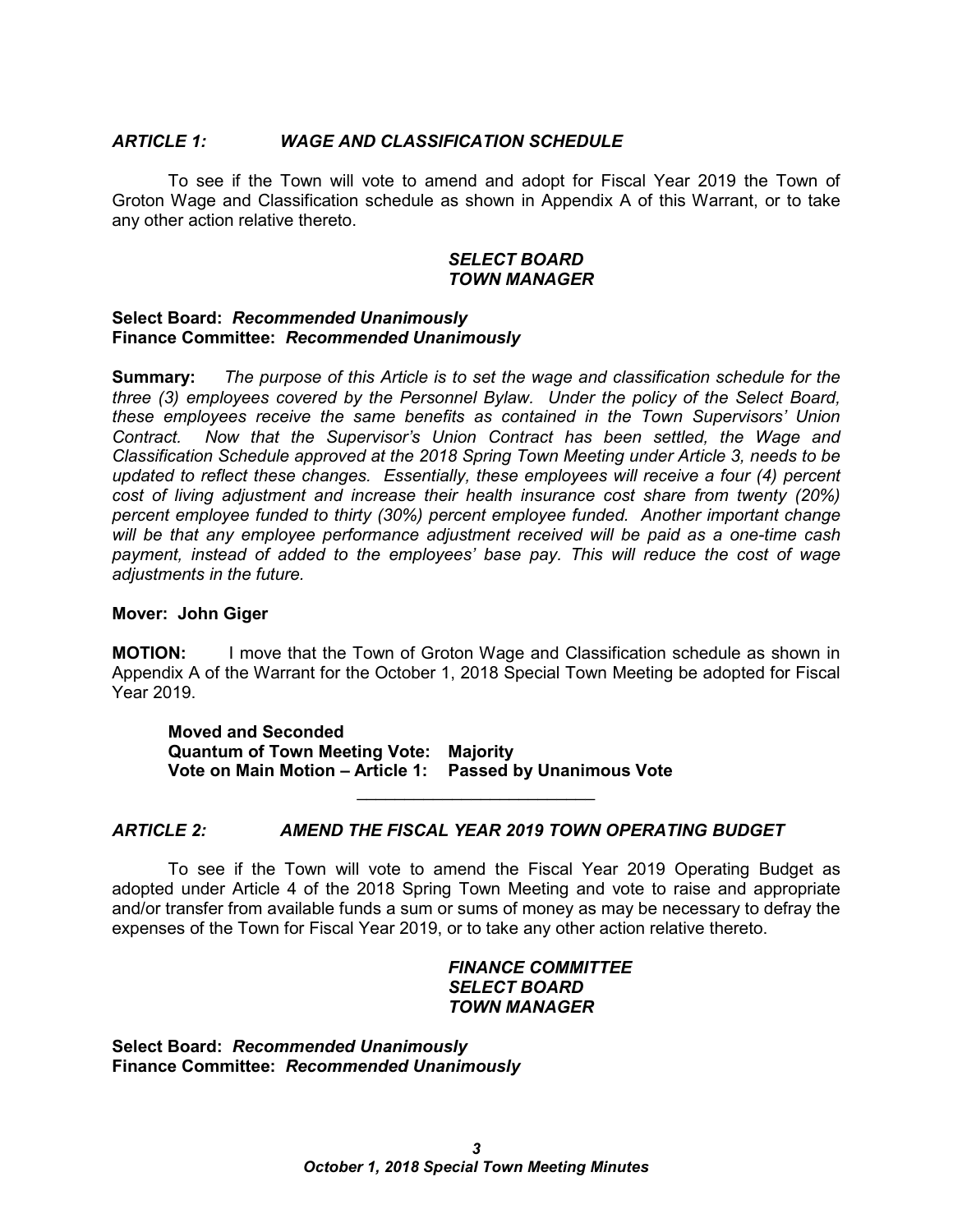**Summary:** *The Fiscal Year 2019 Town Operating Budget was approved at the 2018 Spring Town Meeting in April, 2018. At that time, the Town had yet to complete negotiations with the various Town Unions and, while money was set aside to address Collective Bargaining, the various budgetary line items were approved without any funding for this purpose. Since that time, all Unions have settled with the Town and the Town needs to fund the Agreements. Any changes to this Budget would have to be made prior to setting the tax rate. The purpose of this article is to make any necessary changes to balance the FY 2019 Operating Budget, including addressing Collective Bargaining. Please see the Town Manager's Report contained in the back of this Warrant for an explanation of the outcome of Collective Bargaining and outlining any of the other proposed changes.*

#### **Mover: Gary Green**

**MOTION:** I move that the Town of Groton Fiscal Year 2019 Operating Budget, as adopted under Article 4 of the April 30, 2018 Spring Town Meeting, be hereby amended as shown on the following chart, each line item to be considered as a separate appropriation for the purposes voted, and to appropriate from Emergency Medical Services Receipts Reserved the sum of \$80,000 to Fire and Emergency Medical Services and to appropriate the sum of Eighty-Five Thousand One Hundred Eighty-Four (\$85,184) Dollars from the Fiscal Year 2019 Tax Levy and other General Revenues of the Town, to fund said increases, for a total of \$165,184: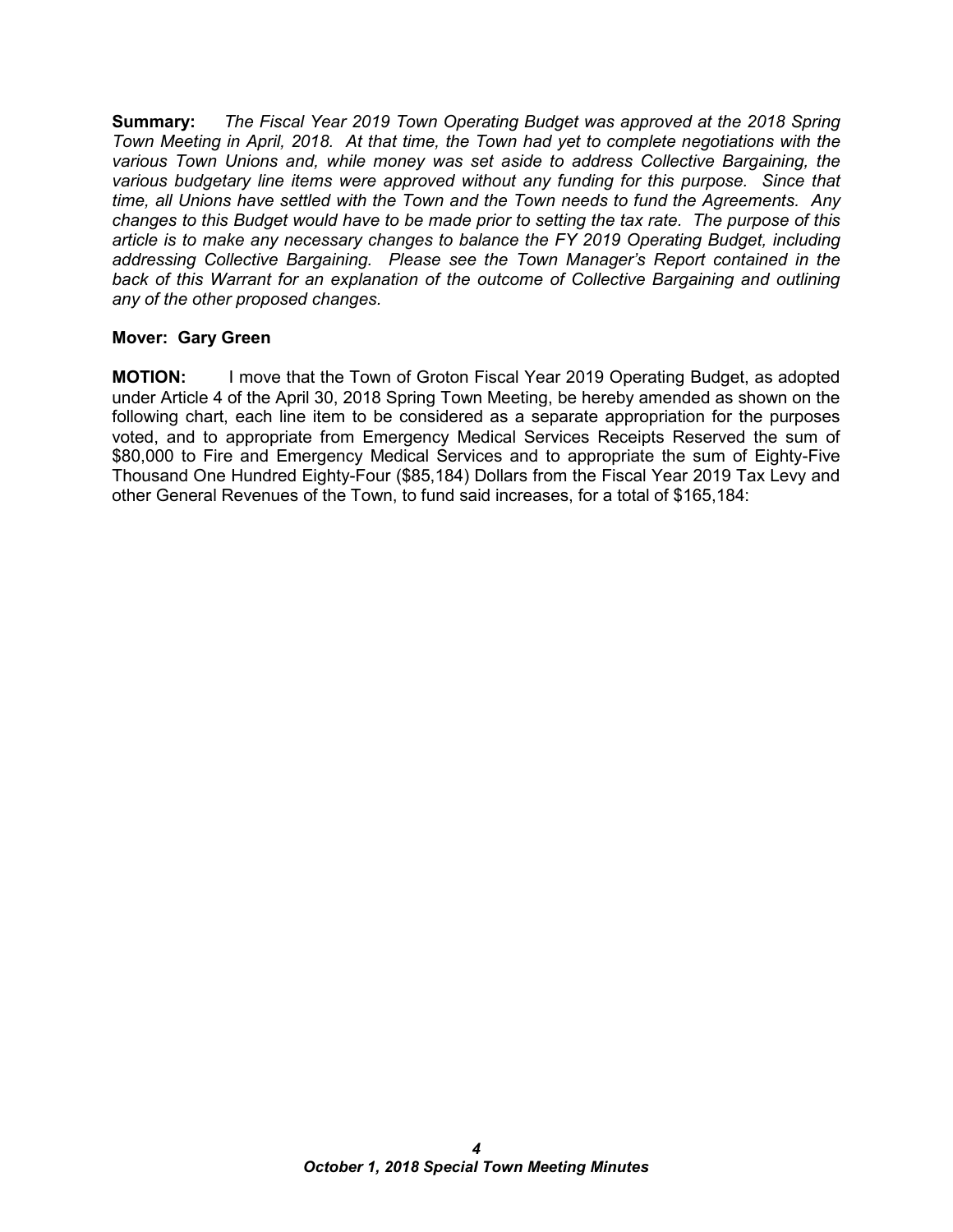### **ARTICLE 2 BUDGET ADJUSTMENTS**

|             |                                       | FY 2019<br><b>ORIGINAL</b><br><b>BUDGET</b> | FY 2019<br><b>PROPOSED</b><br><b>BUDGET</b> |                   |
|-------------|---------------------------------------|---------------------------------------------|---------------------------------------------|-------------------|
| <b>LINE</b> | DEPARTMENT/DESCRIPTION                | 4/30/2018                                   | 10/1/2018                                   | <b>DIFFERENCE</b> |
| 1030        | <b>Town Manager Salaries</b>          | \$<br>207,912                               | \$<br>211,121                               | \$<br>3,209       |
| 1031        | <b>Town Manager Wages</b>             | \$<br>108,280                               | \$<br>114,138                               | \$<br>5,858       |
| 1051        | <b>Town Accountant Wages</b>          | \$<br>44,067                                | \$<br>46,187                                | \$<br>2,120       |
| 1060        | <b>Board of Assessors Salaries</b>    | \$<br>72,000                                | \$<br>75,555                                | \$<br>3,555       |
| 1061        | Board of Assessors Wages              | \$<br>50,316                                | \$<br>52,675                                | \$<br>2,359       |
| 1070        | <b>Treasurer/Collector Salaries</b>   | \$<br>84,125                                | \$<br>88,165                                | \$<br>4,040       |
| 1071        | Treasurer/Collector Wages             | \$<br>104,658                               | \$<br>111,864                               | \$<br>7,206       |
| 1080        | <b>Town Counsel Expenses</b>          | \$<br>70,000                                | \$<br>90,000                                | \$<br>20,000      |
| 1090        | Human Resources Salary                | \$<br>75,412                                | \$<br>79,104                                | \$<br>3,692       |
| 1100        | Information Technology Salary         | \$<br>104,888                               | \$<br>109,759                               | \$<br>4,871       |
| 1101        | Information Technology Wages          | \$<br>54,288                                | \$<br>56,635                                | \$<br>2,347       |
| 1131        | Town Clerk Wages                      | \$<br>58,731                                | \$<br>61,274                                | \$<br>2,543       |
| 1200        | <b>Conservation Commission Salary</b> | \$<br>63,240                                | \$<br>65,796                                | \$<br>2,556       |
| 1210        | <b>Planning Board Salaries</b>        | \$<br>76,500                                | \$<br>80,235                                | \$<br>3,735       |
| 1220        | Zoning Board of Appeals Wages         | \$<br>19,285                                | \$<br>19,630                                | \$<br>345         |
| 1240        | <b>Building Inspector Salaries</b>    | \$<br>84,125                                | \$<br>88,165                                | \$<br>4,040       |
| 1241        | <b>Building Inspector Wages</b>       | \$<br>56,949                                | \$<br>58,327                                | \$<br>1,378       |
| 1300        | <b>Police Salaries</b>                | \$<br>329,378                               | \$<br>326,053                               | \$<br>(3, 325)    |
| 1301        | <b>Police Department Wages</b>        | \$<br>1,739,539                             | \$<br>1,815,832                             | \$<br>76,293      |
| 1302        | <b>Police Department Expenses</b>     | \$<br>198,849                               | \$<br>210,969                               | \$<br>12,120      |
| 1311        | Fire Department Wages                 | \$<br>809,601                               | \$<br>909,540                               | \$<br>99,939      |
| 1312        | <b>Fire Department Expenses</b>       | \$<br>168,300                               | \$<br>172,700                               | \$<br>4,400       |
| 1370        | Police and Fire Communications Wages  | \$<br>480,247                               | \$<br>497,796                               | \$<br>17,549      |
| 1500        | <b>Highway Department Salaries</b>    | \$<br>103,824                               | \$<br>108,592                               | \$<br>4,768       |
| 1501        | <b>Highway Department Wages</b>       | \$<br>656,020                               | \$<br>682,727                               | \$<br>26,707      |
| 1502        | <b>Highway Department Expenses</b>    | \$<br>134,300                               | \$<br>136,900                               | \$<br>2,600       |
| 1540        | <b>Municipal Building Wages</b>       | \$<br>131,626                               | \$<br>135,700                               | \$<br>4,074       |
| 1550        | Solid Waste Disposal Wages            | \$<br>128,236                               | \$<br>133,393                               | \$<br>5,157       |
| 1600        | <b>Council on Aging Salaries</b>      | \$<br>73,524                                | \$<br>76,790                                | \$<br>3,266       |
| 1601        | Council on Aging Wages                | \$<br>72,785                                | \$<br>75,451                                | \$<br>2,666       |
| 1610        | Senior Center Van Wages               | \$<br>59,580                                | \$<br>60,200                                | \$<br>620         |
| 1660        | Library Salary                        | \$<br>367,248                               | \$<br>379,281                               | \$<br>12,033      |
| 1661        | <b>Library Wages</b>                  | \$<br>317,936                               | \$<br>326,922                               | \$<br>8,986       |
| 1700        | Country Club Salary                   | \$<br>143,285                               | \$<br>149,336                               | \$<br>6,051       |
| 3010        | Health Insurance/Employee Expenses    | \$<br>1,908,875                             | \$<br>1,716,301                             | \$<br>(192, 574)  |
|             | <b>TOTAL</b>                          | \$<br>9,157,929                             | \$<br>9,323,113                             | \$<br>165,184     |

#### **Moved and Seconded Quantum of Town Meeting Vote: Majority**

**Discussion:**

• **Mr. Green: The reason for budget adjustments are two new firefighters, new town counsel and finalized state aid and new growth numbers. The firefighters will be**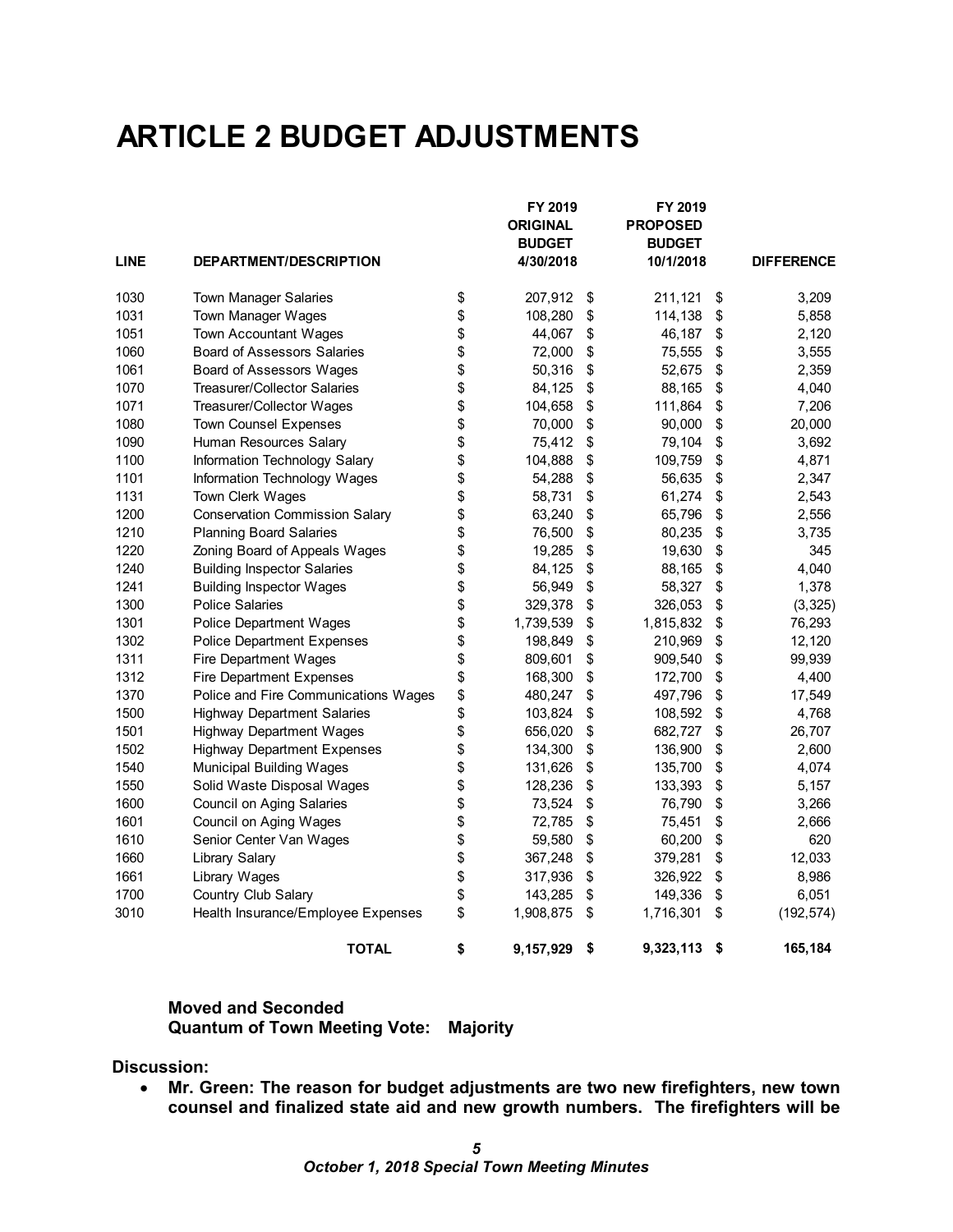**partially paid by ambulance receipts and the local meals tax. The budget adjustments needed to be made so that the tax rate could be set.** 

- **Mr. Giger explained that the call firefighter model is not reliable to meet current and ongoing demands. The Fire Department Study Task Force still needs time to complete its work. However, the need cannot wait. Statistics were provided showing the number of "less than optimum" and "without full time coverage" shifts since January, 2016 (2016: 28/234; 2017: 63/255; 2018 to date: 35/40). This is not a sustainable model in an environment of increasing incidents (18% increase in 2018) and state mandated inspections (6% increase).** 
	- **Vote on Main Motion – Article 2: Passed by Majority Vote**

#### *ARTICLE 3: AMEND ZONING BYLAW TO BAN CERTAIN USES OF RECREATONAL MARIJUANA*

\_\_\_\_\_\_\_\_\_\_\_\_\_\_\_\_\_\_\_\_\_\_\_\_\_

To see if the Town will vote to amend the Code of the Town of Groton, Chapter 218 Zoning as follows:

A) By adding the following definitions to Section 218-4, Definitions:

**Craft marijuana cultivator cooperative**, a marijuana cultivator comprised of residents of the Commonwealth and organized as a limited liability company, limited liability partnership, or cooperative corporation under the laws of the Commonwealth, which is licensed to cultivate, obtain, manufacture, process, package and brand cannabis or marijuana products to transport marijuana to marijuana establishments, but not to consumers.

**Marijuana research facility**, an entity licensed to engage in research projects by the Massachusetts Cannabis Control Commission.

**Marijuana microbusiness**, a co-located marijuana establishment that can be either a Tier 1 marijuana cultivator or product manufacturer or both, in compliance with the operating procedures for each license (as defined and classified by the Massachusetts Cannabis Control Commission).

B) Revising Section 218-13, Schedule of Use Regulations, for the category of Marijuana Establishments and marijuana-related business, as added by vote of the 2018 Spring Town Meeting, to provide that such uses shall be prohibited in all zoning districts, as follows (with deletions shown in strikethrough and additions shown as underlined):

#### **Section 218-13**

•

|                                                                                   | $R-A$ | $R-B$ | <b>NB</b> | VB | <b>GB</b>       |                 | D |  |
|-----------------------------------------------------------------------------------|-------|-------|-----------|----|-----------------|-----------------|---|--|
| Marijuana Establishments any other type<br>of licensed marijuana-related business |       |       |           |    |                 |                 |   |  |
| Marijuana cultivator, but not including craft<br>marijuana cultivator cooperative | N     | N     | N         | N  | N <sub>PB</sub> | РB              | N |  |
| Marijuana product manufacturer                                                    | N     | N     | N         | N  | N               | PB <sub>N</sub> |   |  |
| Marijuana retailer                                                                | N     | N     | N         | N  | PB <sub>N</sub> | PB <sub>N</sub> | N |  |
| Marijuana testing facility                                                        | N     | N     | N         | N  | PB              | <b>PB</b>       |   |  |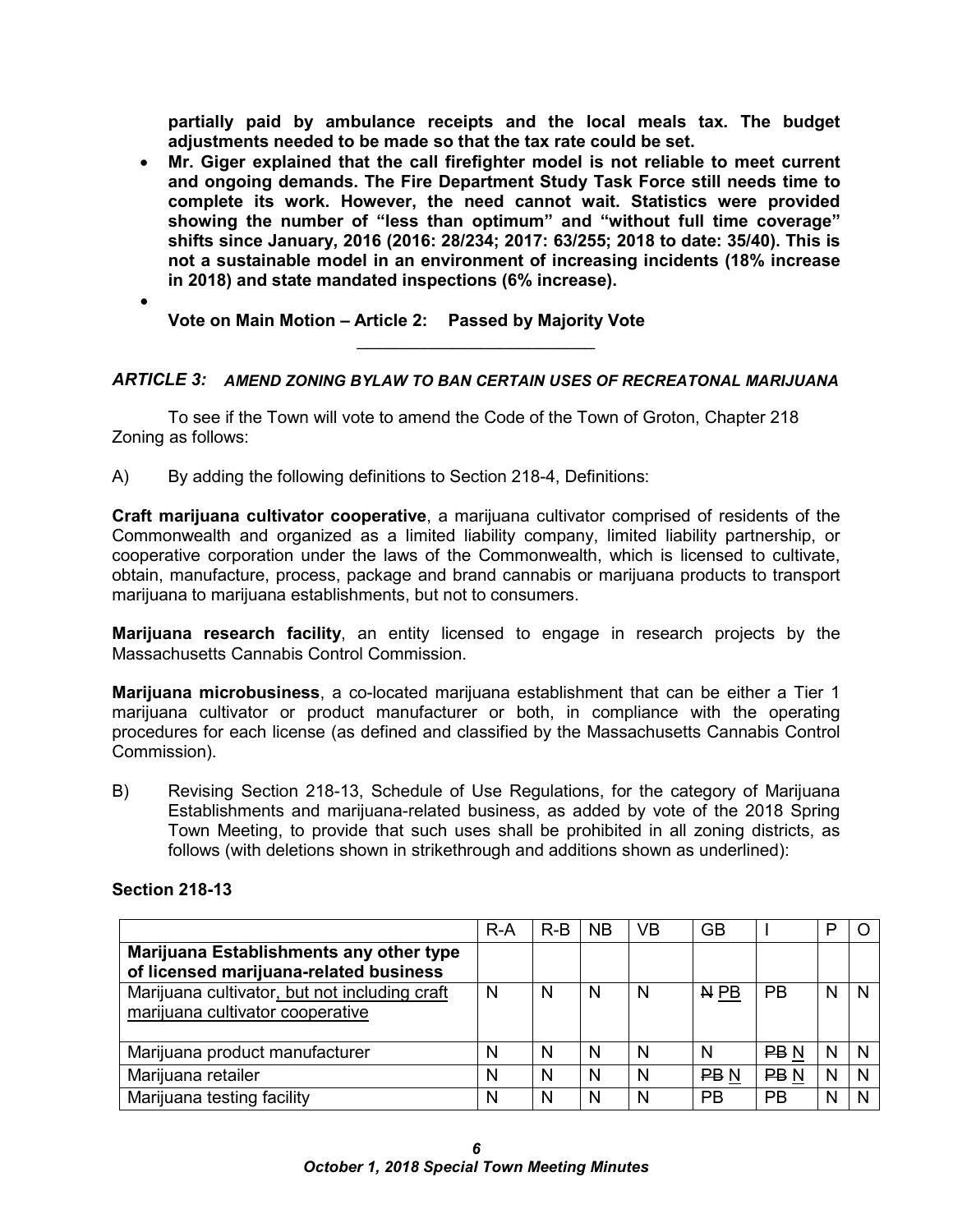| Marijuana transportation or distribution<br>facility                                        | N        | N        | N                        | N | N                | PB <sub>N</sub> | N                        |  |
|---------------------------------------------------------------------------------------------|----------|----------|--------------------------|---|------------------|-----------------|--------------------------|--|
| Marijuana research facility                                                                 | <u>N</u> | <u>N</u> | $\underline{\mathsf{N}}$ | N | $\underline{PB}$ | $\overline{PB}$ | $\underline{\mathsf{N}}$ |  |
| Any other type of licensed marijuana-related<br>business, including marijuana microbusiness | N        | N        | N                        | N | N                | <b>PBN</b>      | N                        |  |
| On-site consumption of marijuana at<br>licensed marijuana establishment                     | N        | N        | N                        | N | N                | N               | N                        |  |

C) Revising Section 218-16.1, Marijuana Establishments, as adopted at the 2018 Spring Town Meeting, subsections C(5).c and D(3), as follows (with deletions shown in strikethrough and additions shown as underlined):

#### **Section 218-16.1**

C. General requirements and conditions for all marijuana establishments.. . . .

(5) Pursuant to Massachusetts General Laws Chapter 94G, Section 3(b) (2) t The maximum number of Licensed Marijuana Establishments in the Town of Groton shall be consistent with the following provision.

- a) Shall not prohibit one or more types of Marijuana Establishment
- b) Shall not limit the number of marijuana retail establishments, to less than 20% of liquor licenses issued pursuant to Section 15 of MGL Chapter 138 for retail sale of alcohol not consumed on the premises in the Town of Groton. Said number to be rounded up to the next whole number.
- c) The number of total non-retail Marijuana Establishments as established in Section 218-16.1 (D)(3) shall not exceed one  $(1)$  an aggregate of three (3).
- D. Special permit requirements. . . . .

(3) A special permit for a marijuana establishment shall be limited to one or more of the following uses that shall be prescribed by the special permit granting authority:

- a) Marijuana cultivator
- b) Marijuana product manufacturer
- c) Marijuana retailer
- d) b) Marijuana testing facility
- c) Marijuana research facility

e) Marijuana transportation or distribution facility f) Any other type of licensed marijuana-related business

or to take any other action relative thereto.

#### *SELECT BOARD*

**Select Board:** *Recommended (3 In Favor – 2 Against, Manugian, Pease)* **Finance Committee:** *No Position* **Planning Board:** *No Position (Note: The Planning Board did not craft this amendment. More than 21 days since its hearing have elapsed. No report is required.)*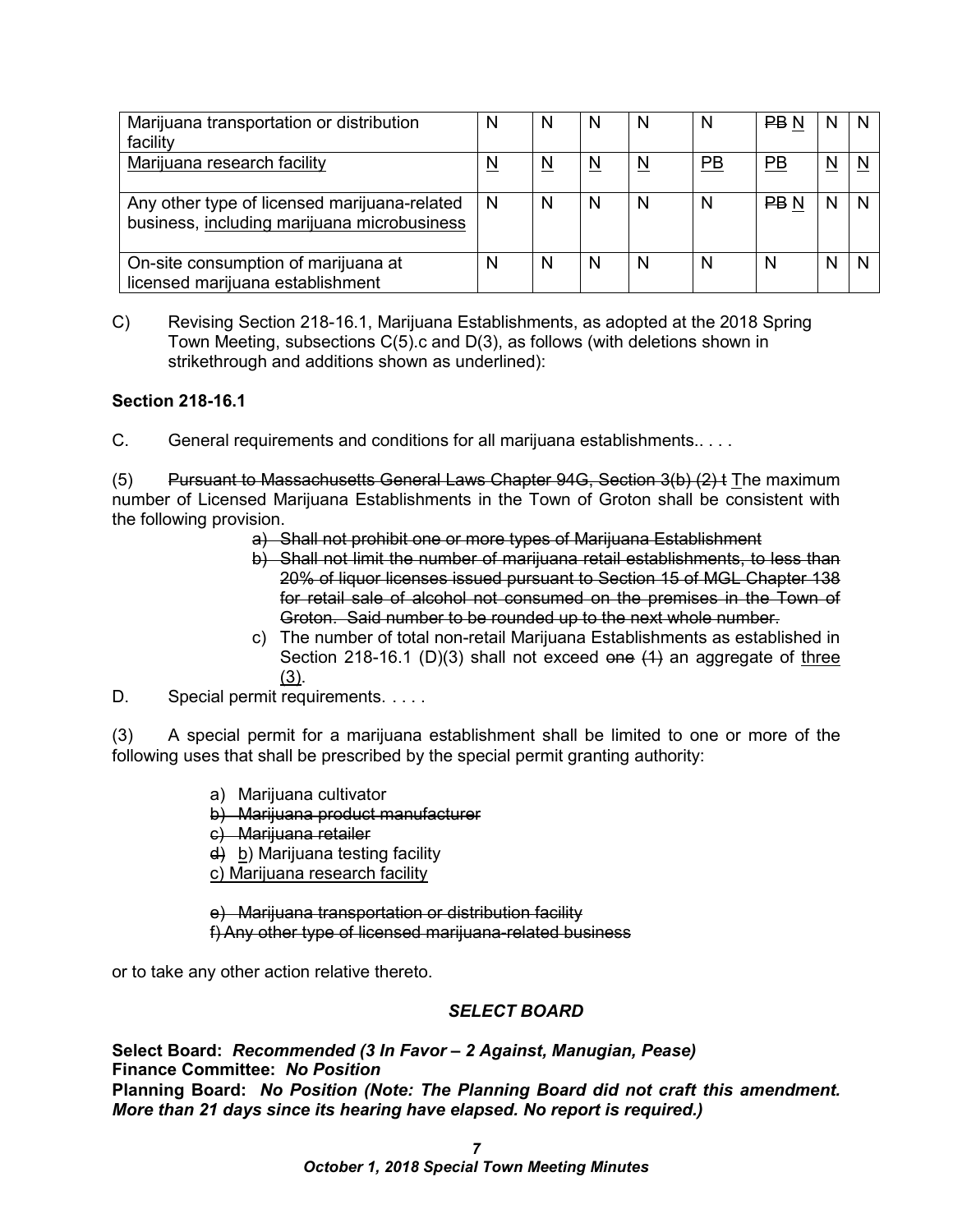**Summary:** *The Select Board placed non-binding questions on the 2018 Spring Town Election Ballot asking the Town to advise them as to what kinds of Recreational Marijuana Uses should be allowed in Groton. Based on the results, it appears that the Town would be in favor of cultivation, testing and research only. The purpose of this Article is to amend the Zoning Bylaw adopted at the 2018 Spring Town Meeting by banning all other uses of Recreational Marijuana in the Town of Groton. Should Town Meeting pass this proposed bylaw by the required 2/3's Majority, the Select Board will call for a Special Election on November 6, 2018 to confirm this vote as required by State Law.*

#### **Mover: Rebecca Pine**

**MOTION:** I move that the Code of the Town of Groton, Chapter 218 Zoning be hereby amended as follows, by amending Section 218-4; Section 218-13; and Section 218-16.1 as set forth in the Warrant for the October 1, 2018 Special Town Meeting.

#### **Moved and Seconded Quantum of Town Meeting Vote: 2/3's Majority**

**Discussion:**

- **Select Board Member Pine reviewed the history of how this question came to be on this warrant, citing the history of Groton binding and non-binding voting on the issue and a Select Board survey.**
- **The issue and the amendment are complex to understand, with the amendment banning some types of marijuana establishments but allowing for more vendors to be based in Groton (in aggregate).**
- **If the article were defeated, current zoning would remain in place.**
- **If the amendment were passed, it could be changed in the future. If a future less restrictive proposal were proposed, only a town meeting vote would be required. If a future more restrictive proposal were proposed, a town meeting vote and a ballot vote would be required.**
- **If the article were passed, cultivator, research and testing establishments would be allowed. If it were not passed, any category of establishment would be allowed.**

#### **MOTION to Move the Question**

**Moved and Seconded Quantum: 2/3rds Majority Vote on Motion to Move the question: Passed by 2/3rds Majority.**

**Tellers were sworn: Michael Manugian, Robert Johnson, Connie Sartini, Elizabeth reeves, Owen Lathrop, Matt Pisani**

 $\overline{\phantom{a}}$  , where  $\overline{\phantom{a}}$  , where  $\overline{\phantom{a}}$  , where  $\overline{\phantom{a}}$ 

**Vote on Main Motion – Article 3: Passed by 2/3rds Vote (142 In favor, 70 Against)**

**Motion to dissolve the Special Town Meeting: Moved and Seconded Passed by Unanimous Vote The October 1, 2018 Special Town Meeting was dissolved at 8:43 PM.**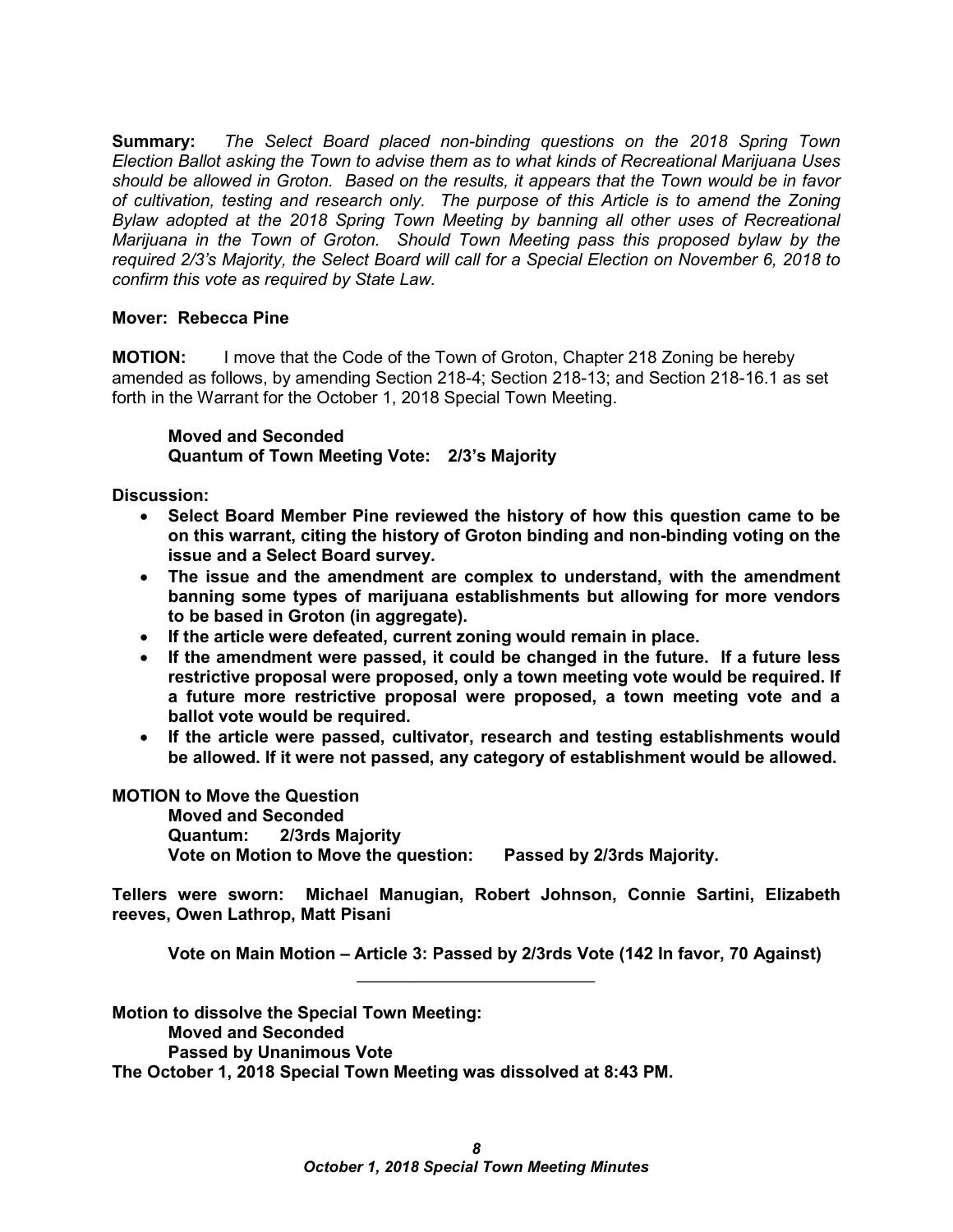Hereof fail not and make return of your doings to the Town Clerk on or before time of said meeting.

Given under our hands this  $10<sup>th</sup>$  Day of September in the year of our Lord Two Thousand Eighteen.

> *Barry A. Pease* Barry A. Pease, Chair

*Alison S. Manugian* Alison S. Manugian, Vice Chair

*John R. Giger* John R. Giger, Clerk

*Joshua A. Degen* Joshua A. Degen, Member

*Rebecca H. Pine* Rebecca H. Pine, Member

OFFICERS RETURN Groton, Middlesex

Pursuant to the within Warrant, I have this day notified the Inhabitants to assemble at the time, place, and for the purpose mentioned as within directed. Personally posted by Constable.

\_\_\_\_\_\_\_\_\_\_\_\_\_\_\_\_\_\_\_\_\_\_\_\_\_\_\_\_\_\_ \_\_\_\_\_\_\_\_\_\_\_\_\_\_\_\_\_\_\_\_\_\_\_ **Constable Date Duly Posted**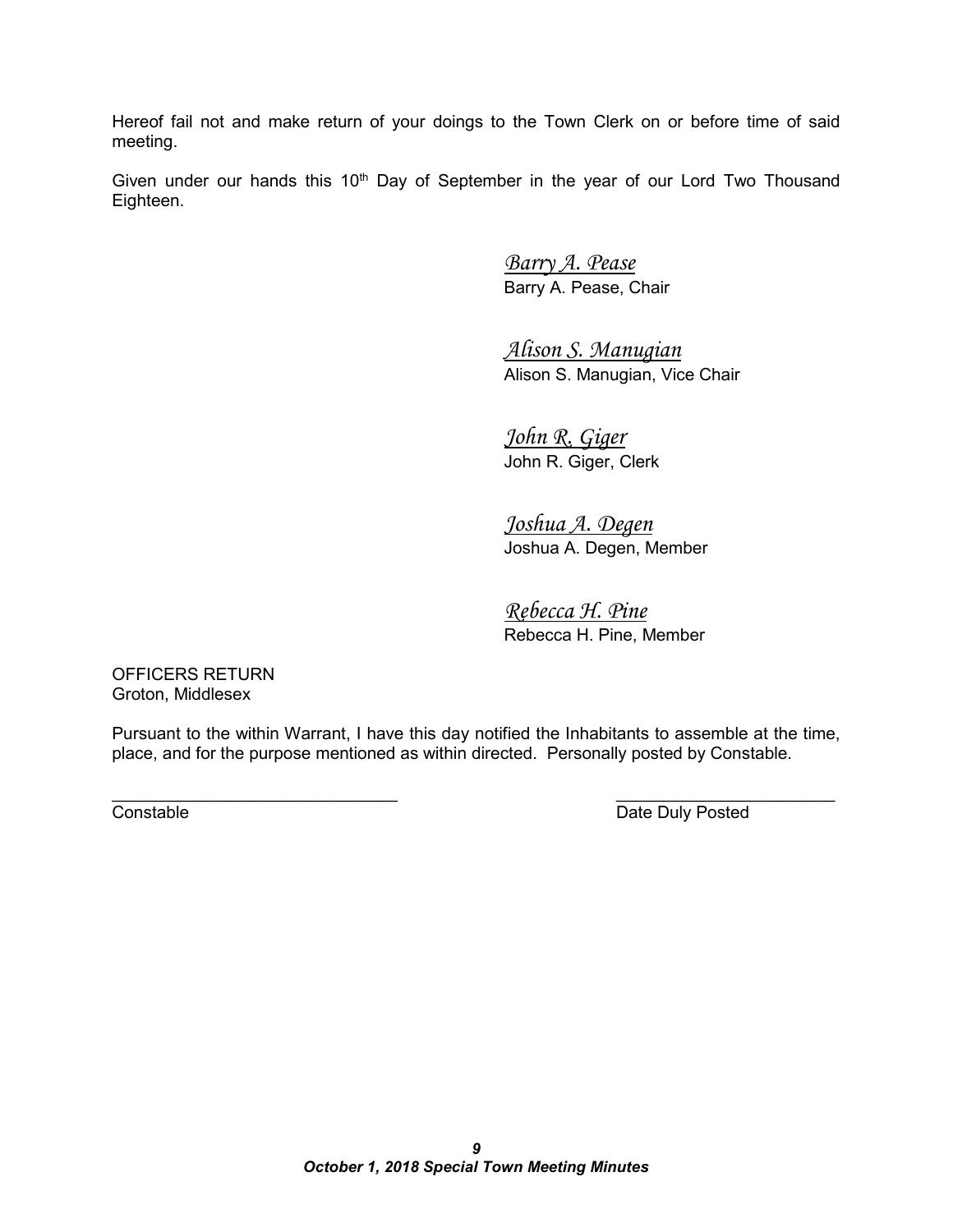### **TOWN MANAGER'S REPORT TO THE OCTOBER 1, 2018 SPECIAL TOWN MEETING**

Article 2 of the October 1, 2018 Special Town Meeting Warrant amends the Fiscal Year 2019 Operating Budget of the Town of Groton. When the budget was originally approved at the 2018 Spring Town Meeting the Town had yet to conclude negotiations with the Town's seven (7) Unions. I am pleased to report that the Town has successfully concluded and ratified (subject to Town Meeting approval) Agreements with all seven (7) Unions. Town Meeting now needs to approve the funding for the Agreements and adjust the various line items to reflect agreed upon salaries and other budget related items. There were two other significant changes in the budget that will also be discussed in this Report, which will provide you with a breakdown of the proposed changes, along with a summary of the various Collective Bargaining Agreements and how they will impact the Fiscal Year 2019 Tax Rate.

As you will recall, the 2018 Spring Town Meeting voted a budget of \$37,708,862, which was \$40,000 under the levy limit based on our best estimate of revenues at that time. At that Town Meeting, we estimated that the Fiscal Year 2019 Tax Rate would be \$19.02. Since that time, we have begun to get a better picture of our estimates. Most importantly, in July, the Commonwealth finalized its budget and provided the Town with its final State Aid Estimates. Further, the Assessors continue to work toward the finalization of the Town's new growth figure. They should have it certified by the end of October. At this time, it appears that our revenues will come in higher than what we anticipated in the Spring. The following chart provides the difference between what was originally estimated and what we are estimating at this time:

|                             | Original         |    | <b>Current</b>    | <b>Difference</b> |
|-----------------------------|------------------|----|-------------------|-------------------|
| State Aid                   | \$<br>912,979    | -S | 909,717           | \$<br>(3,262)     |
| <b>State Charges</b>        | \$<br>89,523     | S  | 91,612            | \$<br>2,089       |
| Snow and Ice Deficit        | \$<br>200,000    | \$ | 171,350           | \$<br>28,650      |
| <b>Cherry Sheet Offsets</b> | \$<br>1,000      | \$ | 1,000             | \$                |
| <b>Off-Set Receipts</b>     | \$<br>20,000     | S  | 18,998            | \$<br>(1,002)     |
| Property Tax Levy           | \$<br>30,514,306 | \$ | 30,616,991        | \$<br>102,685     |
| <b>Local Receipts</b>       | \$<br>3,993,241  | \$ | 3,993,241         | \$                |
|                             |                  |    | <b>Difference</b> | \$<br>129,160     |

Enclosed with this Warrant is Appendix B, which is a line by line comparison of proposed changes in the Town's Operating Budget, based on three major considerations. First, the Select Board and the Finance Committee have agreed to add two permanent full time Firefighter/EMT's to the Fire Department's Budget in Fiscal Year 2019. This is a necessary first step to protect the Town and its residents due to staffing shortages that the Town has been facing for the last several years. While the Fire Department has been able to address these shortages with its dedicated Call Department Members, it is becoming increasingly difficult to fill these shifts on a regular basis.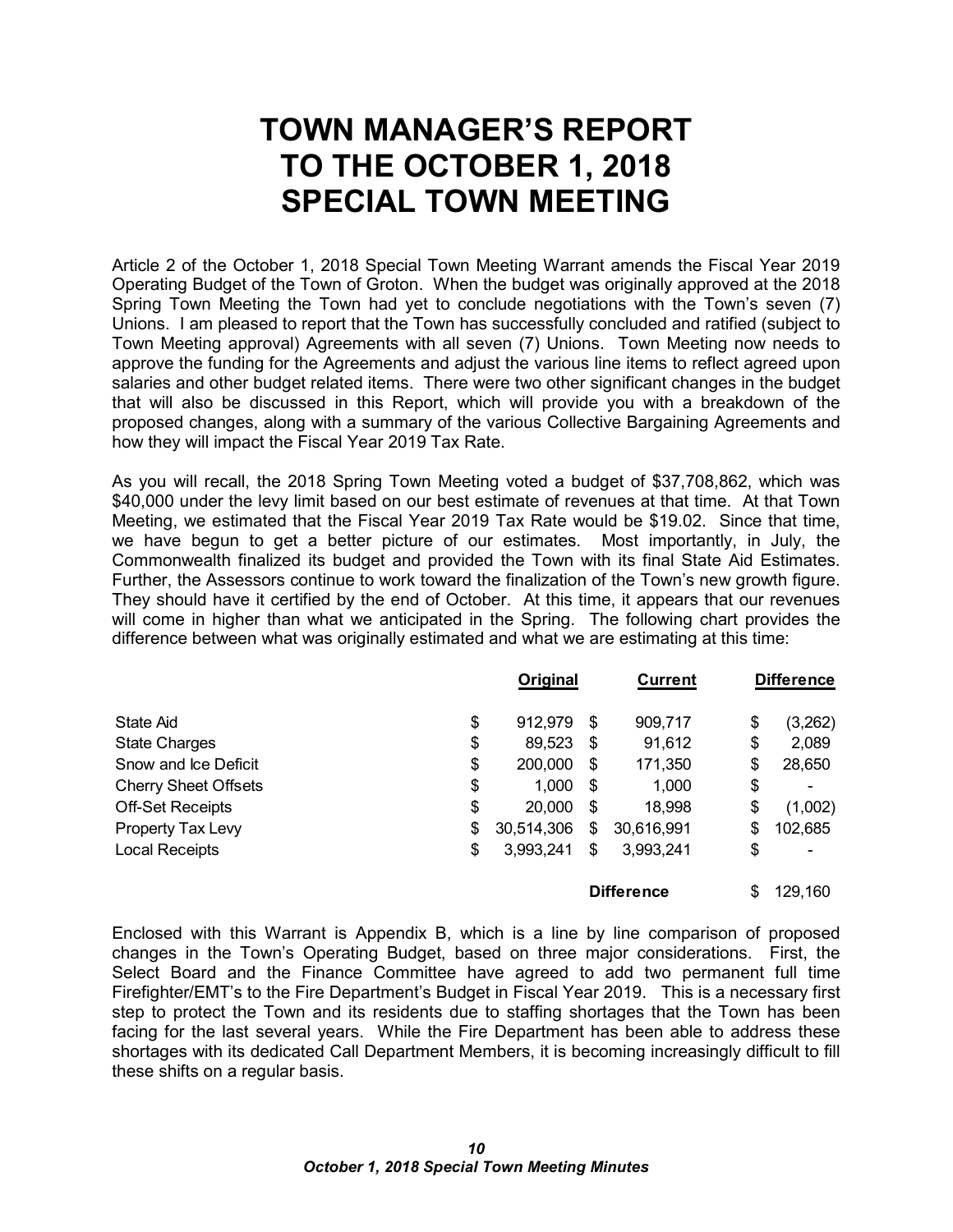It is important to note that the Fire Department Task Force Study Committee has begun its work to determine whether or not to recommend a permanent increase in staffing to provide for 24/7 coverage. They will need several months to complete their work and make a final recommendation to the Select Board and Finance Committee. However, the immediate need for two additional Firefighter/EMT's cannot wait. To illustrate the need, one needs to look no further than what has transpired over the last two and one-half years (since January, 2016). The following chart shows the number of weekday shifts, shifts where the Department ran with less than the optimum number of Firefighter/EMT's (four), and the number of vacant full-time shifts:

|                       | Number of Weekday | Shifts with less than | Vacant Full-Time |
|-----------------------|-------------------|-----------------------|------------------|
| Year/Period           | <b>Shifts</b>     | Optimum Coverage      | Shifts           |
| Jan, 2016 - Dec, 2016 | 262               | 28                    | 234              |
| Jan, 2017 - Dec, 2017 | 260               | 53                    | 155              |
| Jan, $2018 -$ Present | 152               | 35                    | 140              |

This cannot continue for several reasons. First, the Full-Time Staff is experiencing a high level of overtime that is leading to burnout and errors. Second, the Fire Chief is forced to serve as a Firefighter/EMT (serving as fourth, third or in some instances second Firefighter/EMT for coverage). Third, the Department has lost 11 per diem Firefighter/EMT's over the last two years, further exacerbating the issue by reducing coverage.

Adding these two positions would allow the Fire Chief to assign them to opposite 12-hour shifts working the four (4) on, four (4) off schedules. These two shifts will mirror the shifts currently filled by the two Lieutenants. This will provide consistency in supervision. The 12 hours shifts will run from 8:00 a.m. through 8:00 p.m. This schedule will allow the Department to bolster their coverage seven (7) days a week to prevent any further staffing crisis such as those the Department has experienced this summer. Further, it will provide a control mechanism to hold overtime usage within budget. In addition, it will provide one (1) person in the station from 6:00 p.m. to 8:00 p.m., which are the absolute toughest hours for the Department to find Fire and EMS coverage. That said, one (1) person on duty does not accomplish total coverage. This means that the on-duty person will need to wait for additional personnel to arrive prior to responding to a call. Based on this, the budget for the Call Department must stay intact as is, since their utilization will remain unchanged. In addition to the extended coverage, the two (2) additional personnel allows for three (3) people on duty during weekend hours where the Department experiences a higher call volume with limited on-call support.

To understand the budgetary impact of adding the two (2) Firefighter/EMT's, the following full year budget is offered (based on FY 2020 Firefighter Union Contract):

| Full-time Salaries (2 Firefighters at \$57,941)    | \$115,882 |
|----------------------------------------------------|-----------|
| Uniform Costs                                      | \$4.400   |
| Health Insurance (2 family plans at 70% Town Cost) | \$28,795  |
| Total                                              | \$149.077 |

The Department would expect the Firefighters to start working full time around January 1, 2019, therefore, it is anticipated that the FY 2019 cost would be half, or \$74,539. This can be paid for out of Ambulance Revenues, which currently has a balance (as of July 1, 2018) of \$535,000. To pay for FY 2020, it is believed that a combination of recurring Ambulance Revenue,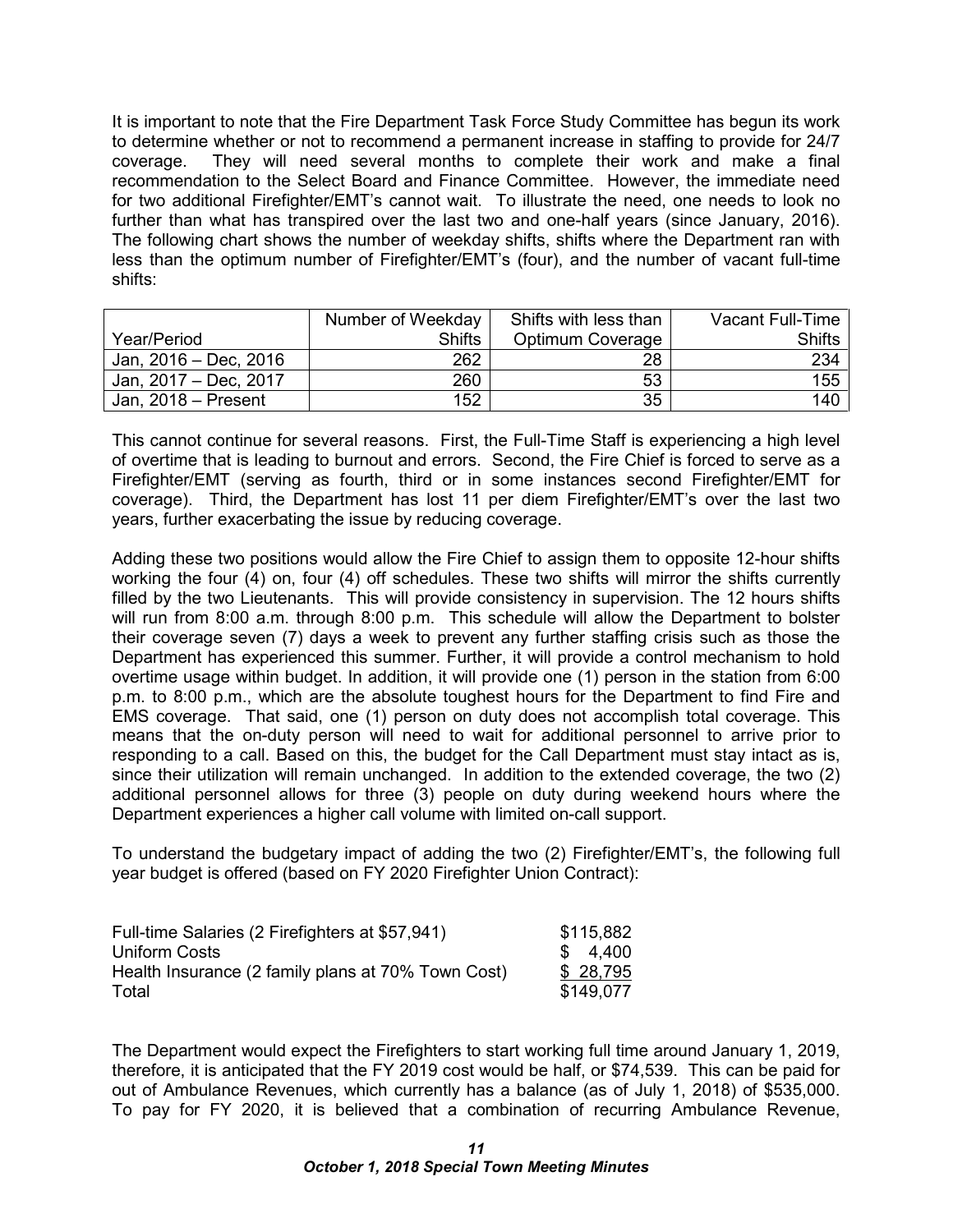increased Meals Tax and levy limit tax capacity, will provide sufficient funding to pay for these positions in FY 2020 and beyond. It is anticipated that the Town will be able to increase the amount taken from Ambulance Revenues from \$225,000 to \$300,000 in FY 2020. It is also anticipated that the Town can increase its annual estimate in meals tax revenue from the current budgeted amount of \$120,000 in FY 2019 to \$140,000 in FY 2020 based on the addition of two new restaurants slated to open this Fall. These two revenue sources would require a tax contribution of \$55,000 from the general fund to cover the full year cost. It is too early to determine the impact of the Room Occupancy Tax as there is not enough information at this time to determine the anticipated revenue from this tax. Revenue Estimates are as follows:

| Amount Needed in FY 2020                      | \$149.077                |
|-----------------------------------------------|--------------------------|
| Ambulance Revenue<br>Increased Meals Tax      | (\$75,000)<br>(\$20,000) |
| Levy Capacity - Tax Revenue<br><b>Balance</b> | (\$54,077)               |

The Fire Department Wage Line and Health Insurance Line have been adjusted to reflect this addition of personnel.

The second proposed change in the Fiscal Year 2019 Operating Budget is a \$20,000 increase in the Town Counsel Budget Line. This change is based on the Select Board's decision to change Town Counsel Firms.

The third proposed change impacts several line items in the budget to reflect the settled Contracts. The following is a summary of the Collective Bargaining Agreements:

#### **Groton Communications Officers IBPO Local, #522**

The Town entered into a three-year agreement with this Union, in effect from July 1, 2018, through June 30, 2021. With regard to Salary Adjustments, each Union Member would receive a \$775 annual salary adjustment on June 30, 2018, and then have their hourly rate adjusted. This new hourly rate would then be increased by 2.5% effective July 1, 2018. Each Union Member would receive a salary adjustment of 1.75% in years two and three of the Agreement. There were minor adjustments in education reimbursement and First Responder stipends. Health Insurance Premium cost share was adjusted from the current 80 percent (Town Share)/20 percent (Employee Share) to 75/25 in FY 2019, 73/27 in FY 2020 and 70/30 in FY 2021. In addition, funding for a Health Reimbursement Account was eliminated from the contract. There were several wording changes in the Agreement that had no monetary impact, but will allow for smoother day to day operations.

The Financial Impact of this Agreement in FY 2019 is as follows: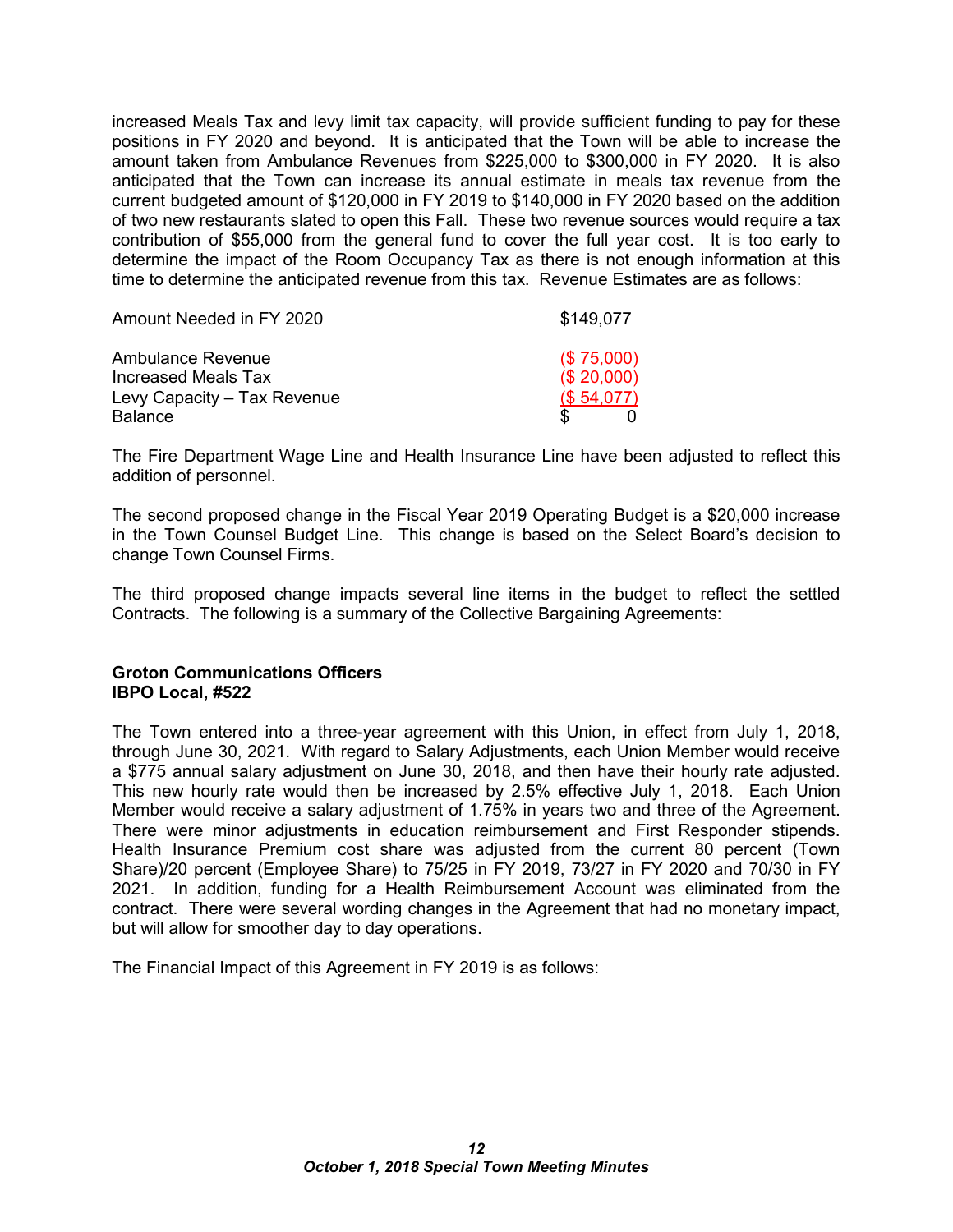| <b>YEAR 1 COST</b>     | \$<br>8,541    |
|------------------------|----------------|
| <b>HRA</b>             | \$<br>(3, 352) |
| 75/25 Cost Share Split | \$<br>(6, 573) |
| Sub-Total Cost         | \$<br>18,466   |
| <b>EMD Stipend</b>     | \$<br>1,560    |
| Education              | \$<br>500      |
| Salary                 | \$<br>16,406   |

**-------------------------------------------------------------------------------------------------------------------------------**

#### **Town Hall and Library Employees SEIU 888**

The Town entered into a three-year agreement with this Union, in effect from July 1, 2018, through June 30, 2021. With regard to Salary Adjustments, Union Members participating in the Town's Health Insurance Program as of July 1, 2018 shall receive a wage adjustment of four (4%) percent effective July 1, 2018. All other Employees shall receive a wage adjustment of two and one-half (2.5%) percent effective July 1, 2018. Each Union Member would receive a salary adjustment of 2% in years two and three of the Agreement. There was also a slight increase in the clothing allowance. Health Insurance Premium cost share was adjusted from the current 80 percent (Town Share)/20 percent (Employee Share) to 75/25 in FY 2019 and 70/30 in FY 2020. In addition, funding for a Health Reimbursement Account was eliminated from the contract, although a one-time cash payment to employees who used to participate in this program will be made in FY 2019. There were several wording changes in the Agreement that had no monetary impact.

The Financial Impact of this Agreement in FY 2019 is as follows:

| Salary                        | \$ | 50,915    |
|-------------------------------|----|-----------|
| One-Time Health Insurance Pay | \$ | 6,475     |
|                               |    |           |
| Sub-Total Cost                | \$ | 57,390    |
|                               |    |           |
| 75/25 Cost Share Split        | \$ | (17, 520) |
| <b>HRA</b>                    | \$ | (12, 375) |
|                               |    |           |
| YEAR 1 COST                   | S  | 27,495    |

**-------------------------------------------------------------------------------------------------------------------------------**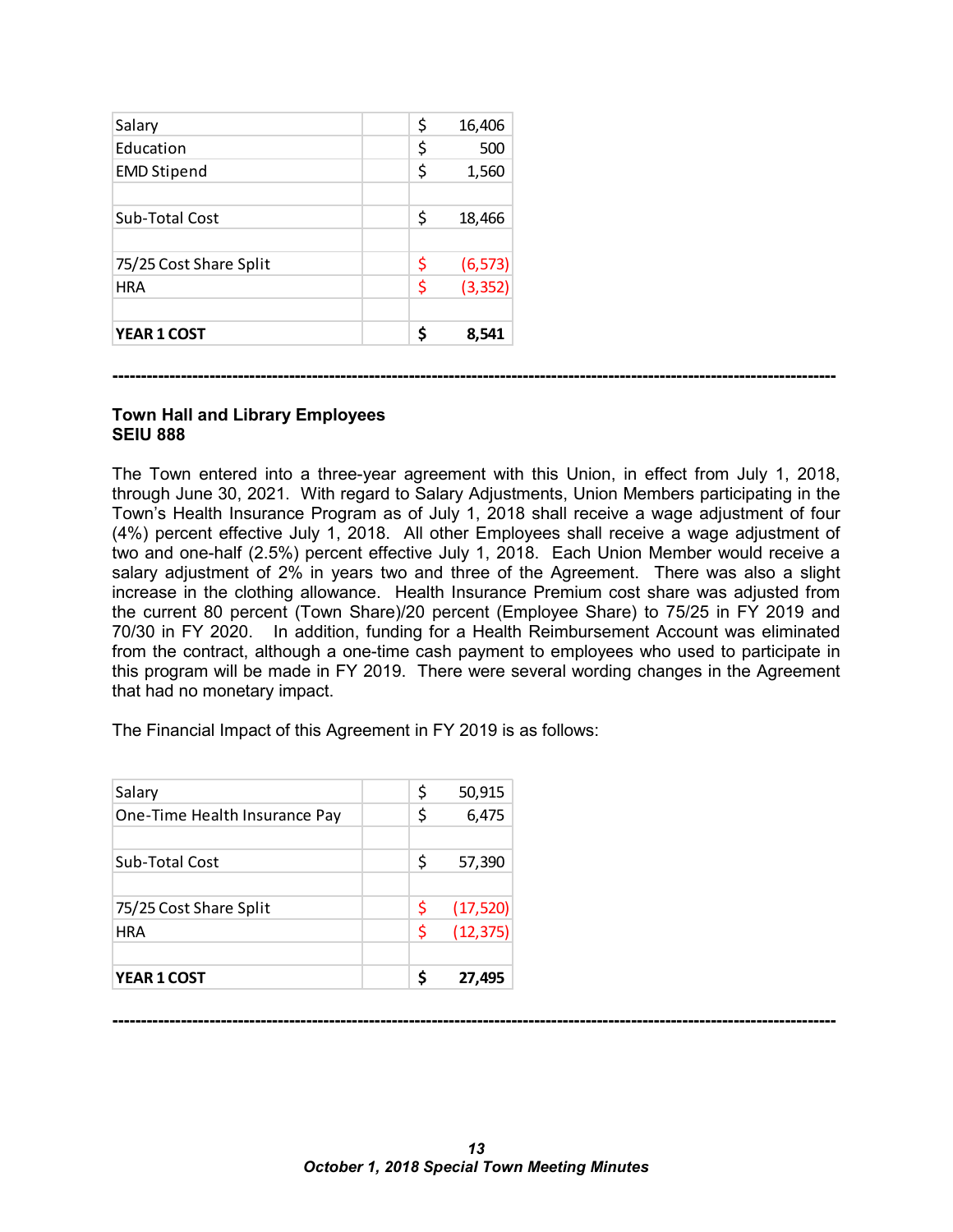#### **Highway, Transfer Station and Water Department Employees SEIU 888**

The Town entered into a three-year agreement with this Union, in effect from July 1, 2018, through June 30, 2021. With regard to Salary Adjustments, Union Members shall receive a wage adjustment of four (4%) percent effective July 1, 2018. Each Union Member would receive a salary adjustment of 2% in years two and three of the Agreement. There were slight adjustments in the clothing allowance and various stipends received by Union members. Health Insurance Premium cost share was adjusted from the current 80 percent (Town Share)/20 percent (Employee Share) to 75/25 in FY 2019 and 70/30 in FY 2020. In addition, funding for a Health Reimbursement Account was eliminated from the contract. There were several wording changes in the Agreement that had no monetary impact.

The Financial Impact of this Agreement in FY 2019 is as follows:

| Salary                        | \$<br>30,289    |
|-------------------------------|-----------------|
| Snow/Sanding Stand By Pay     | \$<br>1,690     |
| <b>Clothing Allowance</b>     | \$<br>1,300     |
| License Stipend               | \$<br>1,300     |
| <b>Summer Standby Stipend</b> | \$<br>130       |
| Overtime (Estimate)           | \$<br>3,500     |
|                               |                 |
| Sub-Total Cost                | \$<br>38,209    |
|                               |                 |
| 75/25 Cost Share Split        | \$<br>(11, 946) |
| <b>HRA</b>                    | \$<br>(7,025)   |
|                               |                 |
| <b>YEAR 1 COST</b>            | \$<br>19,238    |

#### **-------------------------------------------------------------------------------------------------------------------------------**

#### **Town Supervisors Union AFSCME, Council 93**

The Town entered into a three-year agreement with this Union, in effect from July 1, 2018, through June 30, 2021. With regard to Salary Adjustments, Union Members shall receive a wage adjustment of four (4%) percent effective July 1, 2018. Each Union Member would receive a salary adjustment of 2% in years two and three of the Agreement. Increases paid to employees based on their performance will no longer be added to the Employee's base and will be paid as a one-time cash payment. Health Insurance Premium cost share was adjusted from the current 80 percent (Town Share)/20 percent (Employee Share) to 70/30 effective on October 1, 2018. In addition, funding for a Health Reimbursement Account was eliminated from the contract, although a one-time cash payment to employees who used to participate in this program will be made in FY 2019, FY 2020 and FY 2021. A Health Insurance Opt Out Program was also established providing payments to employees who choose not to take the Town's Health Insurance.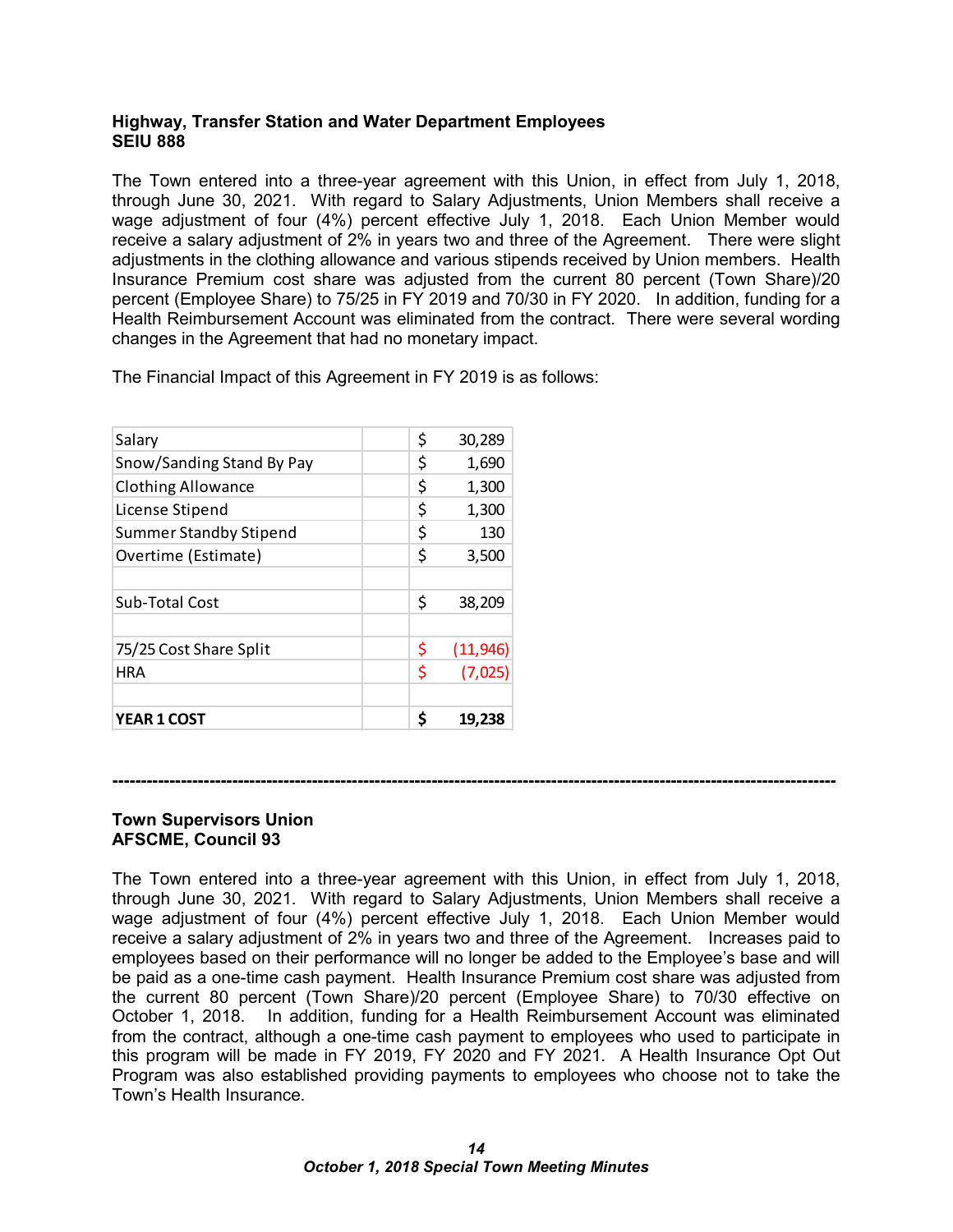The Financial Impact of this Agreement in FY 2019 is as follows:

| Salary                          | \$ | 27,617   |
|---------------------------------|----|----------|
| Health Insurance Payment        | \$ | 5,725    |
| Opt Out                         | \$ | 3,650    |
|                                 |    |          |
| Sub-Total Cost                  | \$ | 36,992   |
|                                 |    |          |
| 70/30 Cost Share Split (Oct. 1) | \$ | (14,808) |
| <b>HRA</b>                      | \$ | (5, 725) |
|                                 |    |          |
| YEAR 1 COST                     | Ś  | 16,459   |

**-------------------------------------------------------------------------------------------------------------------------------**

#### **Professional Firefighters of Groton IAFF, Local 4879**

The Town entered into a three-year agreement with this Union, in effect from July 1, 2018, through June 30, 2021. With regard to Salary Adjustments, Union Members shall receive a wage adjustment of four (4%) percent effective July 1, 2018. Each Union Member would receive a salary adjustment of 2% in years two and three of the Agreement. In addition, Fulltime employees who are held over at the end of their shift for any work-related purpose, shall receive a minimum of two-hours of overtime pay. Health Insurance Premium cost share was adjusted from the current 80 percent (Town Share)/20 percent (Employee Share) to 70/30 effective on October 1, 2018. Funding for a Health Reimbursement Account was also eliminated from the contract, although a one-time cash payment to employees who used to participate in this program will be made in FY 2019, FY 2020 and FY 2021.

The Financial Impact of this Agreement in FY 2019 is as follows:

| Salary                    | \$ | 13,855   |
|---------------------------|----|----------|
| Holdover Shift (Estimate) | \$ | 16,000   |
| <b>HRA Offset</b>         | \$ | 2,675    |
| Overtime (Estimate)       | \$ | 4,000    |
|                           |    |          |
| Sub-Total Cost            | \$ | 36,530   |
|                           |    |          |
| 70/30 Cost Share Split    | \$ | (8, 310) |
| <b>HRA</b>                | \$ | (2,675)  |
|                           |    |          |
| <b>YEAR 1 COST</b>        | Ś  | 25.545   |

**-------------------------------------------------------------------------------------------------------------------------------**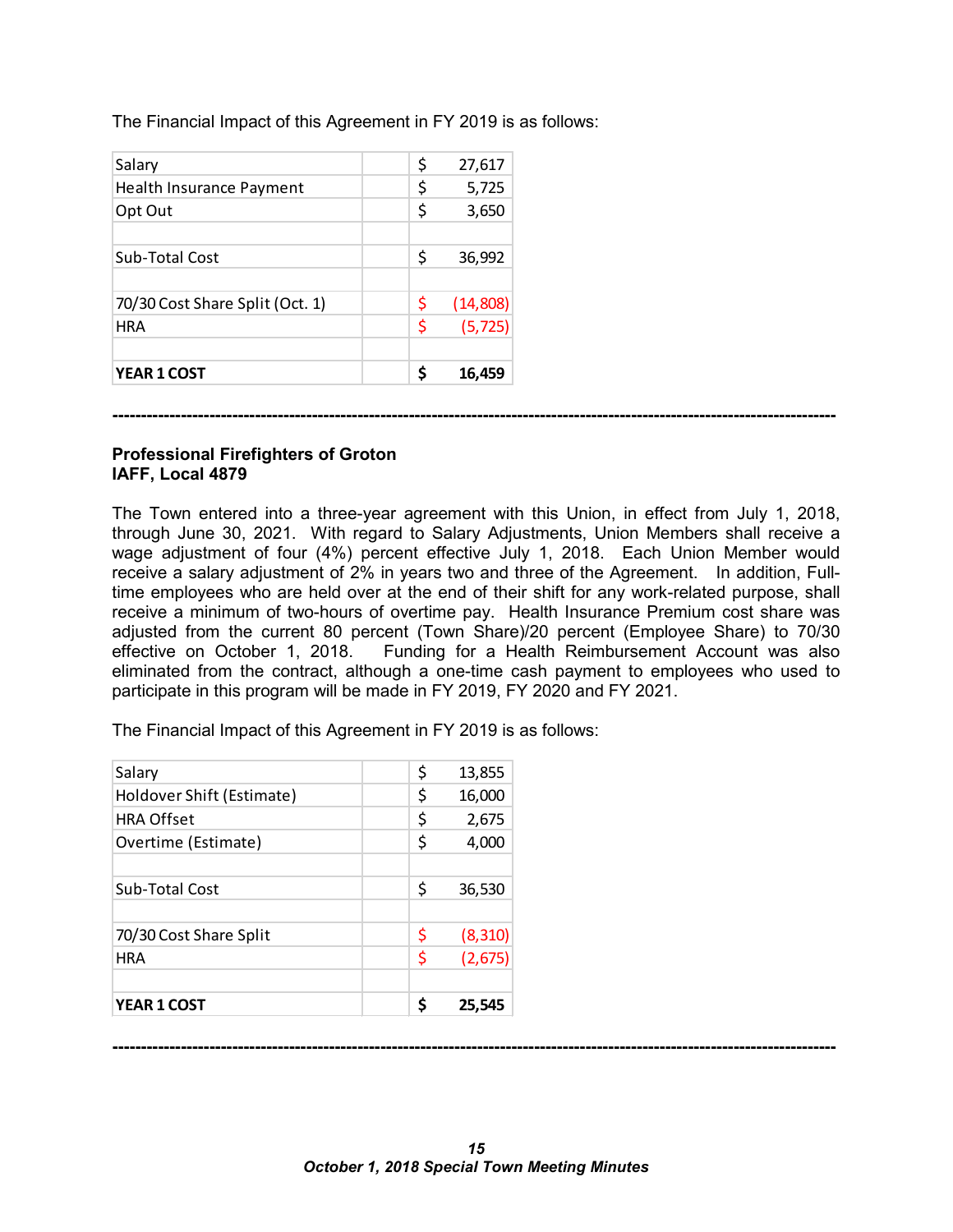#### **Groton Patrolmen's Association**

The Town entered into a three-year agreement with this Union, in effect from July 1, 2018, through June 30, 2021. With regard to Salary Adjustments, Union Members shall receive a wage adjustment of four (4%) percent effective July 1, 2018. Each Union Member would receive a salary adjustment of 2% in years two and three of the Agreement. There were slight adjustments in the uniform and clothing allowance and various stipends received by Union members. Health Insurance Premium cost share was adjusted from the current 80 percent (Town Share)/20 percent (Employee Share) to 75/25 in FY 2019 and 70/30 in FY 2020. In addition, funding for a Health Reimbursement Account was eliminated from the contract, although a one-time cash payment to employees who used to participate in this program will be made in FY 2019, FY 2020 and FY 2021.

| Salary                    | \$ | 36,246   |
|---------------------------|----|----------|
| <b>HRA Offset</b>         | \$ | 5,375    |
| <b>Clothing Allowance</b> | \$ | 1,300    |
| <b>Cleaning Allowance</b> | \$ | 3,380    |
| Overtime (Estimate)       | \$ | 14,000   |
|                           |    |          |
| Sub-Total Cost            | \$ | 60,301   |
|                           |    |          |
| 75/25 Cost Share Split    | \$ | (9,270)  |
| <b>HRA</b>                | \$ | (5, 375) |
|                           |    |          |
| YEAR 1 COST               | Ś  | 45.656   |

The Financial Impact of this Agreement in FY 2019 is as follows:

### **Groton Superior Officers Association**

### **NEPBA, Local 53**

The Town entered into a three-year agreement with this Union, in effect from July 1, 2018, through June 30, 2021. With regard to Salary Adjustments, each Union Member's salary will be sixteen and one-half (16.5%) percent differential from the top step Patrolmen to the Sergeant's Base Rate (current differential is 15%). A professional development stipend of \$2,000 was established for each Union Member. There were slight adjustments in the uniform and clothing allowance and various stipends received by Union members. Health Insurance Premium cost share was adjusted from the current 80 percent (Town Share)/20 percent (Employee Share) to 75/25 in FY 2019, 73/27 in FY 2020 and 70/30 in FY 2021. In addition, funding for a Health Reimbursement Account was eliminated from the contract. There were several wording changes in the Agreement that had no monetary impact, but will allow for smoother day to day operations.

**-------------------------------------------------------------------------------------------------------------------------------**

The Financial Impact of this Agreement in FY 2019 is as follows: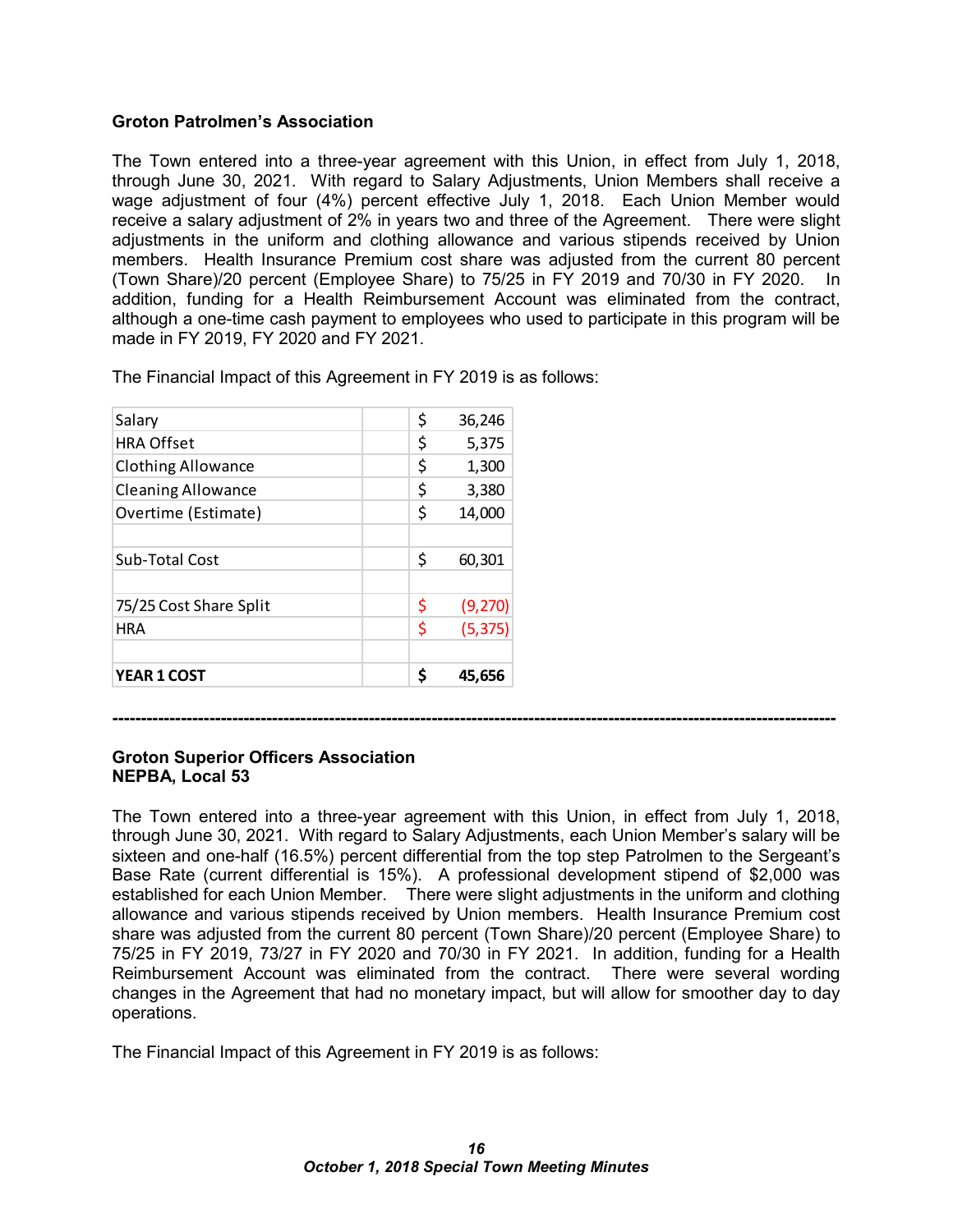| Uniforms                        | \$ | 400      |
|---------------------------------|----|----------|
| <b>Cleaning Allowance</b>       | \$ | 4,160    |
| Salary                          | \$ | 16,372   |
| Stipend                         | \$ | 1,600    |
| <b>Professional Development</b> | \$ | 6,000    |
|                                 |    |          |
| Sub-Total Cost                  | \$ | 28,532   |
|                                 |    |          |
| 75/25 Cost Share Split          | \$ | (3, 714) |
| <b>HRA</b>                      | \$ | (2,700)  |
|                                 |    |          |
| <b>YEAR 1 COST</b>              | Ś  | 22.118   |

The Town's Operating Budget will increase by \$165,184 (from \$37,708,862 to \$37,874,045) based on these changes. Funding for the new Firefighter/EMTs will come from Ambulance Revenues, while the remaining funding will come from taxation. Based on the new Revenue Estimates, approving this proposed new Budget will leave the Town \$81,803 under the anticipated FY 2019 Levy Limit. The new anticipated Tax Rate for FY 2019 will be \$18.99 (a slight decrease from the original estimate in the Spring). The following Chart shows the comparison between FY 2018 and FY 2019:

**-------------------------------------------------------------------------------------------------------------------------------**

|                                | Actual<br>FY 2018 |     | Proposed<br>FY 2019 | <b>Dollar</b><br>Change | Percent<br>Change |
|--------------------------------|-------------------|-----|---------------------|-------------------------|-------------------|
| Levy Capacity Used*            | \$<br>28,971,162  | S.  | 30,535,188          | \$1,564,026             | 5.40%             |
| Tax Rate on Levy Capacity Used | \$<br>17.37       | - S | 18.00               | \$<br>0.63              | 3.63%             |
| Average Tax Bill               | \$<br>7,382       | -\$ | 7,650               | \$<br>268               | 3.63%             |
| <b>Excluded Debt</b>           | \$<br>2,172,895   | -S  | 1,677,855           | \$<br>(495,040)         | $-22.78%$         |
| Tax Rate on Excluded Debt      | \$<br>1.30        | -\$ | 0.99                | \$<br>(0.31)            | $-23.85%$         |
| Average Tax Bill               | \$<br>553         | -\$ | 421                 | \$<br>(132)             | $-23.85%$         |
| Final Levy Used                | \$<br>31,144,057  | \$  | 32,213,043          | \$<br>1,068,986         | 3.43%             |
| Final Tax Rate                 | \$<br>18.67       | \$. | 18.99               | \$<br>0.32              | 1.71%             |
| Average Tax Bill               | \$<br>7,935       |     | 8,071               | \$<br>136               | 1.71%             |

Respectfully submitted,

*Mark W. Haddad* 

Mark W. Haddad Town Manager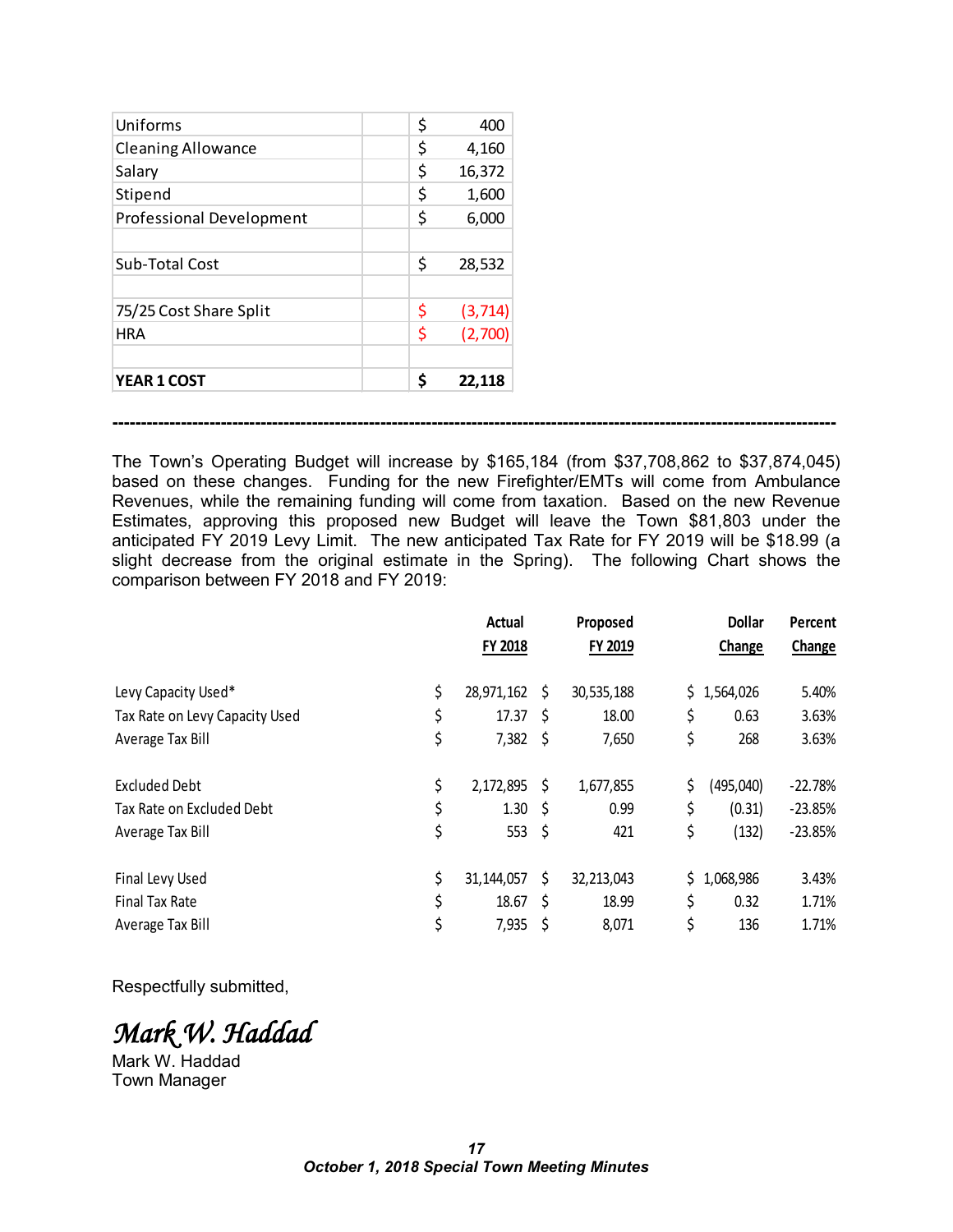|                  |                                            | <b>APPENDIX A</b> |                                           |  |        |  |  |
|------------------|--------------------------------------------|-------------------|-------------------------------------------|--|--------|--|--|
|                  |                                            |                   | Town of Groton Personnel By-Law           |  |        |  |  |
|                  |                                            |                   | <b>Wage and Classification Schedule</b>   |  |        |  |  |
|                  |                                            |                   | Fiscal Year 2019 (Effective July 1, 2018) |  |        |  |  |
|                  |                                            |                   |                                           |  |        |  |  |
| Grade            | <b>Position Title</b>                      | Low               |                                           |  | High   |  |  |
| 4                | Salary                                     |                   |                                           |  |        |  |  |
|                  |                                            | 38,115            |                                           |  | 47,169 |  |  |
|                  | <b>Wages</b>                               |                   |                                           |  |        |  |  |
|                  |                                            | 18.35             |                                           |  | 22.67  |  |  |
| 5                | Salary                                     |                   |                                           |  |        |  |  |
|                  |                                            | 40,291            |                                           |  | 49,869 |  |  |
|                  | <b>Wages</b>                               |                   |                                           |  |        |  |  |
|                  |                                            | 19.39             |                                           |  | 23.98  |  |  |
| $\overline{7}$   | Salary                                     |                   |                                           |  |        |  |  |
|                  |                                            | 46,588            |                                           |  | 59,012 |  |  |
|                  | <b>Wages</b>                               |                   |                                           |  |        |  |  |
|                  |                                            | 22.93             |                                           |  | 28.36  |  |  |
| 8                | Salary                                     |                   |                                           |  |        |  |  |
|                  |                                            | 52,888            |                                           |  | 65,485 |  |  |
|                  |                                            |                   |                                           |  |        |  |  |
|                  | Wages                                      |                   |                                           |  |        |  |  |
|                  |                                            | 25.43             |                                           |  | 31.48  |  |  |
| $\boldsymbol{9}$ | Salary                                     |                   |                                           |  |        |  |  |
|                  | <b>Executive Assistant to Town Manager</b> | 54,163            |                                           |  | 67,024 |  |  |
|                  |                                            |                   |                                           |  |        |  |  |
|                  | Wages                                      |                   |                                           |  |        |  |  |
|                  |                                            | 26.04             |                                           |  | 32.23  |  |  |
| $10\,$           | Salary                                     |                   |                                           |  |        |  |  |
|                  |                                            | 62,118            |                                           |  |        |  |  |
|                  |                                            |                   |                                           |  | 76,864 |  |  |
|                  | Wages                                      |                   |                                           |  |        |  |  |
|                  |                                            | 29.87             |                                           |  | 40.14  |  |  |
| $11\,$           | Salary                                     |                   |                                           |  |        |  |  |
|                  | Human Resources Director                   | 66,734            |                                           |  | 82,582 |  |  |
|                  |                                            |                   |                                           |  |        |  |  |
|                  | Wages                                      |                   |                                           |  |        |  |  |
|                  |                                            | 32.09             |                                           |  | 39.71  |  |  |
| 12               | Salary                                     |                   |                                           |  |        |  |  |
|                  |                                            | 66,935            |                                           |  | 82,871 |  |  |
|                  | Wages                                      |                   |                                           |  |        |  |  |
|                  |                                            | 32.20             |                                           |  | 39.85  |  |  |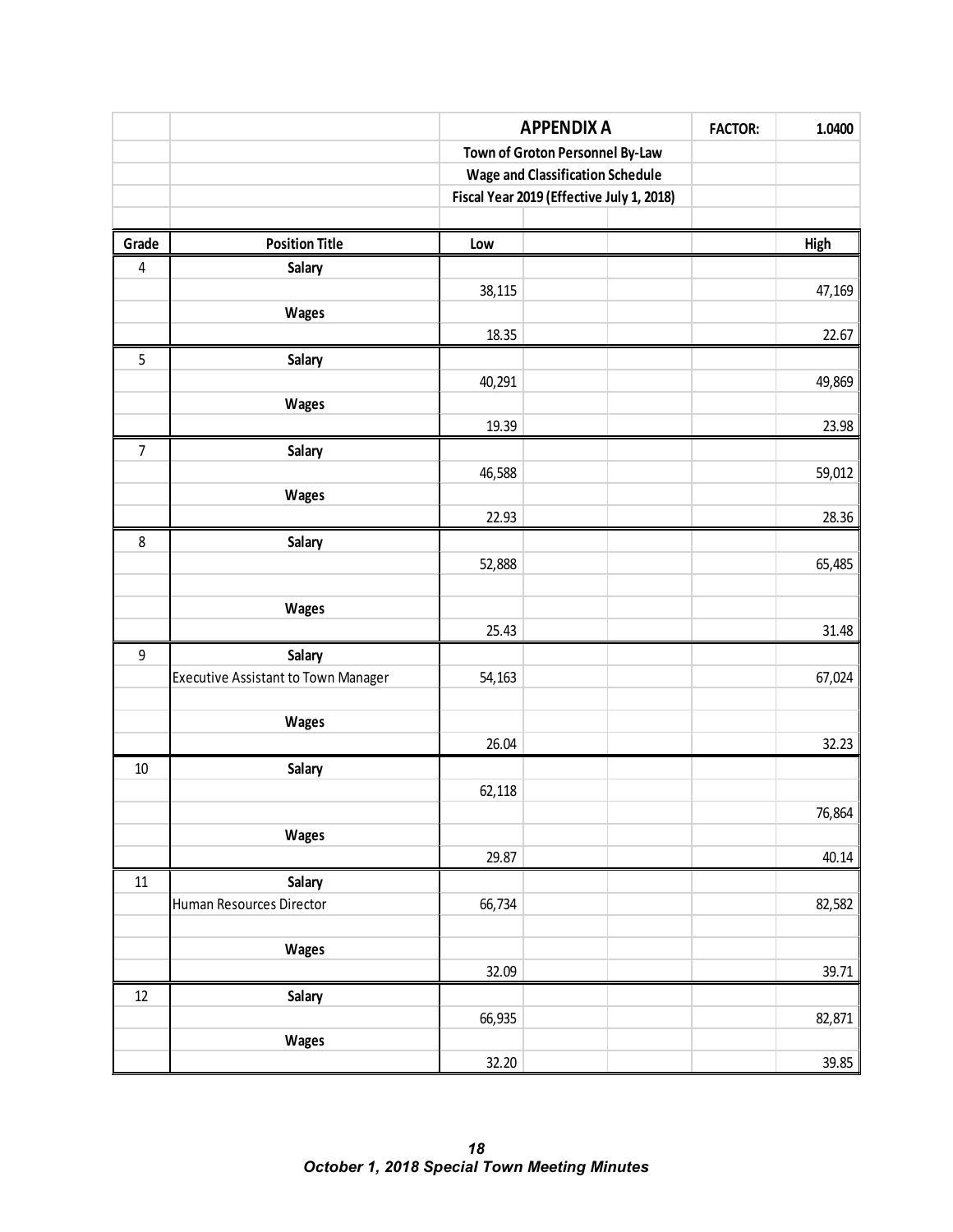|       |                       | <b>APPENDIX A</b>               |                                           |        |         |  |
|-------|-----------------------|---------------------------------|-------------------------------------------|--------|---------|--|
|       |                       | Town of Groton Personnel By-Law | <b>FACTOR:</b>                            | 1.0400 |         |  |
|       |                       |                                 | <b>Wage and Classification Schedule</b>   |        |         |  |
|       |                       |                                 | Fiscal Year 2019 (Effective July 1, 2018) |        |         |  |
|       |                       |                                 |                                           |        |         |  |
| Grade | <b>Position Title</b> | Low                             |                                           |        | High    |  |
| 13    | Salary                |                                 |                                           |        |         |  |
|       |                       | 68,737                          |                                           |        | 85,048  |  |
|       |                       |                                 |                                           |        |         |  |
|       |                       |                                 |                                           |        |         |  |
|       | Wages                 | 33.05                           |                                           |        | 40.90   |  |
|       |                       |                                 |                                           |        |         |  |
| 14    | Salary                | 69,315                          |                                           |        | 85,774  |  |
|       |                       |                                 |                                           |        |         |  |
|       | Wages                 |                                 |                                           |        |         |  |
|       |                       | 33.33                           |                                           |        | 41.24   |  |
| 15    | Salary                |                                 |                                           |        |         |  |
|       |                       | 73,092                          |                                           |        | 90,447  |  |
|       |                       |                                 |                                           |        |         |  |
|       | Wages                 |                                 |                                           |        |         |  |
|       |                       | 35.13                           |                                           |        | 43.48   |  |
| 16    | Salary                |                                 |                                           |        |         |  |
|       |                       | 75,732                          |                                           |        | 93,770  |  |
|       |                       |                                 |                                           |        |         |  |
|       |                       |                                 |                                           |        |         |  |
|       | Wages                 |                                 |                                           |        |         |  |
|       |                       | 36.41                           |                                           |        | 45.06   |  |
| 17    | Salary                | 84,844                          |                                           |        | 104,961 |  |
|       |                       |                                 |                                           |        |         |  |
|       |                       |                                 |                                           |        |         |  |
|       | Wages                 |                                 |                                           |        |         |  |
|       |                       | 40.79                           |                                           |        | 50.47   |  |
| 18    | Salary                |                                 |                                           |        |         |  |
|       |                       | 91,754                          |                                           |        | 113,553 |  |
|       | <b>IT Director</b>    |                                 |                                           |        |         |  |
|       |                       |                                 |                                           |        |         |  |
|       | Wages                 |                                 |                                           |        |         |  |
|       |                       | 44.12                           |                                           |        | 54.60   |  |
| 19    | Salary                |                                 |                                           |        |         |  |
|       |                       | 94,164                          |                                           |        | 116,513 |  |
|       | Wages                 |                                 |                                           |        |         |  |
|       |                       | 45.26                           |                                           |        | 56.04   |  |
| 20    | Salary                |                                 |                                           |        |         |  |
|       |                       | 100,967                         |                                           |        | 124,175 |  |
|       | Wages                 | 48.55                           |                                           |        |         |  |
|       |                       |                                 |                                           |        | 59.71   |  |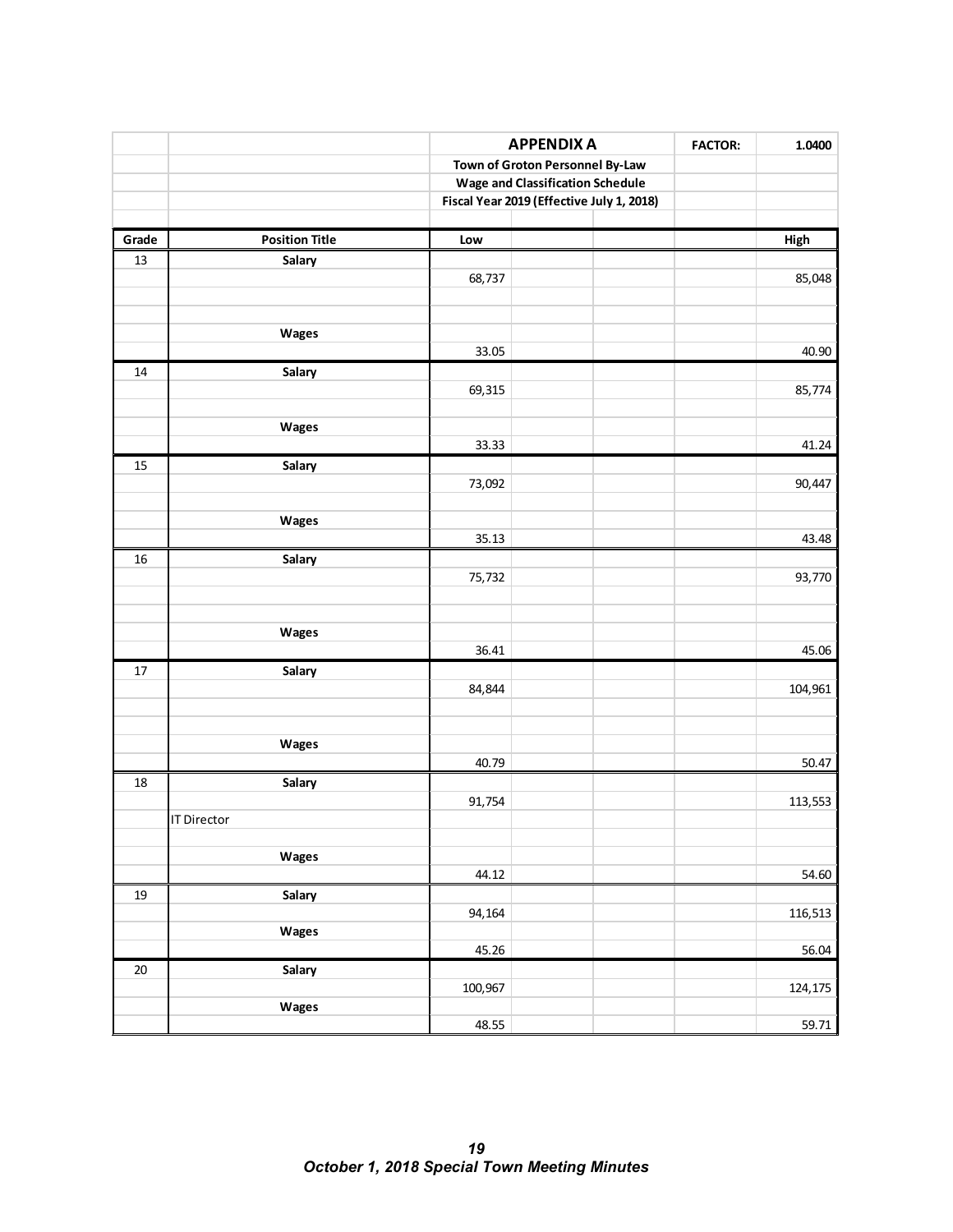|                                                          | <b>APPENDIX A</b> |                                        |                 |
|----------------------------------------------------------|-------------------|----------------------------------------|-----------------|
| NON-CLASSIFIED, TEMPORARY SEASONAL AND STIPEND POSITIONS |                   |                                        |                 |
|                                                          |                   |                                        |                 |
|                                                          |                   |                                        |                 |
| <b>NON-STEP AND STIPEND POSITIONS</b>                    |                   |                                        |                 |
|                                                          |                   |                                        |                 |
| <b>FIRE/EMS DEPARTMENT</b>                               |                   | <b>Country Club Seasonal Employees</b> |                 |
| Deputy Chief: Fire                                       | 24.84             | Pro Shop Staff                         | $11.00 - 15.00$ |
| Deputy Chief: EMS                                        | 24.41             | Pool Staff                             | $11.00 - 15.00$ |
| <b>Rescue Advisory</b>                                   | 1.00              | Lifeguards                             | $11.00 - 16.00$ |
| Call Captain: Fire                                       | 24.03             | Swim Coaches                           | $11.00 - 21.00$ |
| Call Captain: EMS                                        | 24.03             | Camp Staff                             | $11.00 - 15.00$ |
| Call Lieutenant: Fire                                    | 23.55             | Counselors                             | $11.00 - 16.50$ |
| Call Lieutenant: EMS                                     | 23.55             | <b>Buildings &amp; Grounds</b>         | $11.00 - 25.00$ |
| Call Lieutenant: Rescue                                  | 23.55             |                                        |                 |
| Call Firefighter                                         | 20.60             | Library Shelvers                       | $11.00 - 15.00$ |
| Call Emergency Medical Technician                        | 20.60             |                                        |                 |
| Call Rescue Personnel                                    | 20.60             |                                        |                 |
| Probationary Firefighter                                 | 17.16             |                                        |                 |
| Probationary Emergency Medical Technician                | 17.16             |                                        |                 |
| <b>Probationary Rescue Personnel</b>                     | 17.16             |                                        |                 |
|                                                          |                   |                                        |                 |
| <b>MISCELLANEOUS</b>                                     |                   |                                        |                 |
| Veteran's Agent                                          | 1,742             |                                        |                 |
| Director of Veteran's Services                           | 1,742             |                                        |                 |
| Earth Removal Inspector                                  | 1,500             |                                        |                 |
| Dog Officer                                              | 13,973            |                                        |                 |
| Animal Inspector                                         | 2,082             |                                        |                 |
| Animal Control Officer                                   | 2,082             |                                        |                 |
| <b>Town Diarist</b>                                      | 1.00              |                                        |                 |
| Keeper of the Town Clock                                 | 1.00              |                                        |                 |
| <b>Conservation Land Manager</b>                         | 14.07             |                                        |                 |
| Park Ranger                                              | 11.00             |                                        |                 |
| <b>Graves Registration Officer</b>                       | 250               |                                        |                 |
| <b>Emergency Management Director</b>                     | 1,270             |                                        |                 |
| Election Worker: Warden                                  | Minimum Wage      |                                        |                 |
| Election Worker: Precinct Clerk                          | Minimum Wage      |                                        |                 |
| Election Worker: Inspectors (Checker)                    | Minimum Wage      |                                        |                 |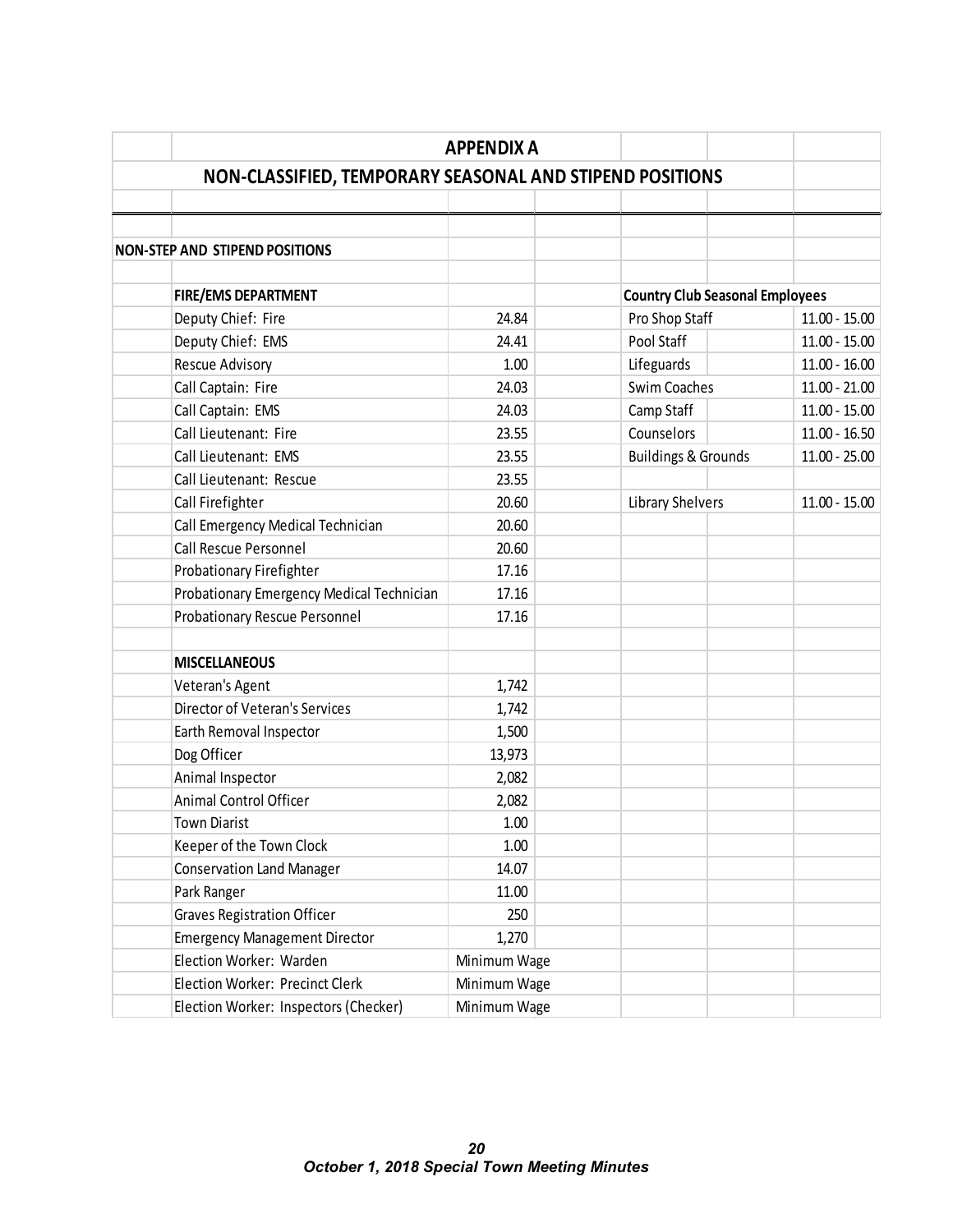## **APPENDIX B**

| <b>LINE</b> | DEPARTMENT/DESCRIPTION       |          | FY 2019<br><b>ORIGINAL</b><br><b>BUDGET</b><br>4/30/2018 |                   | FY 2019<br><b>PROPOSED</b><br><b>BUDGET</b><br>10/1/2018 |               | <b>DIFFERENCE</b> |
|-------------|------------------------------|----------|----------------------------------------------------------|-------------------|----------------------------------------------------------|---------------|-------------------|
|             | <b>GENERAL GOVERNMENT</b>    |          |                                                          |                   |                                                          |               |                   |
|             | <b>MODERATOR</b>             |          |                                                          |                   |                                                          |               |                   |
|             | 1000 Salaries                |          | 65                                                       | \$                | 65                                                       | \$            |                   |
|             | 1001 Expenses                | \$<br>\$ | 80                                                       | \$                | 80                                                       | \$            |                   |
|             | DEPARTMENTAL TOTAL           | \$       | $145$ \$                                                 |                   | 145 \$                                                   |               |                   |
|             | <b>SELECT BOARD</b>          |          |                                                          |                   |                                                          |               |                   |
|             | 1020 Salaries                | \$       |                                                          | \$                |                                                          | \$            |                   |
|             | 1021 Wages                   | \$       |                                                          | \$                |                                                          | \$            |                   |
|             | 1022 Expenses                | \$<br>\$ | 3,100                                                    | \$                | 3,100                                                    | \$            |                   |
|             | 1023 Engineering/Consultant  |          |                                                          | \$                |                                                          | \$            |                   |
|             | 1024 Minor Capital           | \$       | 27,000                                                   | \$                | 27,000                                                   | \$            |                   |
|             | <b>DEPARTMENTAL TOTAL</b>    | \$       | $30,100$ \$                                              |                   | $30,100$ \$                                              |               |                   |
|             | <b>TOWN MANAGER</b>          |          |                                                          |                   |                                                          |               |                   |
|             | 1030 Salaries                | \$       | 207,912 \$                                               |                   | 211,121                                                  | $\frac{1}{2}$ | 3,209             |
|             | 1031 Wages                   | \$       | 108,280                                                  | \$                | 114,138                                                  | \$            | 5,858             |
|             | 1032 Expenses                | \$       | 14,000                                                   | $\boldsymbol{\$}$ | 14,000                                                   | \$            |                   |
|             | 1033 Engineering/Consultant  | \$       |                                                          | \$                |                                                          | \$            |                   |
|             | 1034 Performance Evaluations | \$       |                                                          | \$                |                                                          | \$            |                   |
|             | DEPARTMENTAL TOTAL           | \$       | 330,192                                                  | \$                | 339,259                                                  | \$            | 9,067             |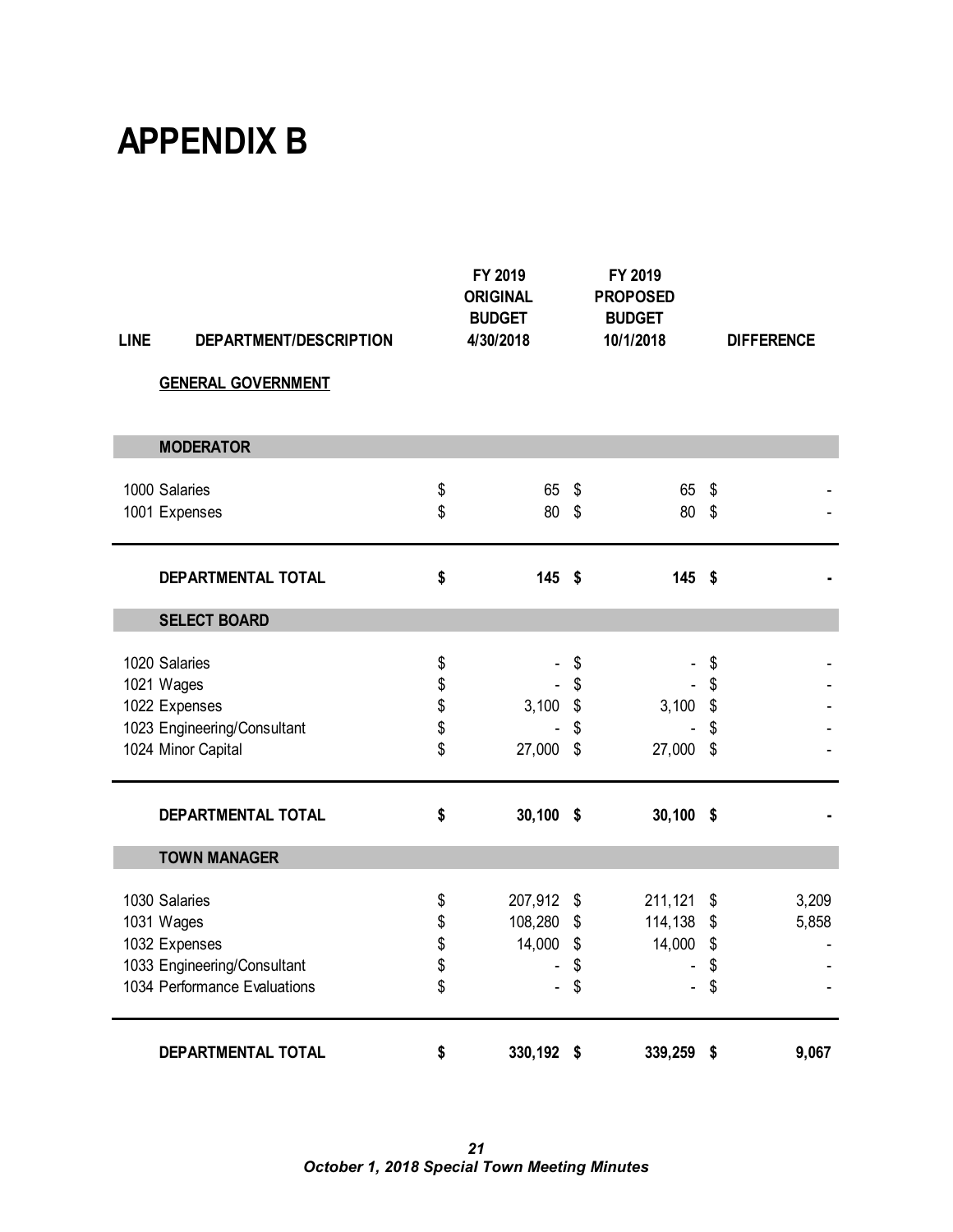| <b>LINE</b> | DEPARTMENT/DESCRIPTION                                             |                            | FY 2019<br><b>ORIGINAL</b><br><b>BUDGET</b><br>4/30/2018 |                        | FY 2019<br><b>PROPOSED</b><br><b>BUDGET</b><br>10/1/2018 |                            | <b>DIFFERENCE</b> |
|-------------|--------------------------------------------------------------------|----------------------------|----------------------------------------------------------|------------------------|----------------------------------------------------------|----------------------------|-------------------|
|             | <b>FINANCE COMMITTEE</b>                                           |                            |                                                          |                        |                                                          |                            |                   |
|             | 1040 Expenses<br>1041 Reserve Fund                                 | \$<br>\$                   | 210<br>150,000                                           | \$<br>\$               | 210<br>150,000                                           | \$<br>\$                   |                   |
|             | DEPARTMENTAL TOTAL                                                 | \$                         | 150,210 \$                                               |                        | 150,210 \$                                               |                            |                   |
|             | <b>TOWN ACCOUNTANT</b>                                             |                            |                                                          |                        |                                                          |                            |                   |
|             | 1050 Salaries<br>1051 Wages<br>1052 Expenses                       | \$<br>\$<br>\$             | 91,110<br>44,067<br>$32,140$ \$                          | \$<br>\$               | 91,110<br>46,187<br>$32,140$ \$                          | \$<br>\$                   | 2,120             |
|             | DEPARTMENTAL TOTAL                                                 | \$                         | 167,317 \$                                               |                        | 169,437 \$                                               |                            | 2,120             |
|             | <b>BOARD OF ASSESSORS</b>                                          |                            |                                                          |                        |                                                          |                            |                   |
| 1061 Wages  | 1060 Salaries<br>1062 Expenses<br>1063 Legal Expense               | \$<br>\$<br>\$<br>\$       | 72,000<br>50,316<br>22,630                               | \$<br>\$<br>\$<br>\$   | 75,555<br>52,675<br>22,630                               | \$<br>\$<br>\$             | 3,555<br>2,359    |
|             | DEPARTMENTAL TOTAL                                                 | \$                         | 144,946                                                  | \$                     | 150,860                                                  | \$                         | 5,914             |
|             | <b>TREASURER/TAX COLLECTOR</b>                                     |                            |                                                          |                        |                                                          |                            |                   |
| 1071 Wages  | 1070 Salaries<br>1072 Expenses<br>1073 Tax Title<br>1074 Bond Cost | \$<br>\$<br>\$<br>\$<br>\$ | 84,125<br>104,658<br>21,865<br>4,500 \$<br>6,000         | - \$<br>\$<br>\$<br>\$ | 88,165<br>111,864<br>21,865<br>4,500<br>6,000            | \$<br>\$<br>\$<br>\$<br>\$ | 4,040<br>7,206    |
|             | DEPARTMENTAL TOTAL                                                 | \$                         | 221,148 \$                                               |                        | 232,394 \$                                               |                            | 11,246            |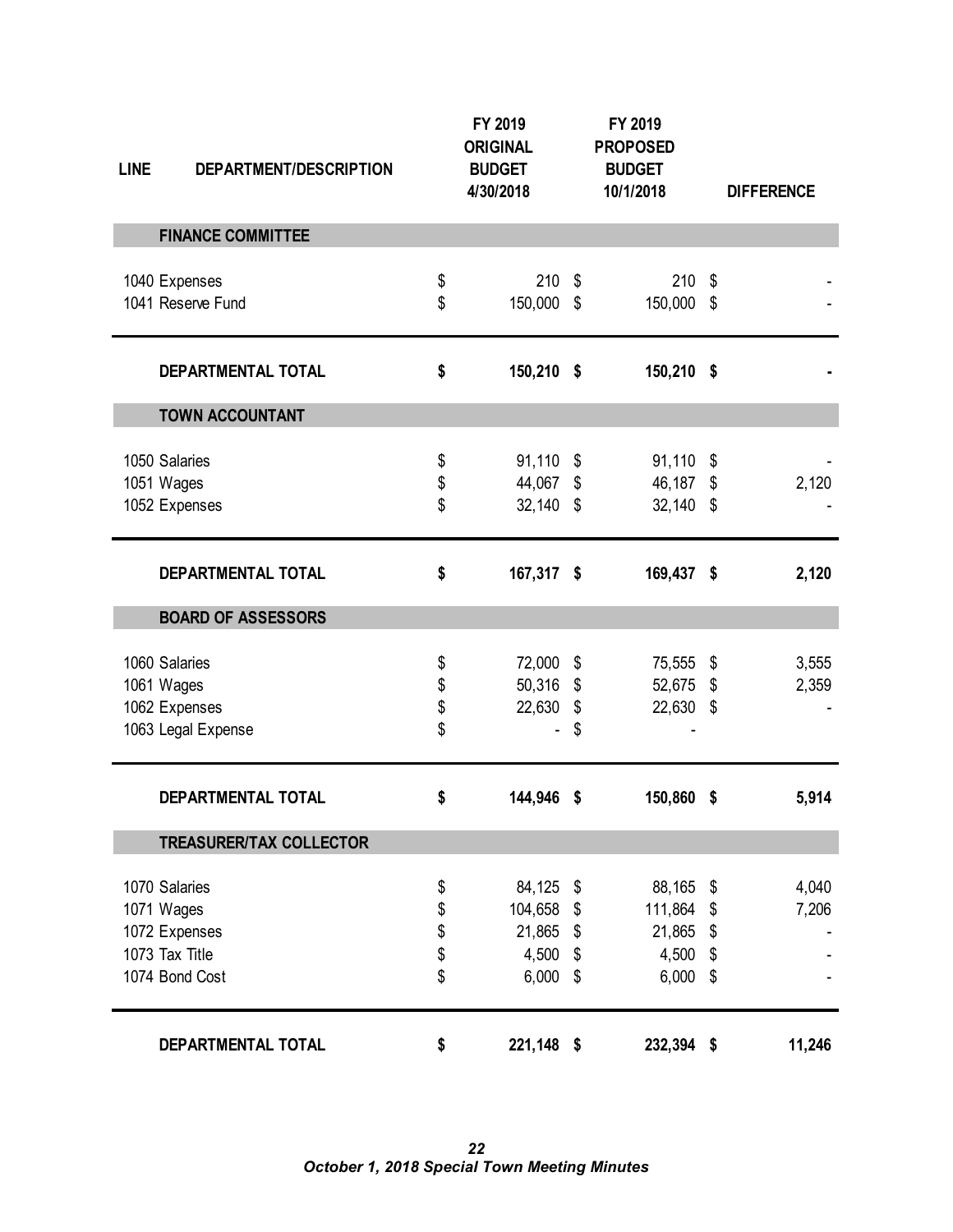| <b>LINE</b> | DEPARTMENT/DESCRIPTION                                             |                      | FY 2019<br><b>ORIGINAL</b><br><b>BUDGET</b><br>4/30/2018 |                                                   | FY 2019<br><b>PROPOSED</b><br><b>BUDGET</b><br>10/1/2018 |                       | <b>DIFFERENCE</b> |
|-------------|--------------------------------------------------------------------|----------------------|----------------------------------------------------------|---------------------------------------------------|----------------------------------------------------------|-----------------------|-------------------|
|             | <b>TOWN COUNSEL</b>                                                |                      |                                                          |                                                   |                                                          |                       |                   |
|             | 1080 Expenses                                                      | \$                   | 70,000                                                   | \$                                                | 90,000                                                   | - \$                  | 20,000            |
|             | DEPARTMENTAL TOTAL                                                 | \$                   | 70,000 \$                                                |                                                   | $90,000$ \$                                              |                       | 20,000            |
|             | <b>HUMAN RESOURCES</b>                                             |                      |                                                          |                                                   |                                                          |                       |                   |
|             | 1090 Salary<br>1091 Expenses                                       | \$<br>\$             | 75,412 \$<br>10,000 \$                                   |                                                   | 79,104 \$<br>10,000                                      | \$                    | 3,692             |
|             | DEPARTMENTAL TOTAL                                                 | \$                   | 85,412 \$                                                |                                                   | 89,104 \$                                                |                       | 3,692             |
|             | <b>INFORMATION TECHNOLOGY</b>                                      |                      |                                                          |                                                   |                                                          |                       |                   |
|             | 1100 Salary<br>1101 Wages<br>1102 Expenses                         | \$<br>\$<br>\$       | 104,888<br>54,288<br>24,800                              | \$<br>$\frac{1}{2}$<br>$\boldsymbol{\mathsf{\$}}$ | 109,759<br>56,635<br>24,800                              | \$<br>\$<br>\$        | 4,871<br>2,347    |
|             | DEPARTMENTAL TOTAL                                                 | \$                   | 183,976 \$                                               |                                                   | 191,194 \$                                               |                       | 7,218             |
|             | <b>GIS STEERING COMMITTEE</b>                                      |                      |                                                          |                                                   |                                                          |                       |                   |
|             | 1120 Expenses                                                      | \$                   | 18,600 \$                                                |                                                   | 18,600 \$                                                |                       |                   |
|             | DEPARTMENTAL TOTAL                                                 | \$                   | 18,600                                                   | - \$                                              | 18,600 \$                                                |                       |                   |
|             | <b>TOWN CLERK</b>                                                  |                      |                                                          |                                                   |                                                          |                       |                   |
|             | 1130 Salaries<br>1131 Wages<br>1132 Expenses<br>1135 Minor Capital | \$<br>\$<br>\$<br>\$ | 83,936<br>58,731<br>11,690                               | - \$<br>\$<br>\$<br>\$                            | 83,936<br>61,274<br>11,690                               | -\$<br>\$<br>\$<br>\$ | 2,543             |
|             | DEPARTMENTAL TOTAL                                                 | \$                   | 154,357                                                  | \$                                                | 156,900                                                  | \$                    | 2,543             |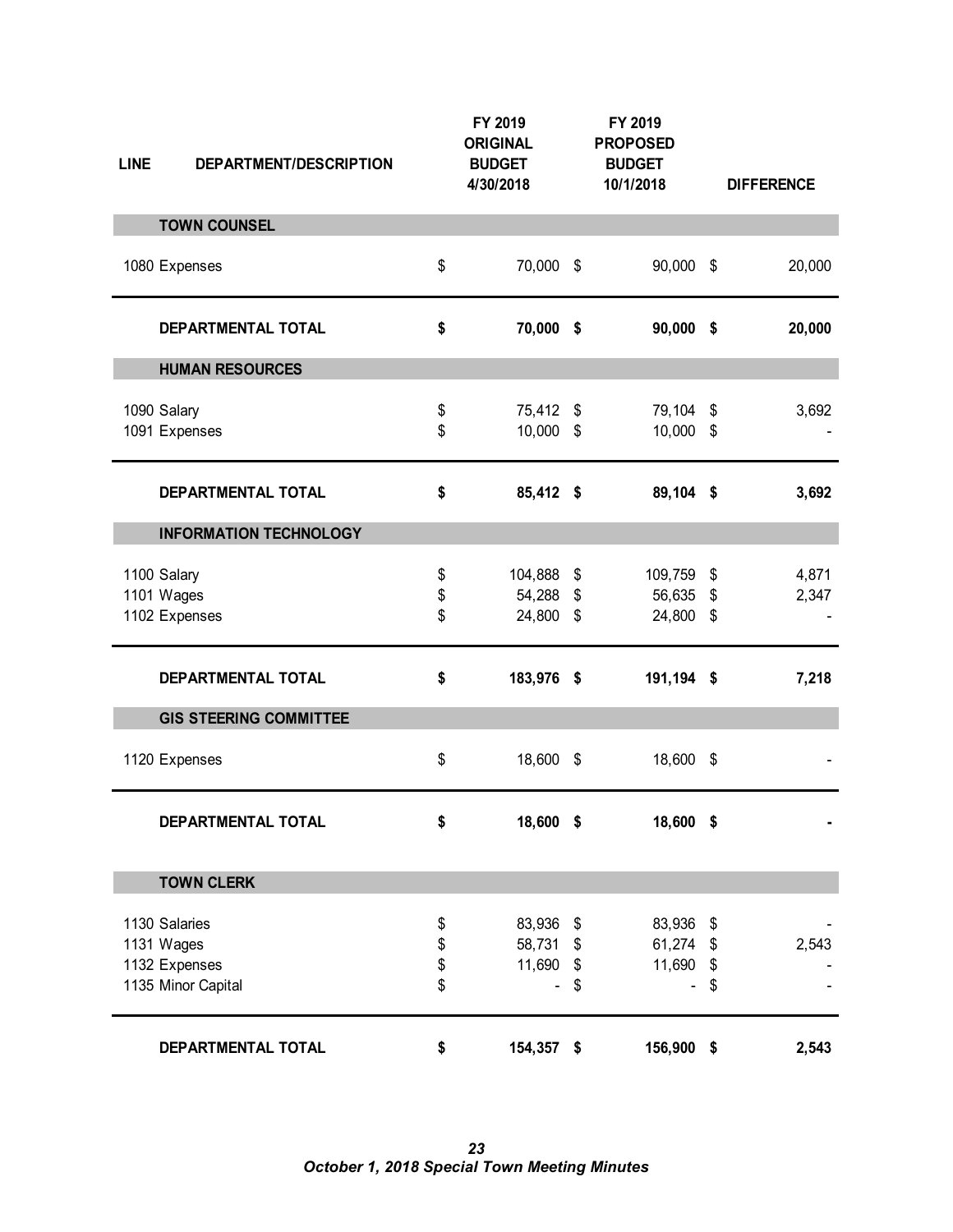| <b>LINE</b>  | DEPARTMENT/DESCRIPTION                                                                                                |                | FY 2019<br><b>ORIGINAL</b><br><b>BUDGET</b><br>4/30/2018 | FY 2019<br><b>PROPOSED</b><br><b>BUDGET</b><br>10/1/2018 |          | <b>DIFFERENCE</b> |
|--------------|-----------------------------------------------------------------------------------------------------------------------|----------------|----------------------------------------------------------|----------------------------------------------------------|----------|-------------------|
|              | <b>ELECTIONS &amp; BOARD OF REGISTRARS</b>                                                                            |                |                                                          |                                                          |          |                   |
| 1140 Stipend | 1141 Expenses<br>1142 Minor Capital                                                                                   | \$<br>\$<br>\$ | 14,346 \$<br>11,070 \$                                   | \$<br>14,346 \$<br>11,070                                | \$<br>\$ |                   |
|              | DEPARTMENTAL TOTAL                                                                                                    | \$             | 25,416 \$                                                | 25,416 \$                                                |          |                   |
|              | <b>STREET LISTINGS</b>                                                                                                |                |                                                          |                                                          |          |                   |
|              | 1150 Expenses                                                                                                         | \$             | $5,100$ \$                                               | $5,100$ \$                                               |          |                   |
|              | DEPARTMENTAL TOTAL                                                                                                    | \$             | $5,100$ \$                                               | $5,100$ \$                                               |          |                   |
|              | <b>INSURANCE &amp; BONDING</b>                                                                                        |                |                                                          |                                                          |          |                   |
|              | 1160 Insurance & Bonding<br>1161 Insurance Deductible Reserve - Liability<br>1162 Insurance Deductible Reserve - 111F | \$<br>\$<br>\$ | 230,000<br>12,000 \$<br>25,000 \$                        | \$<br>230,000<br>12,000<br>25,000 \$                     | \$<br>\$ |                   |
|              | DEPARTMENTAL TOTAL                                                                                                    | \$             | 267,000 \$                                               | 267,000 \$                                               |          |                   |
|              | <b>TOWN REPORT</b>                                                                                                    |                |                                                          |                                                          |          |                   |
|              | 1170 Expenses                                                                                                         | \$             | $1,500$ \$                                               | $1,500$ \$                                               |          |                   |
|              | DEPARTMENTAL TOTAL                                                                                                    | \$             | $1,500$ \$                                               | $1,500$ \$                                               |          |                   |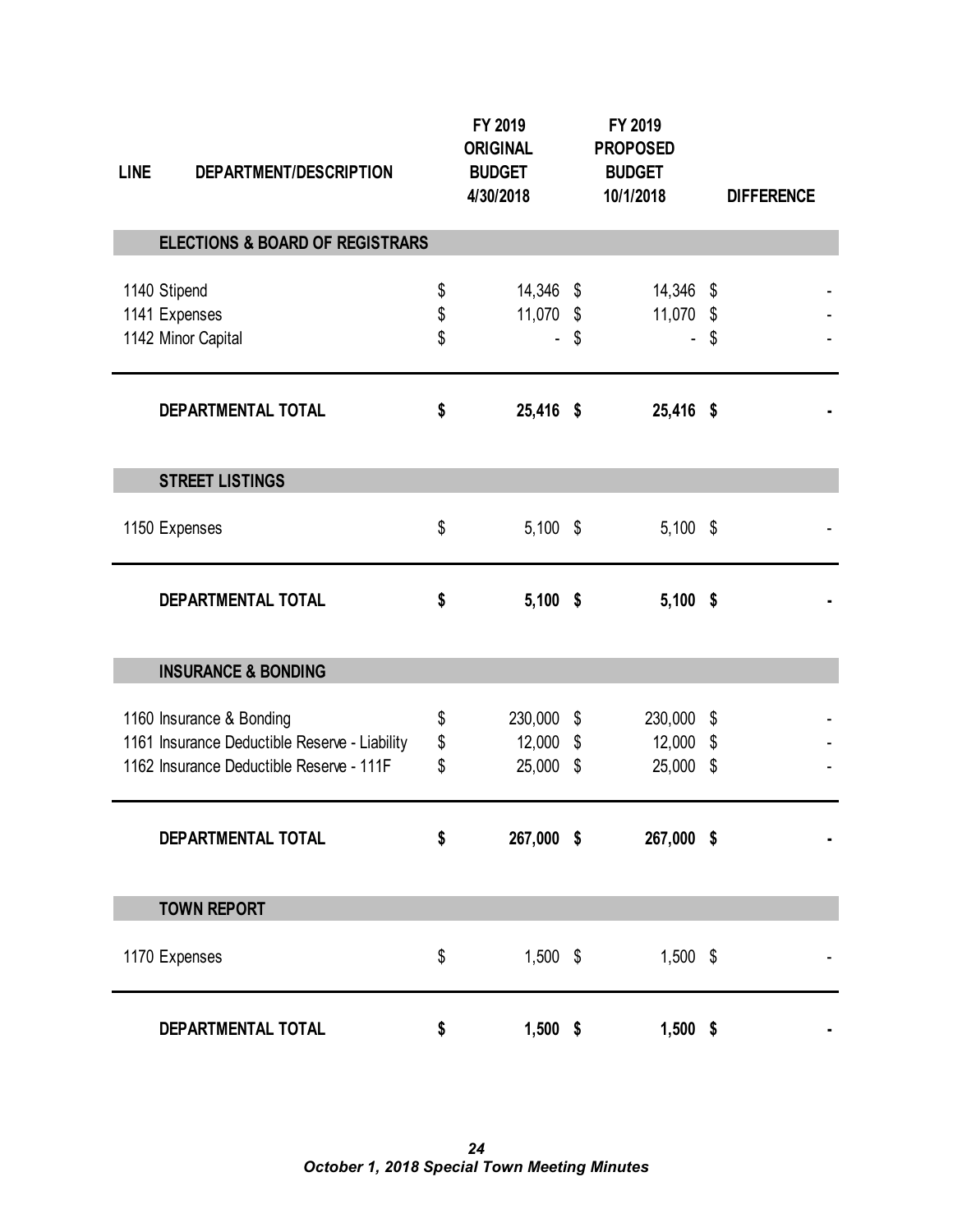| <b>LINE</b> | DEPARTMENT/DESCRIPTION                                                                        |                            | FY 2019<br><b>ORIGINAL</b><br><b>BUDGET</b><br>4/30/2018 |                            | FY 2019<br><b>PROPOSED</b><br><b>BUDGET</b><br>10/1/2018 |                                 | <b>DIFFERENCE</b> |
|-------------|-----------------------------------------------------------------------------------------------|----------------------------|----------------------------------------------------------|----------------------------|----------------------------------------------------------|---------------------------------|-------------------|
|             | <b>POSTAGE/TOWN HALL EXPENSES</b>                                                             |                            |                                                          |                            |                                                          |                                 |                   |
|             | 1180 Expenses<br>1181 Telephone Expenses<br>1182 Office Supplies                              | \$<br>\$<br>\$             | 55,000 \$<br>40,000 \$<br>17,000 \$                      |                            | 55,000<br>40,000<br>17,000 \$                            | \$<br>$\boldsymbol{\mathsf{S}}$ |                   |
|             | DEPARTMENTAL TOTAL                                                                            | \$                         | 112,000 \$                                               |                            | 112,000 \$                                               |                                 |                   |
|             | <b>TOTAL GENERAL GOVERNMENT</b>                                                               | \$                         | 1,967,419                                                | \$                         | 2,029,219                                                | \$                              | 61,800            |
|             | <b>LAND USE DEPARTMENTS</b>                                                                   |                            |                                                          |                            |                                                          |                                 |                   |
|             | <b>CONSERVATION COMMISSION</b>                                                                |                            |                                                          |                            |                                                          |                                 |                   |
|             | 1200 Salary<br>1201 Wages<br>1202 Expenses<br>1203 Engineering & Legal<br>1204 Minor Capital  | \$<br>\$<br>\$<br>\$<br>\$ | 63,240<br>6,724                                          | \$<br>\$<br>\$<br>\$<br>\$ | 65,796<br>6,724                                          | \$<br>\$<br>\$<br>\$<br>\$      | 2,556             |
|             | <b>DEPARTMENTAL TOTAL</b>                                                                     | \$                         | 69,964 \$                                                |                            | 72,520 \$                                                |                                 | 2,556             |
|             | <b>PLANNING BOARD</b>                                                                         |                            |                                                          |                            |                                                          |                                 |                   |
|             | 1210 Salaries<br>1211 Wages<br>1212 Expenses<br>1215 M.R.P.C. Assessment<br>1216 Legal Budget | \$<br>\$<br>\$<br>\$<br>\$ | 76,500<br>7,850<br>3,600                                 | \$<br>\$<br>\$<br>\$<br>\$ | 80,235<br>7,850<br>3,600                                 | \$<br>\$<br>\$<br>\$<br>\$      | 3,735             |
|             | DEPARTMENTAL TOTAL                                                                            | \$                         | 87,950 \$                                                |                            | 91,685 \$                                                |                                 | 3,735             |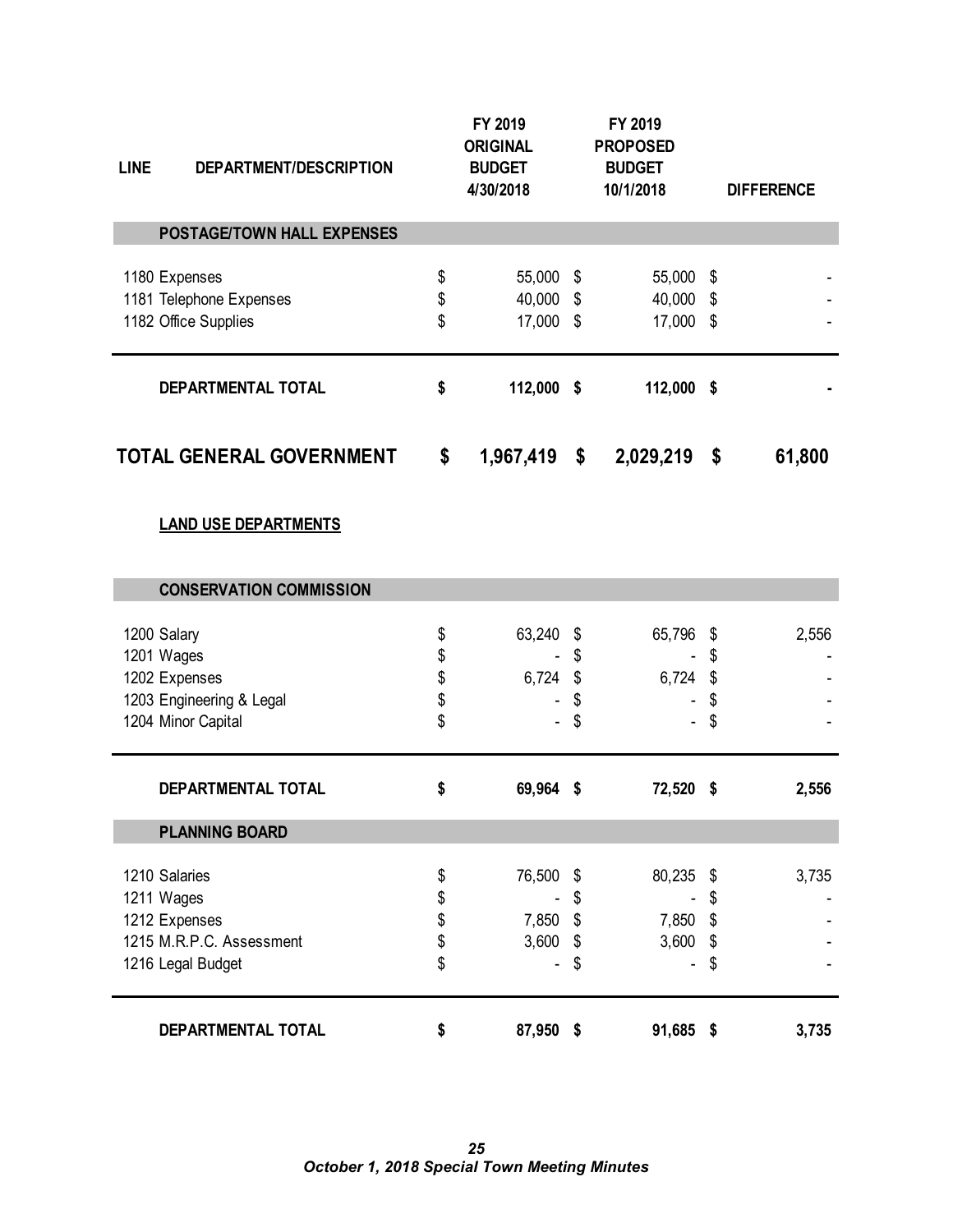| <b>LINE</b> | DEPARTMENT/DESCRIPTION               | FY 2019<br><b>ORIGINAL</b><br><b>BUDGET</b><br>4/30/2018 | FY 2019<br><b>PROPOSED</b><br><b>BUDGET</b><br>10/1/2018 | <b>DIFFERENCE</b> |
|-------------|--------------------------------------|----------------------------------------------------------|----------------------------------------------------------|-------------------|
|             | <b>ZONING BOARD OF APPEALS</b>       |                                                          |                                                          |                   |
|             | 1220 Wages                           | \$<br>19,285 \$                                          | 19,630 \$                                                | 345               |
|             | 1221 Expenses                        | \$<br>$1,700$ \$                                         | $1,700$ \$                                               |                   |
|             | DEPARTMENTAL TOTAL                   | \$<br>20,985 \$                                          | 21,330 \$                                                | 345               |
|             | <b>HISTORIC DISTRICTS COMMISSION</b> |                                                          |                                                          |                   |
|             | 1230 Wages                           | \$                                                       | \$                                                       | \$                |
|             | 1231 Expenses                        | \$                                                       | \$                                                       | \$                |
|             | DEPARTMENTAL TOTAL                   | \$                                                       | \$                                                       | \$                |
|             | <b>BUILDING INSPECTOR</b>            |                                                          |                                                          |                   |
|             | 1240 Salaries                        | \$<br>84,125 \$                                          | 88,165 \$                                                | 4,040             |
|             | 1241 Wages                           | \$<br>56,949 \$                                          | 58,327                                                   | \$<br>1,378       |
|             | 1242 Expenses                        | \$<br>$3,500$ \$                                         | 3,500                                                    | \$                |
|             | 1243 Minor Capital                   | \$                                                       | \$                                                       | \$                |
|             | <b>DEPARTMENTAL TOTAL</b>            | \$<br>144,574 \$                                         | 149,992 \$                                               | 5,418             |
|             | <b>MECHANICAL INSPECTOR</b>          |                                                          |                                                          |                   |
|             | 1250 Fee Salaries                    | \$<br>$30,000$ \$                                        | 30,000 \$                                                |                   |
|             | 1251 Expenses                        | \$<br>$5,000$ \$                                         | $5,000$ \$                                               |                   |
|             | DEPARTMENTAL TOTAL                   | \$<br>35,000 \$                                          | 35,000 \$                                                |                   |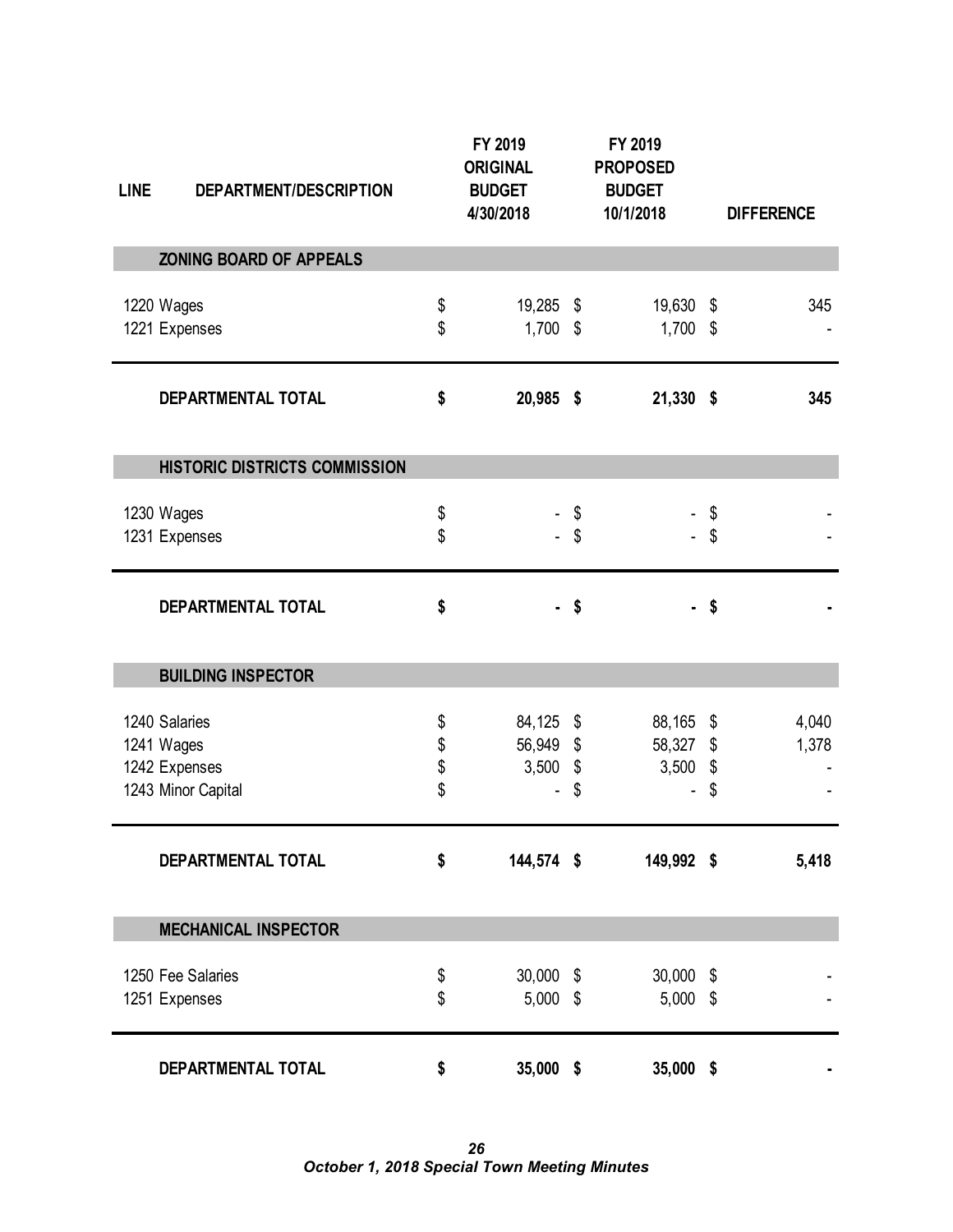| <b>LINE</b>  | DEPARTMENT/DESCRIPTION                                                                                                                   |                                  | FY 2019<br><b>ORIGINAL</b><br><b>BUDGET</b><br>4/30/2018     |               | FY 2019<br><b>PROPOSED</b><br><b>BUDGET</b><br>10/1/2018 |                            | <b>DIFFERENCE</b> |
|--------------|------------------------------------------------------------------------------------------------------------------------------------------|----------------------------------|--------------------------------------------------------------|---------------|----------------------------------------------------------|----------------------------|-------------------|
|              | <b>EARTH REMOVAL INSPECTOR</b>                                                                                                           |                                  |                                                              |               |                                                          |                            |                   |
| 1260 Stipend | 1261 Expenses<br>1262 Minor Capital                                                                                                      | \$<br>\$<br>\$                   | $1,500$ \$<br>100 \$                                         | \$            | 1,500<br>100                                             | \$<br>\$<br>\$             |                   |
|              | DEPARTMENTAL TOTAL                                                                                                                       | \$                               | $1,600$ \$                                                   |               | $1,600$ \$                                               |                            |                   |
|              | <b>BOARD OF HEALTH</b>                                                                                                                   |                                  |                                                              |               |                                                          |                            |                   |
| 1270 Wages   | 1271 Expenses<br>1272 Nursing Services<br>1273 Nashoba Health District<br>1274 Herbert Lipton MH<br>1275 Eng/Consult/Landfill Monitoring | \$<br>\$<br>\$<br>\$<br>\$<br>\$ | $1,000$ \$<br>11,892 \$<br>26,059 \$<br>$8,000$ \$<br>10,000 | \$<br>- \$    | 1,000<br>11,892<br>26,059 \$<br>8,000<br>10,000          | \$<br>\$<br>\$<br>\$<br>\$ |                   |
|              | DEPARTMENTAL TOTAL                                                                                                                       | \$                               | 56,951 \$                                                    |               | 56,951 \$                                                |                            |                   |
|              | <b>SEALER OF WEIGHTS &amp; MEASURES</b>                                                                                                  |                                  |                                                              |               |                                                          |                            |                   |
|              | 1280 Fee Salaries<br>1281 Expenses                                                                                                       | \$<br>\$                         | $3,200$ \$<br>$100$ \$                                       |               | 3,200<br>$100$ \$                                        | \$                         |                   |
|              | DEPARTMENTAL TOTAL                                                                                                                       | \$                               | $3,300$ \$                                                   |               | $3,300$ \$                                               |                            |                   |
|              | TOTAL LAND USE DEPARTMENTS                                                                                                               | \$                               | 420,324                                                      | $\sqrt[6]{3}$ | 432,378                                                  | $\sqrt[6]{3}$              | 12,054            |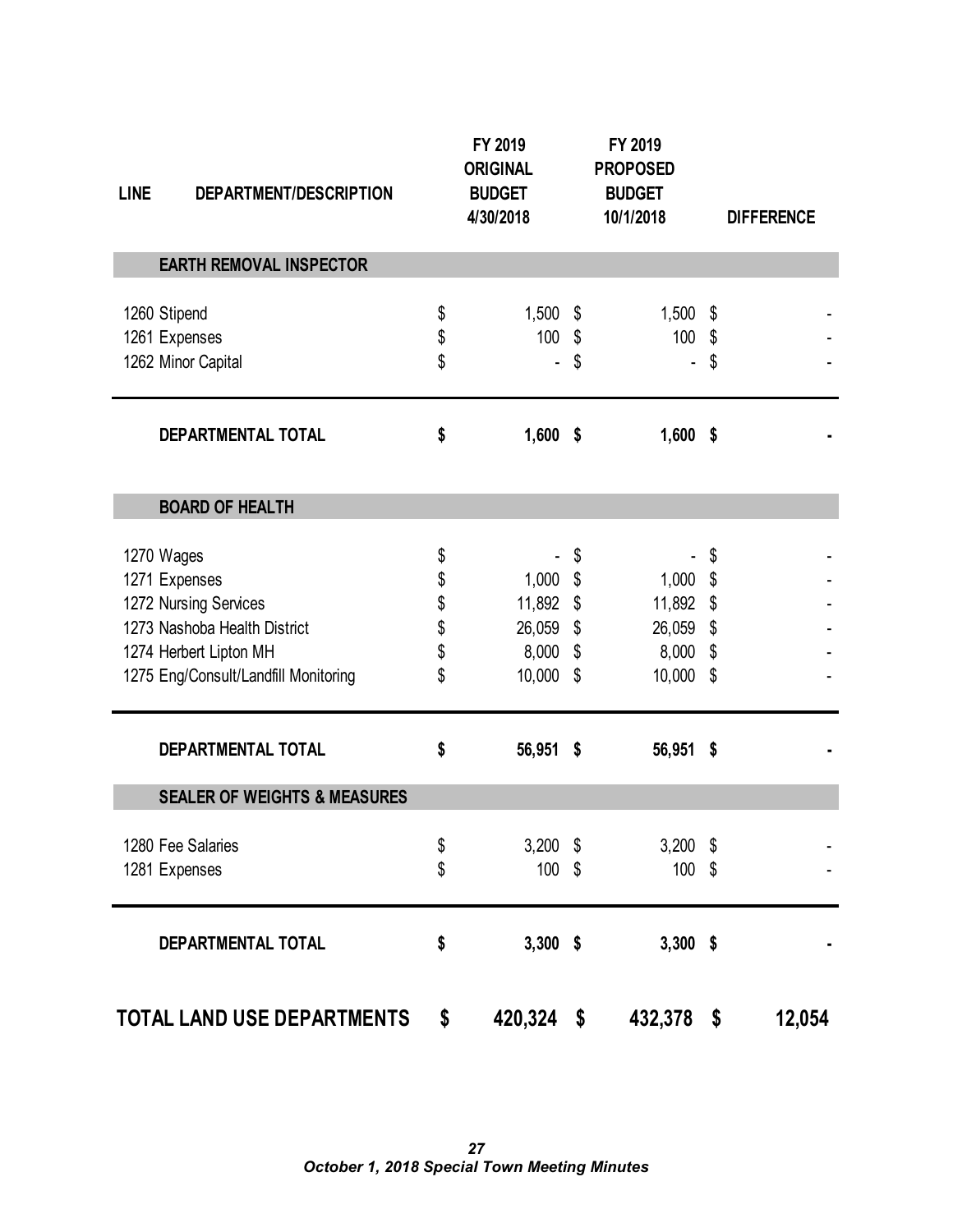| <b>LINE</b> | DEPARTMENT/DESCRIPTION                    | FY 2019<br><b>ORIGINAL</b><br><b>BUDGET</b><br>4/30/2018 | FY 2019<br><b>PROPOSED</b><br><b>BUDGET</b><br>10/1/2018 |                | <b>DIFFERENCE</b> |
|-------------|-------------------------------------------|----------------------------------------------------------|----------------------------------------------------------|----------------|-------------------|
|             | <b>PROTECTION OF PERSONS AND PROPERTY</b> |                                                          |                                                          |                |                   |
|             | <b>POLICE DEPARTMENT</b>                  |                                                          |                                                          |                |                   |
|             | 1300 Salaries                             | \$<br>329,378                                            | \$<br>326,053                                            | \$             | (3, 325)          |
|             | 1301 Wages                                | \$<br>1,739,539                                          | \$<br>1,815,832                                          | \$             | 76,293            |
|             | 1302 Expenses                             | \$<br>198,849                                            | \$<br>210,969                                            | \$             | 12,120            |
|             | 1303 Lease or Purchase of Cruisers        | \$<br>4,000                                              | \$<br>4,000                                              | \$             |                   |
|             | 1304 PS Building (Expenses)               | \$                                                       | \$                                                       | \$             |                   |
|             | 1305 Minor Capital                        | \$<br>20,000                                             | \$<br>20,000                                             | \$             |                   |
|             | <b>DEPARTMENTAL TOTAL</b>                 | \$<br>2,291,766 \$                                       | 2,376,854 \$                                             |                | 85,088            |
|             | <b>FIRE DEPARTMENT</b>                    |                                                          |                                                          |                |                   |
|             | 1310 Salaries                             | \$<br>116,479                                            | \$<br>116,479                                            | \$             |                   |
|             | 1311 Wages                                | \$<br>809,601                                            | \$<br>909,540                                            | \$             | 99,939            |
|             | 1312 Expenses                             | \$<br>168,300                                            | \$<br>172,700                                            | \$             | 4,400             |
|             | DEPARTMENTAL TOTAL                        | \$<br>1,094,380 \$                                       | 1,198,718 \$                                             |                | 104,339           |
|             | <b>GROTON WATER FIRE PROTECTION</b>       |                                                          |                                                          |                |                   |
|             | 1320 West Groton Water District           | \$<br>1                                                  | \$<br>1                                                  | \$             |                   |
|             | 1321 Groton Water Department              | \$<br>1                                                  | \$<br>1                                                  | \$             |                   |
|             | DEPARTMENTAL TOTAL                        | \$<br>2 <sup>5</sup>                                     |                                                          | 2 <sup>5</sup> |                   |
|             | <b>ANIMAL INSPECTOR</b>                   |                                                          |                                                          |                |                   |
|             | 1330 Salary                               | \$<br>$2,082$ \$                                         | $2,082$ \$                                               |                |                   |
|             | 1331 Expenses                             | \$<br>400 \$                                             | 400 \$                                                   |                |                   |
|             | DEPARTMENTAL TOTAL                        | \$<br>$2,482$ \$                                         | $2,482$ \$                                               |                |                   |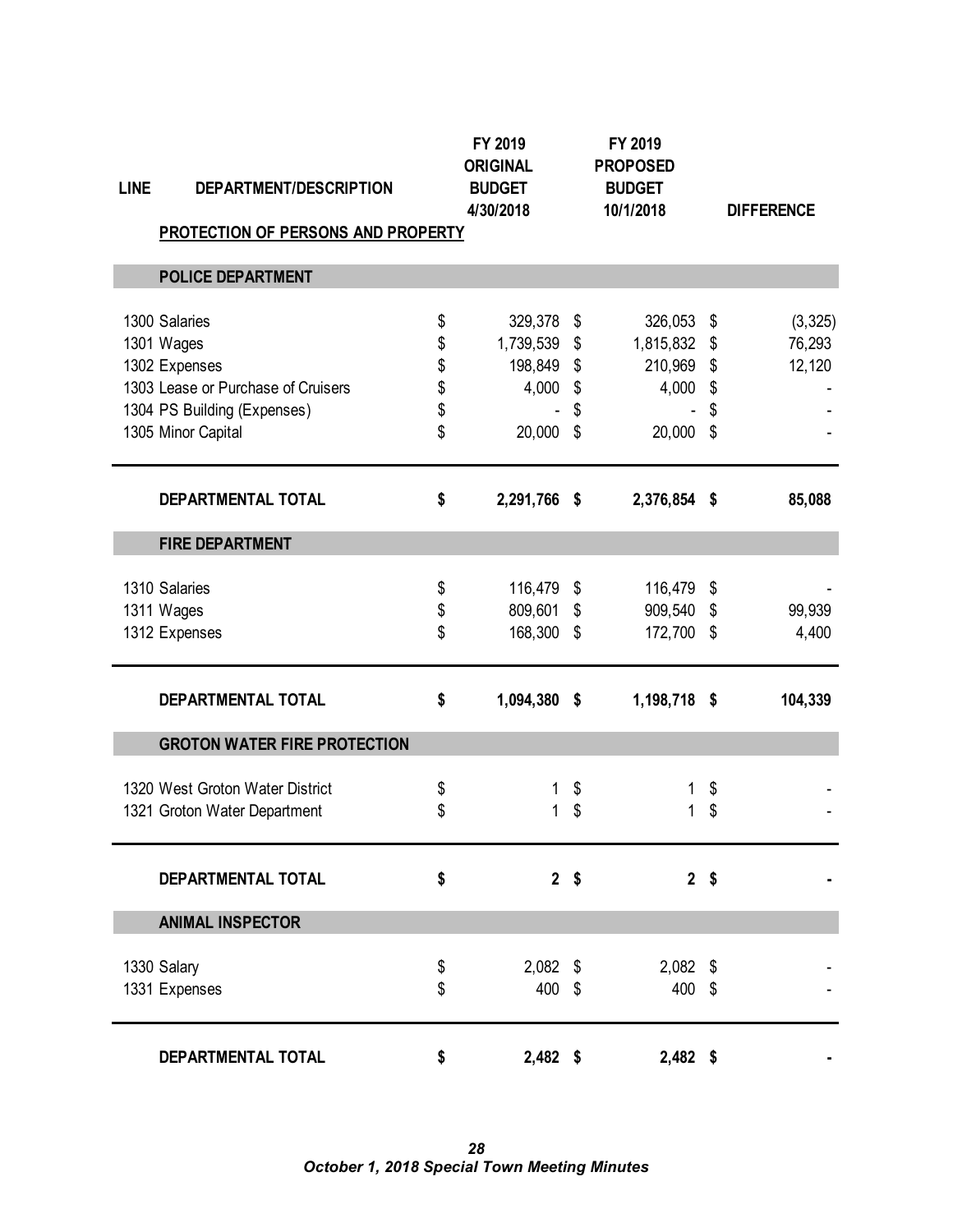| <b>LINE</b> | DEPARTMENT/DESCRIPTION                             |                | FY 2019<br><b>ORIGINAL</b><br><b>BUDGET</b><br>4/30/2018 |                                       | FY 2019<br><b>PROPOSED</b><br><b>BUDGET</b><br>10/1/2018 |                | <b>DIFFERENCE</b> |
|-------------|----------------------------------------------------|----------------|----------------------------------------------------------|---------------------------------------|----------------------------------------------------------|----------------|-------------------|
|             | <b>ANIMAL CONTROL OFFICER</b>                      |                |                                                          |                                       |                                                          |                |                   |
| 1340 Salary | 1341 Expenses                                      | \$<br>\$       | $2,082$ \$<br>400 \$                                     |                                       | $2,082$ \$<br>400 \$                                     |                |                   |
|             | DEPARTMENTAL TOTAL                                 | \$             | $2,482$ \$                                               |                                       | $2,482$ \$                                               |                |                   |
|             | <b>EMERGENCY MANAGEMENT AGENCY</b>                 |                |                                                          |                                       |                                                          |                |                   |
| 1350 Salary | 1351 Expenses<br>1352 Minor Capital                | \$<br>\$<br>\$ | 12,750                                                   | \$<br>$\boldsymbol{\mathsf{S}}$<br>\$ | 12,750                                                   | \$<br>\$<br>\$ |                   |
|             | DEPARTMENTAL TOTAL                                 | \$             | $12,750$ \$                                              |                                       | 12,750 \$                                                |                |                   |
|             | <b>DOG OFFICER</b>                                 |                |                                                          |                                       |                                                          |                |                   |
| 1360 Salary | 1361 Expenses                                      | \$<br>\$       | 15,000 \$<br>4,000 \$                                    |                                       | 15,000<br>$4,000$ \$                                     | \$             |                   |
|             | DEPARTMENTAL TOTAL                                 | \$             | 19,000 \$                                                |                                       | 19,000 \$                                                |                |                   |
|             | <b>POLICE &amp; FIRE COMMUNICATIONS</b>            |                |                                                          |                                       |                                                          |                |                   |
| 1370 Wages  | 1371 Expenses<br>1372 Minor Capital                | \$<br>\$<br>\$ | 480,247 \$<br>18,250 \$                                  | \$                                    | 497,796<br>18,250                                        | \$<br>\$<br>\$ | 17,549            |
|             | <b>DEPARTMENTAL TOTAL</b>                          | \$             | 498,497 \$                                               |                                       | 516,046 \$                                               |                | 17,549            |
|             | <b>TOTAL PROTECTION OF</b><br>PERSONS AND PROPERTY | \$             | 3,921,359                                                | \$                                    | 4,128,335                                                | \$             | 206,976           |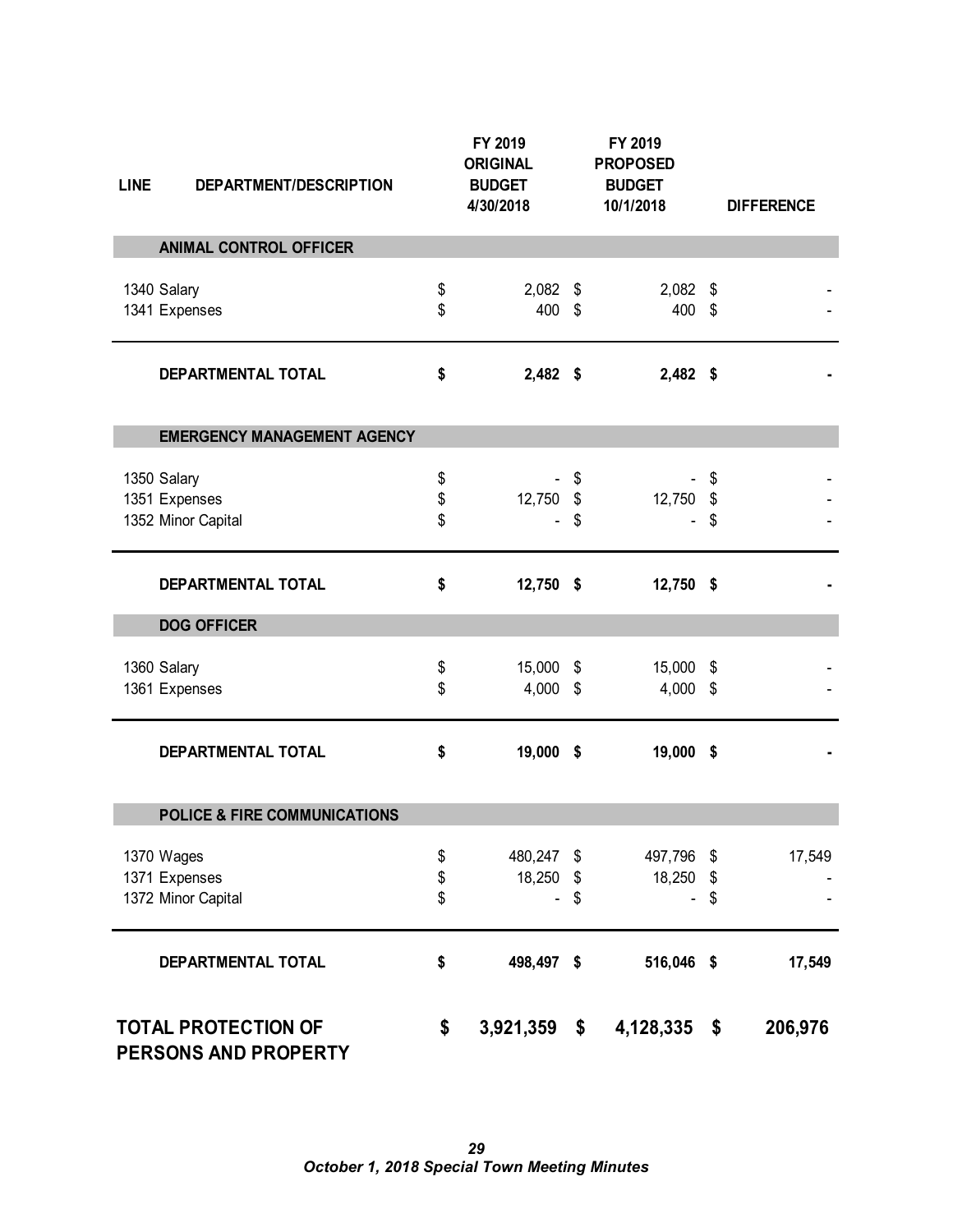| <b>LINE</b> | DEPARTMENT/DESCRIPTION                                          |          | FY 2019<br><b>ORIGINAL</b><br><b>BUDGET</b><br>4/30/2018 | FY 2019<br><b>PROPOSED</b><br><b>BUDGET</b><br>10/1/2018 | <b>DIFFERENCE</b> |
|-------------|-----------------------------------------------------------------|----------|----------------------------------------------------------|----------------------------------------------------------|-------------------|
|             | <b>REGIONAL SCHOOL DISTRICT BUDGETS</b>                         |          |                                                          |                                                          |                   |
|             | NASHOBA VALLEY REGIONAL TECHNICAL HIGH SCHOOL                   |          |                                                          |                                                          |                   |
|             | 1400 Operating Expenses                                         | \$       | 557,295 \$                                               | 557,295 \$                                               |                   |
|             | <b>DEPARTMENTAL TOTAL</b>                                       | \$       | 557,295 \$                                               | 557,295 \$                                               |                   |
|             | <b>GROTON-DUNSTABLE REGIONAL SCHOOL DISTRICT</b>                |          |                                                          |                                                          |                   |
|             | 1410 Operating Expenses<br>1411 Debt Service, Excluded          | \$<br>\$ | 20,215,428 \$<br>814,060 \$                              | 20,215,428<br>814,060 \$                                 | \$                |
|             | 1412 Debt Service, Unexcluded<br>1413 Out of District Placement | \$<br>\$ | 57,181 \$                                                | \$<br>57,181 \$                                          | \$                |
|             | 1414 Capital Assessment                                         | \$       | 425,425 \$                                               | 425,425                                                  | \$                |
|             | <b>DEPARTMENTAL TOTAL</b>                                       | \$       | 21,512,094 \$                                            | 21,512,094 \$                                            |                   |
|             | <b>TOTAL SCHOOLS</b>                                            | \$       | 22,069,389 \$                                            | 22,069,389                                               | \$                |
|             | DEPARTMENT OF PUBLIC WORKS                                      |          |                                                          |                                                          |                   |
|             | <b>HIGHWAY DEPARTMENT</b>                                       |          |                                                          |                                                          |                   |
|             | 1500 Salaries                                                   | \$       | 103,824                                                  | \$<br>108,592                                            | \$<br>4,768       |
|             | 1501 Wages                                                      | \$       | 656,020                                                  | \$<br>682,727                                            | \$<br>26,707      |
|             | 1502 Expenses                                                   | \$       | 134,300                                                  | \$<br>136,900                                            | \$<br>2,600       |
|             | 1503 Highway Maintenance                                        | \$       | 90,000 \$                                                | 90,000                                                   | \$                |
|             | 1504 Minor Capital                                              | \$       |                                                          | \$                                                       | \$                |
|             | DEPARTMENTAL TOTAL                                              | \$       | 984,144 \$                                               | 1,018,219 \$                                             | 34,075            |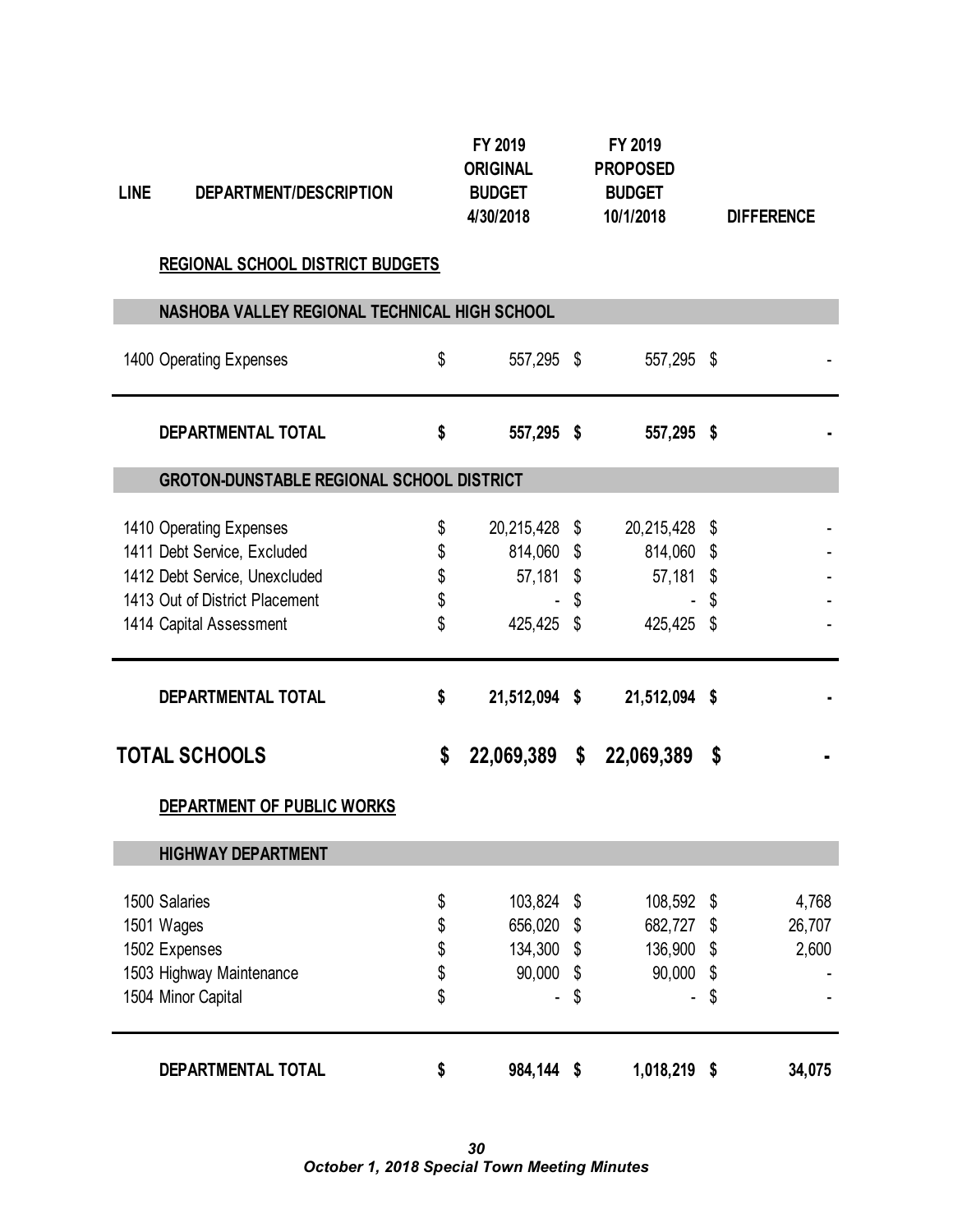| <b>LINE</b> | DEPARTMENT/DESCRIPTION                                       |                      | FY 2019<br><b>ORIGINAL</b><br><b>BUDGET</b><br>4/30/2018 | FY 2019<br><b>PROPOSED</b><br><b>BUDGET</b><br>10/1/2018 |                                       | <b>DIFFERENCE</b> |
|-------------|--------------------------------------------------------------|----------------------|----------------------------------------------------------|----------------------------------------------------------|---------------------------------------|-------------------|
|             | <b>STREET LIGHTS</b>                                         |                      |                                                          |                                                          |                                       |                   |
|             | 1510 Expenses                                                | \$                   | 15,000 \$                                                | 15,000 \$                                                |                                       |                   |
|             | DEPARTMENTAL TOTAL                                           | \$                   | $15,000$ \$                                              | 15,000 \$                                                |                                       |                   |
|             | <b>SNOW AND ICE</b>                                          |                      |                                                          |                                                          |                                       |                   |
|             | 1520 Expenses<br>1521 Overtime<br>1522 Hired Equipment       | \$<br>\$<br>\$       | 165,000 \$<br>140,000 \$<br>35,000 \$                    | 165,000<br>140,000 \$<br>35,000 \$                       | \$                                    |                   |
|             | DEPARTMENTAL TOTAL                                           | \$                   | 340,000 \$                                               | 340,000 \$                                               |                                       |                   |
|             | <b>TREE WARDEN BUDGET</b>                                    |                      |                                                          |                                                          |                                       |                   |
|             | 1530 Salary<br>1531 Expenses<br>1532 Trees<br>1533 Tree Work | \$<br>\$<br>\$<br>\$ | $3,000$ \$<br>$1,500$ \$<br>10,000 \$                    | \$<br>3,000<br>1,500<br>10,000 \$                        | \$<br>\$<br>$\boldsymbol{\mathsf{S}}$ |                   |
|             | DEPARTMENTAL TOTAL                                           | \$                   | 14,500 \$                                                | 14,500 \$                                                |                                       |                   |
|             | MUNICIPAL BUILDING AND PROPERTY MAINTENANCE                  |                      |                                                          |                                                          |                                       |                   |
|             | 1540 Wages<br>1541 Expenses<br>1542 Minor Capital            | \$<br>\$<br>\$       | 131,626 \$<br>260,850 \$<br>20,000 \$                    | 135,700 \$<br>260,850<br>20,000                          | \$<br>$\boldsymbol{\mathsf{S}}$       | 4,074             |
|             | DEPARTMENTAL TOTAL                                           | \$                   | 412,476 \$                                               | 416,550 \$                                               |                                       | 4,074             |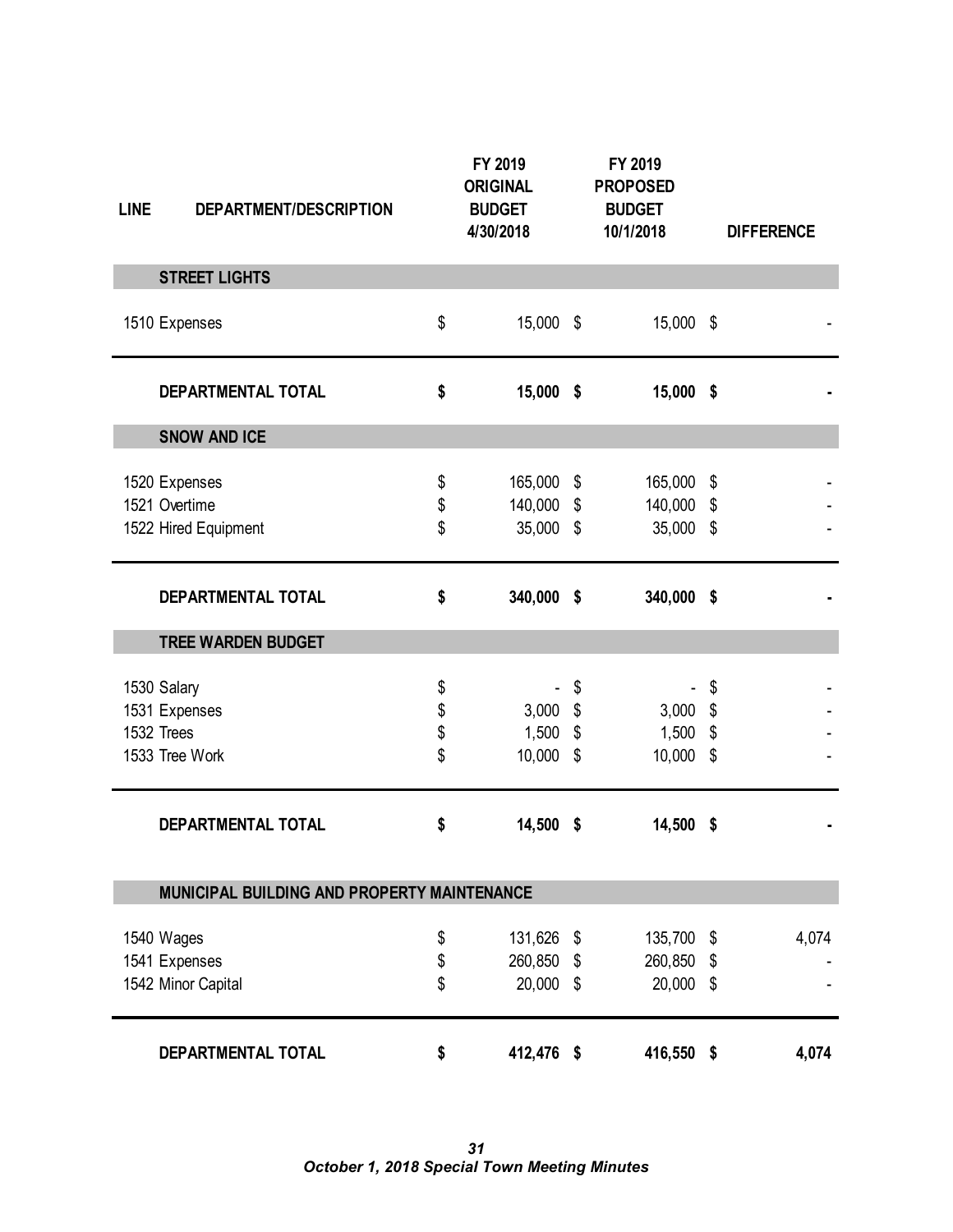| <b>LINE</b> | DEPARTMENT/DESCRIPTION                            |          | FY 2019<br><b>ORIGINAL</b><br><b>BUDGET</b><br>4/30/2018 |                           | FY 2019<br><b>PROPOSED</b><br><b>BUDGET</b><br>10/1/2018 |               | <b>DIFFERENCE</b> |
|-------------|---------------------------------------------------|----------|----------------------------------------------------------|---------------------------|----------------------------------------------------------|---------------|-------------------|
|             | <b>SOLID WASTE DISPOSAL</b>                       |          |                                                          |                           |                                                          |               |                   |
|             |                                                   |          |                                                          |                           |                                                          |               |                   |
|             | 1550 Wages                                        | \$       | 128,236 \$                                               |                           | 133,393 \$                                               |               | 5,157             |
|             | 1551 Expenses<br>1552 Tipping Fees                | \$       | 44,486<br>130,000                                        | \$<br>\$                  | 44,486<br>130,000                                        | \$<br>\$      |                   |
|             | 1553 North Central SW Coop                        | \$<br>\$ | 5,850 \$                                                 |                           | 5,850 \$                                                 |               |                   |
|             | 1554 Minor Capital                                | \$       | 10,000 \$                                                |                           | 10,000 \$                                                |               |                   |
|             | DEPARTMENTAL TOTAL                                | \$       | 318,572 \$                                               |                           | 323,729 \$                                               |               | 5,157             |
|             | <b>PARKS DEPARTMENT</b>                           |          |                                                          |                           |                                                          |               |                   |
|             |                                                   |          |                                                          |                           |                                                          |               |                   |
|             | 1560 Wages<br>1561 Expenses                       | \$<br>\$ | 65,759 \$                                                | \$                        | 65,759 \$                                                | \$            |                   |
|             |                                                   |          |                                                          |                           |                                                          |               |                   |
|             | DEPARTMENTAL TOTAL                                | \$       | 65,759 \$                                                |                           | 65,759 \$                                                |               |                   |
|             |                                                   |          |                                                          |                           |                                                          |               |                   |
|             | <b>TOTAL DEPARTMENT OF</b><br><b>PUBLIC WORKS</b> | \$       | 2,150,451                                                | $\boldsymbol{\mathsf{s}}$ | 2,193,757                                                | \$            | 43,306            |
|             | <b>LIBRARY AND CITIZEN'S SERVICES</b>             |          |                                                          |                           |                                                          |               |                   |
|             | <b>COUNCIL ON AGING</b>                           |          |                                                          |                           |                                                          |               |                   |
|             | 1600 Salaries                                     |          | 73,524                                                   | $\sqrt[6]{\frac{1}{2}}$   | 76,790                                                   | \$            | 3,266             |
|             | 1601 Wages                                        | \$<br>\$ | 72,785                                                   | \$                        | 75,451                                                   | \$            | 2,666             |
|             | 1602 Expenses                                     | \$       | 8,454                                                    | $\frac{1}{2}$             | 8,454                                                    | $\frac{1}{2}$ |                   |
|             | 1603 Minor Capital                                | \$       |                                                          | \$                        |                                                          | \$            |                   |
|             | DEPARTMENTAL TOTAL                                | \$       | 154,763 \$                                               |                           | 160,695 \$                                               |               | 5,932             |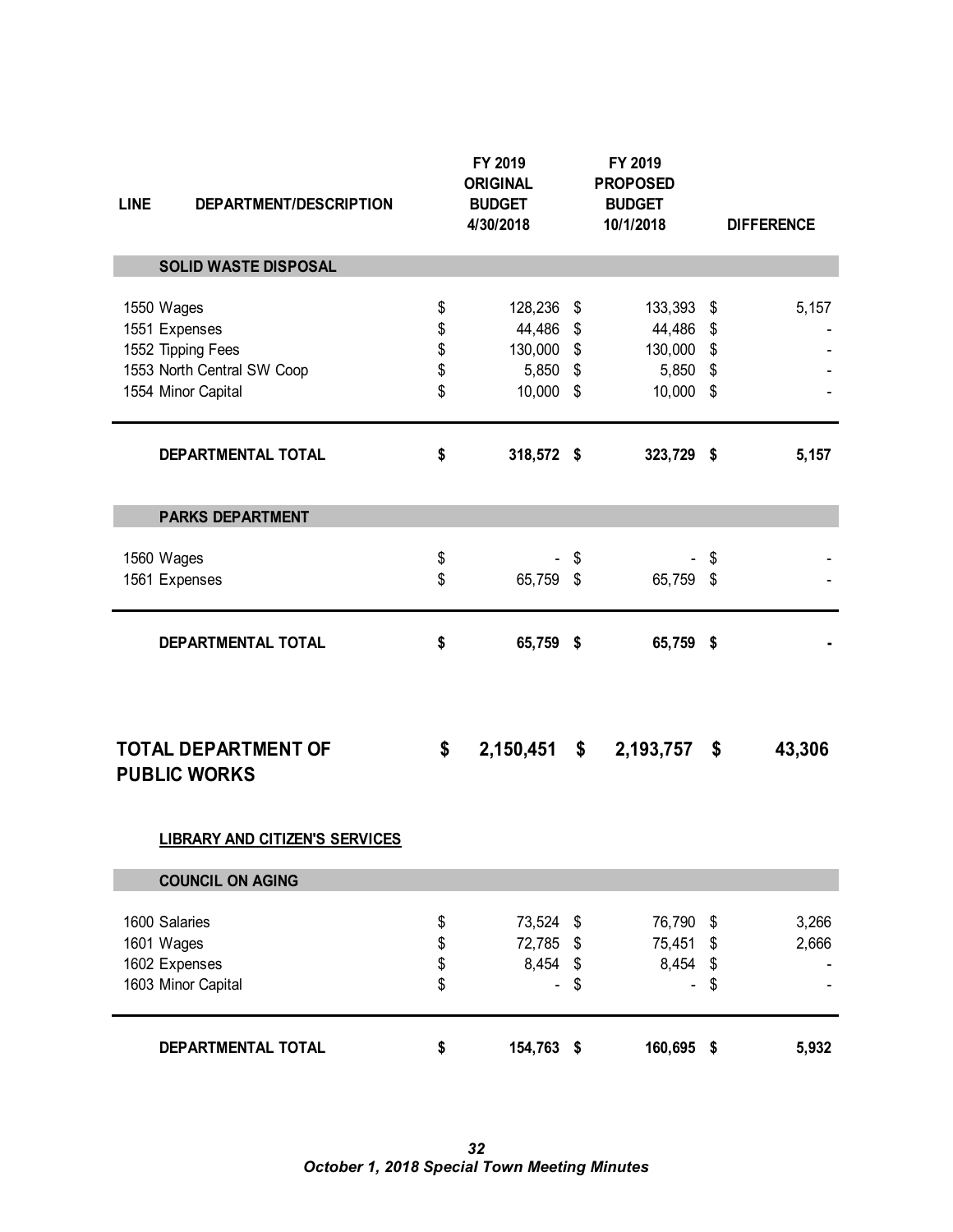| <b>LINE</b> | DEPARTMENT/DESCRIPTION                                                        |                      | FY 2019<br><b>ORIGINAL</b><br><b>BUDGET</b><br>4/30/2018 |          | FY 2019<br><b>PROPOSED</b><br><b>BUDGET</b><br>10/1/2018 |          | <b>DIFFERENCE</b> |
|-------------|-------------------------------------------------------------------------------|----------------------|----------------------------------------------------------|----------|----------------------------------------------------------|----------|-------------------|
|             | <b>SENIOR CENTER VAN</b>                                                      |                      |                                                          |          |                                                          |          |                   |
|             | 1610 Wages<br>1611 Expenses                                                   | \$<br>\$             | 59,580 \$<br>17,673 \$                                   |          | 60,200 \$<br>17,673 \$                                   |          | 620               |
|             | DEPARTMENTAL TOTAL                                                            | \$                   | 77,253 \$                                                |          | 77,873 \$                                                |          | 620               |
|             | <b>VETERAN'S SERVICE OFFICER</b>                                              |                      |                                                          |          |                                                          |          |                   |
|             | 1620 Salary<br>1621 Expenses<br>1622 Veterans' Benefits<br>1623 Minor Capital | \$<br>\$<br>\$<br>\$ | $5,000$ \$<br>$1,100$ \$<br>50,000 \$                    | \$       | $5,000$ \$<br>$1,100$ \$<br>50,000                       | \$<br>\$ |                   |
|             | <b>DEPARTMENT TOTAL</b>                                                       | \$                   | 56,100 \$                                                |          | 56,100 \$                                                |          |                   |
|             | <b>GRAVES REGISTRATION</b>                                                    |                      |                                                          |          |                                                          |          |                   |
|             | 1630 Salary/Stipend<br>1631 Expenses                                          | \$<br>\$             | 250<br>760                                               | \$<br>\$ | $250$ \$<br>760 \$                                       |          |                   |
|             | DEPARTMENTAL TOTAL                                                            | \$                   | $1,010$ \$                                               |          | $1,010$ \$                                               |          |                   |
|             | <b>CARE OF VETERAN GRAVES</b>                                                 |                      |                                                          |          |                                                          |          |                   |
|             | 1640 Contract Expenses                                                        | \$                   | $1,550$ \$                                               |          | 1,550 \$                                                 |          |                   |
|             | DEPARTMENTAL TOTAL                                                            | \$                   | $1,550$ \$                                               |          | $1,550$ \$                                               |          |                   |
|             | OLD BURYING GROUND COMMITTEE                                                  |                      |                                                          |          |                                                          |          |                   |
|             | 1650 Expenses                                                                 | \$                   | 800 \$                                                   |          | 800 \$                                                   |          |                   |
|             | DEPARTMENTAL TOTAL                                                            | \$                   | 800 \$                                                   |          | 800 \$                                                   |          |                   |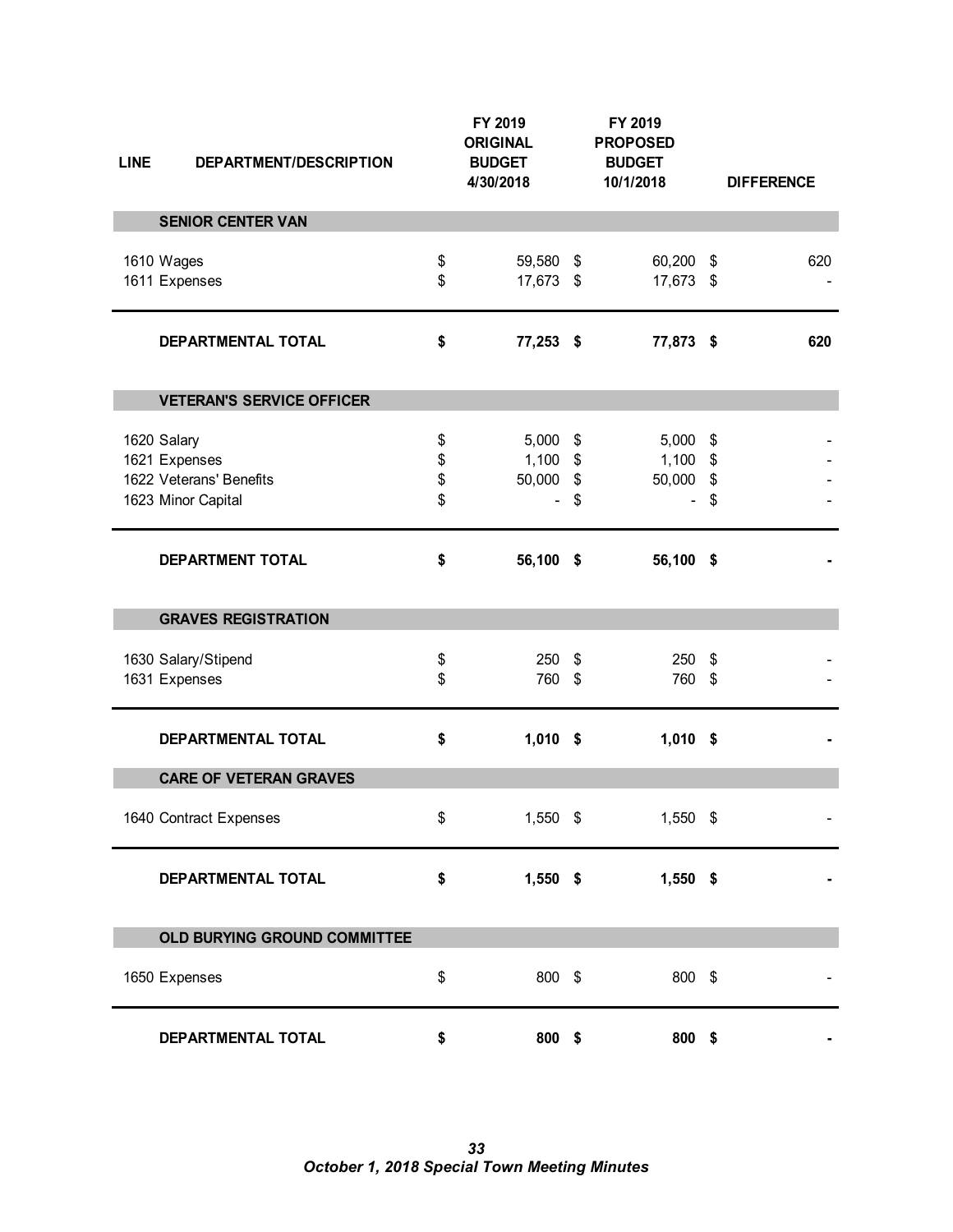| <b>LINE</b><br>DEPARTMENT/DESCRIPTION       |          | FY 2019<br><b>ORIGINAL</b><br><b>BUDGET</b> | FY 2019<br><b>PROPOSED</b><br><b>BUDGET</b> |                   |
|---------------------------------------------|----------|---------------------------------------------|---------------------------------------------|-------------------|
|                                             |          | 4/30/2018                                   | 10/1/2018                                   | <b>DIFFERENCE</b> |
| <b>LIBRARY</b>                              |          |                                             |                                             |                   |
|                                             |          |                                             |                                             |                   |
| 1660 Salary                                 | \$       | 367,248                                     | \$<br>379,281                               | \$<br>12,033      |
| 1661 Wages                                  | \$<br>\$ | 317,936 \$<br>200,498 \$                    | 326,922 \$<br>200,498 \$                    | 8,986             |
| 1662 Expenses<br>1663 Minor Capital         | \$       |                                             | \$                                          | \$                |
|                                             |          |                                             |                                             |                   |
| DEPARTMENTAL TOTAL                          | \$       | 885,682 \$                                  | 906,701 \$                                  | 21,019            |
|                                             |          |                                             |                                             |                   |
| <b>COMMEMORATIONS &amp; CELEBRATIONS</b>    |          |                                             |                                             |                   |
|                                             |          |                                             |                                             |                   |
| 1670 Expenses                               | \$       | 500                                         | \$<br>500                                   | \$                |
| 1671 Fireworks                              | \$       |                                             | \$                                          | \$                |
| DEPARTMENTAL TOTAL                          | \$       | 500 \$                                      | 500 \$                                      |                   |
|                                             |          |                                             |                                             |                   |
| <b>WATER SAFETY</b>                         |          |                                             |                                             |                   |
|                                             |          |                                             |                                             |                   |
| 1680 Wages                                  | \$       | $4,200$ \$                                  | 4,200                                       | \$                |
| 1681 Expenses and Minor Capital             | \$       | 28,747 \$                                   | 28,747 \$                                   |                   |
| 1682 Property Maint. & Improvements         | \$       | 9,000                                       | \$<br>9,000                                 | \$                |
|                                             |          |                                             |                                             |                   |
| DEPARTMENTAL TOTAL                          | \$       | 41,947 \$                                   | 41,947 \$                                   |                   |
| <b>WEED MANAGEMENT</b>                      |          |                                             |                                             |                   |
|                                             |          |                                             |                                             |                   |
| 1690 Wages<br>1691 Expenses: Weed Harvester | \$<br>\$ | 7,000 \$                                    | \$<br>7,000 \$                              | \$                |
| 1692 Expenses: Great Lakes                  | \$       | $2,385$ \$                                  | $2,385$ \$                                  |                   |
|                                             |          |                                             |                                             |                   |
| DEPARTMENTAL TOTAL                          | \$       | $9,385$ \$                                  | $9,385$ \$                                  |                   |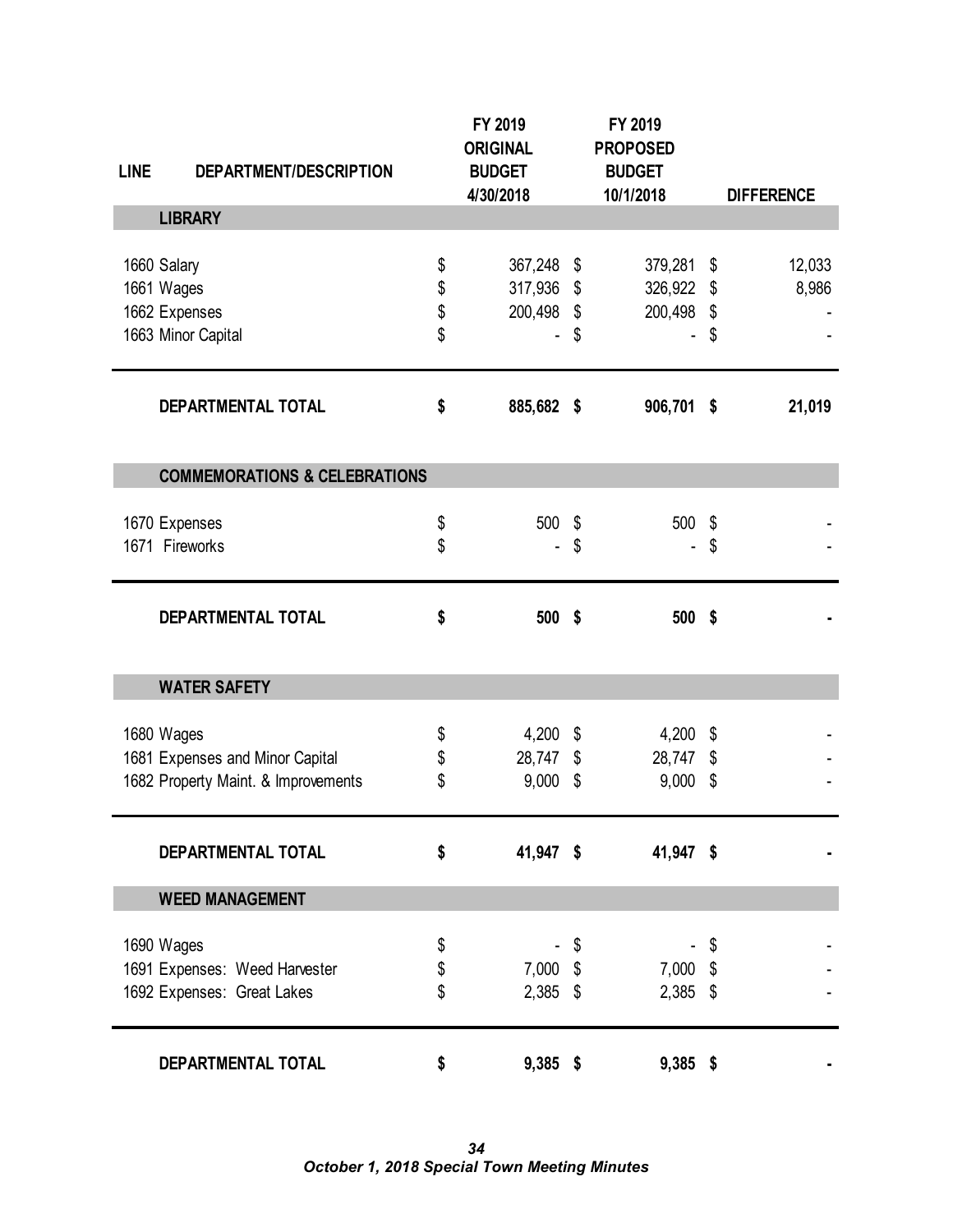| <b>LINE</b><br><b>DEPARTMENT/DESCRIPTION</b>                                               |          | FY 2019<br>ORIGINAL<br><b>BUDGET</b><br>4/30/2018 |      | FY 2019<br><b>PROPOSED</b><br><b>BUDGET</b><br>10/1/2018 |          | <b>DIFFERENCE</b> |
|--------------------------------------------------------------------------------------------|----------|---------------------------------------------------|------|----------------------------------------------------------|----------|-------------------|
| <b>GROTON COUNTRY CLUB</b>                                                                 |          |                                                   |      |                                                          |          |                   |
| 1700 Salary<br>1701 Wages                                                                  | \$<br>\$ | 143,285 \$<br>112,481                             | \$   | 149,336<br>112,481                                       | \$<br>\$ | 6,051             |
| 1702 Expenses                                                                              | \$       | 139,940                                           | \$   | 139,940                                                  | \$       |                   |
| 1703 Minor Capital                                                                         | \$       |                                                   | \$   |                                                          | \$       |                   |
| <b>DEPARTMENTAL TOTAL</b>                                                                  | \$       | 395,706 \$                                        |      | 401,757 \$                                               |          | 6,051             |
| <b>TOTAL LIBRARY AND</b><br><b>CITIZEN SERVICES</b>                                        | \$       | 1,624,696                                         | \$   | 1,658,318                                                | \$       | 33,622            |
| <b>DEBT SERVICE</b>                                                                        |          |                                                   |      |                                                          |          |                   |
| <b>DEBT SERVICE</b>                                                                        |          |                                                   |      |                                                          |          |                   |
| 2000 Long Term Debt - Principal Excluded<br>2001 Long Term Debt - Principal Non-Excluded   | \$<br>\$ | 682,210 \$<br>40,040 \$                           |      | 682,210 \$<br>40,040                                     | -\$      |                   |
| 2002 Long Term Debt - Interest - Excluded<br>2003 Long Term Debt - Interest - Non-Excluded | \$<br>\$ | 183,235 \$<br>$3,148$ \$                          |      | 183,235 \$<br>3,148                                      | \$       |                   |
| 2006 Short Term Debt - Principal - Town<br>2007 Short Term Debt - Interest - Town          | \$<br>\$ | 429,438 \$<br>50,319 \$                           |      | 429,438<br>50,319 \$                                     | \$       |                   |
| <b>DEPARTMENTAL TOTAL</b>                                                                  | \$       | 1,388,390 \$                                      |      | 1,388,390 \$                                             |          |                   |
| <b>TOTAL DEBT SERVICE</b>                                                                  | \$       | 1,388,390                                         | \$   | 1,388,390                                                | \$       |                   |
| <b>EMPLOYEE BENEFITS</b>                                                                   |          |                                                   |      |                                                          |          |                   |
| <b>EMPLOYEE BENEFITS</b>                                                                   |          |                                                   |      |                                                          |          |                   |
| <b>GENERAL BENEFITS</b>                                                                    |          |                                                   |      |                                                          |          |                   |
| 3000 County Retirement                                                                     | \$       | 2,081,699                                         | \$   | 2,081,699                                                | \$       |                   |
| 3001 State Retirement                                                                      | \$       |                                                   | \$   |                                                          | \$       |                   |
| 3002 Unemployment Compensation                                                             | \$       | 35,000                                            | \$   | 35,000                                                   | \$       |                   |
| <b>INSURANCE</b><br>3010 Health Insurance/Employee Expenses                                | \$       | 1,908,875 \$                                      |      | 1,716,301                                                | \$       | (192, 574)        |
| 3011 Life Insurance                                                                        | \$       | 3,160                                             | \$   | 3,160                                                    | \$       |                   |
| 3012 Medicare/Social Security                                                              | \$       | 138,100 \$                                        |      | 138,100                                                  | \$       |                   |
| DEPARTMENTAL TOTAL                                                                         | \$       | 4,166,834                                         | - \$ | 3,974,260                                                | -\$      | (192, 574)        |
| <b>TOTAL EMPLOYEE BENEFITS</b>                                                             | \$       | 4,166,834                                         | \$   | 3,974,260                                                | \$       | (192, 574)        |
| <b>SUB TOTAL - TOWN BUDGET</b>                                                             | \$       | 37,708,862                                        | \$   | 37,874,045                                               | \$       | 165,184           |

*35 October 1, 2018 Special Town Meeting Minutes*